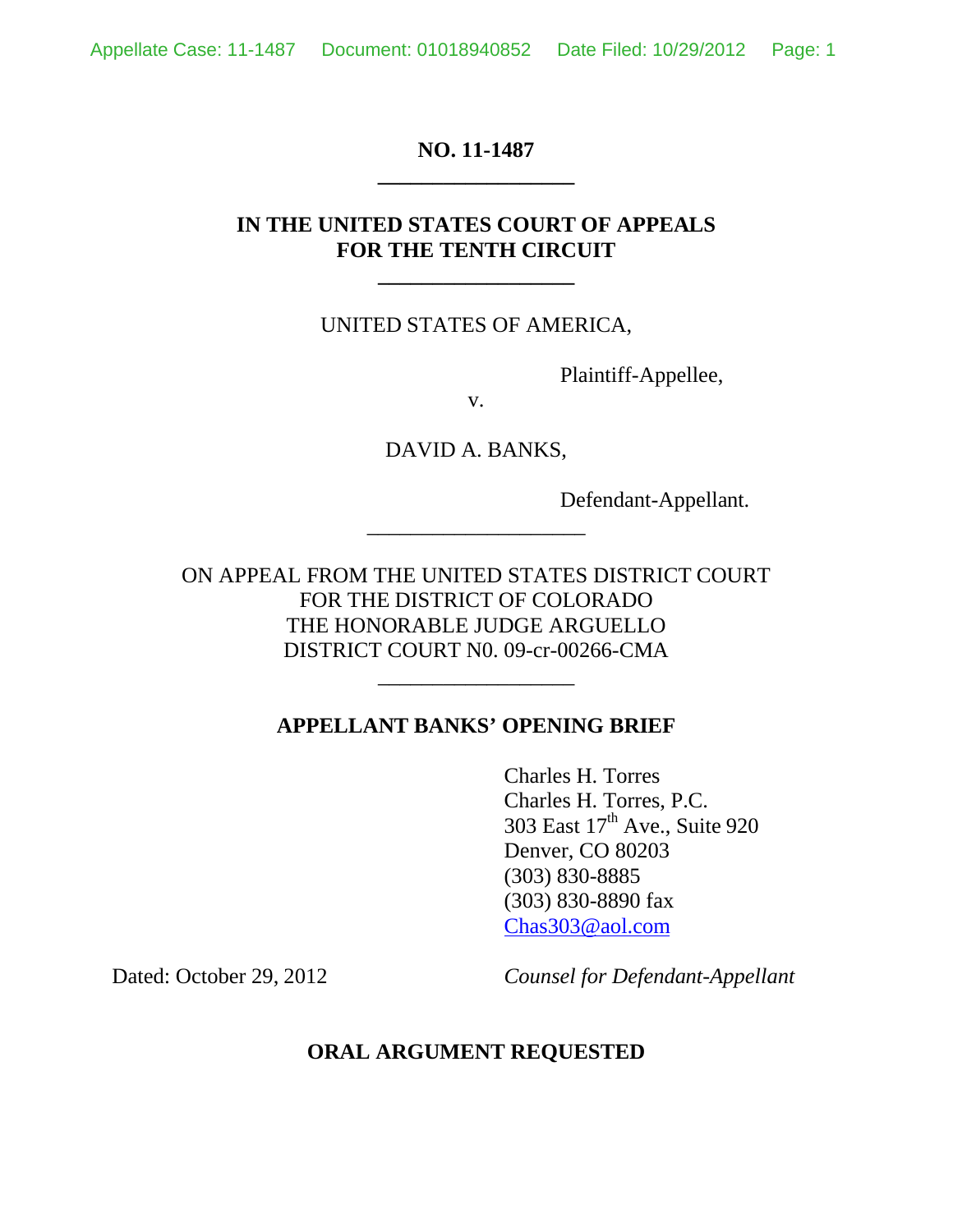# **TABLE OF CONTENTS**

# **Page(s)**

| I.  | Whether the Court Erred in Failing to Dismiss the Case Under the                                                                                                                                                                                                                 |
|-----|----------------------------------------------------------------------------------------------------------------------------------------------------------------------------------------------------------------------------------------------------------------------------------|
|     | A.                                                                                                                                                                                                                                                                               |
| Π.  | Whether the Court Erred in Failing to Dismiss the Case Under the                                                                                                                                                                                                                 |
|     | A.<br><b>B.</b><br>$\mathbf{C}$ .<br>Reprosecution and the Administration of Justice. 23<br>D.<br>E.                                                                                                                                                                             |
| Ш.  | Whether the Court Erred In Not Protecting Co-Defendant Banks when<br>Co-Defendant Walker Invoked the Fifth Amendment Protection for<br>Defendant Barnes In The Presence of the Jury Resulting In a Number<br>of Prejudicial Errors including Structural Error Impacting this Co- |
|     | A.<br>Inconsistent Application of the Law is Reversible Error29<br><b>B.</b><br>Protecting the Integrity of the Judicial Process31<br>$\mathcal{C}$ .                                                                                                                            |
| IV. | Whether The District Court Erred in Not Allowing the Testimony of                                                                                                                                                                                                                |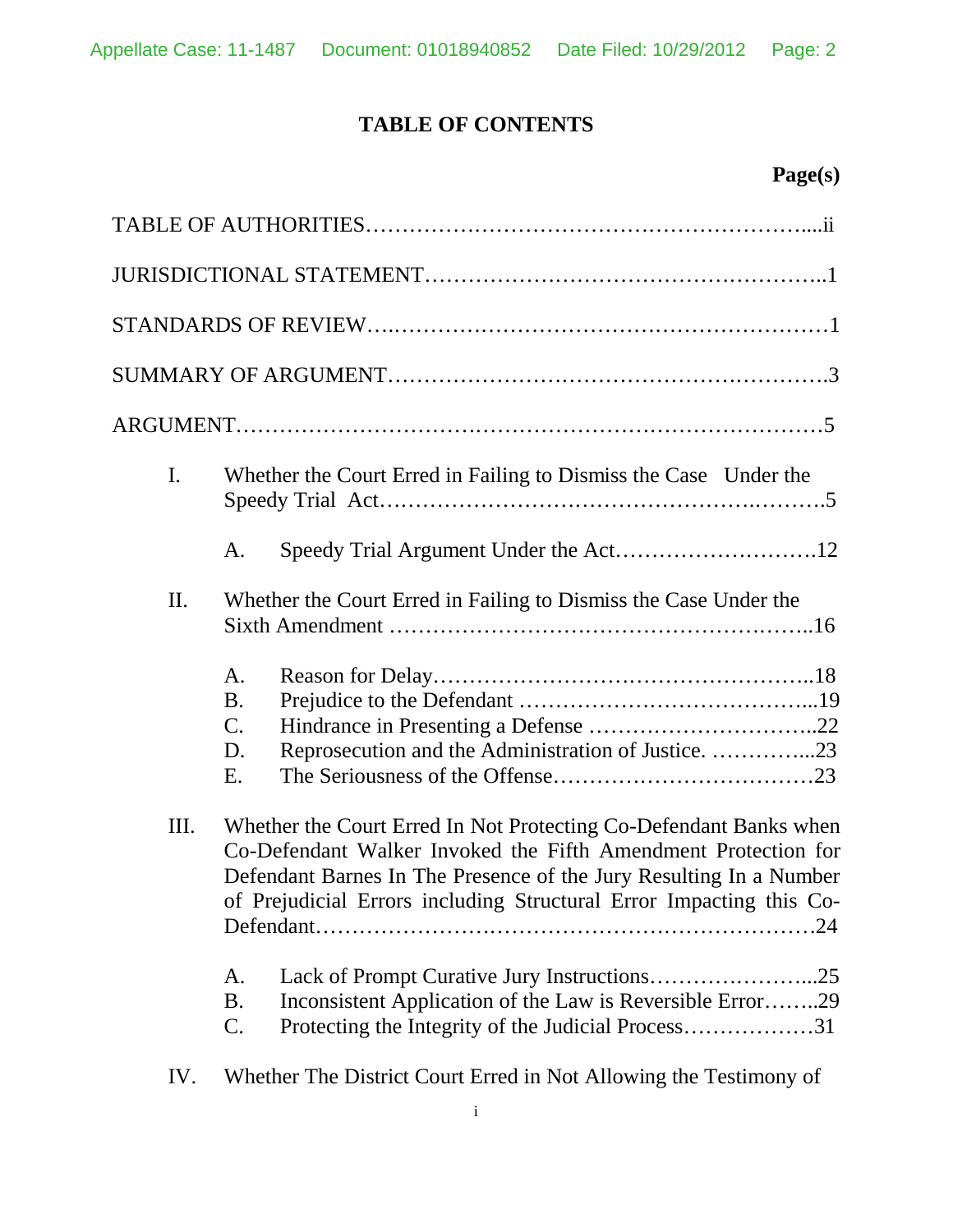|    | Defendants' Witnesses Kelly A. Baucom and Andrew        |  |
|----|---------------------------------------------------------|--|
|    | Defendants' Experts Should Have Been Allowed to<br>A.   |  |
| V. | The Sixth Amendment Right to Present a Complete Defense |  |
|    |                                                         |  |
|    |                                                         |  |
|    | STATEMENT REGARDING ORAL ARGUMENT44                     |  |
|    |                                                         |  |
|    |                                                         |  |
|    | REQUIRED ATTACHMENTS TABLE OF CONTENTS48                |  |

# **TABLE OF AUTHORITIES**

**Page(s)**

| <b>Cases</b>                                                      |
|-------------------------------------------------------------------|
| Barker v. Wingo, 407 U.S. 514, 529 (1972)13, 16, 17, 18, 23       |
|                                                                   |
|                                                                   |
|                                                                   |
| <i>Bowles v. United States, 439 F.2d 536 (DC Cir. 1970)30, 31</i> |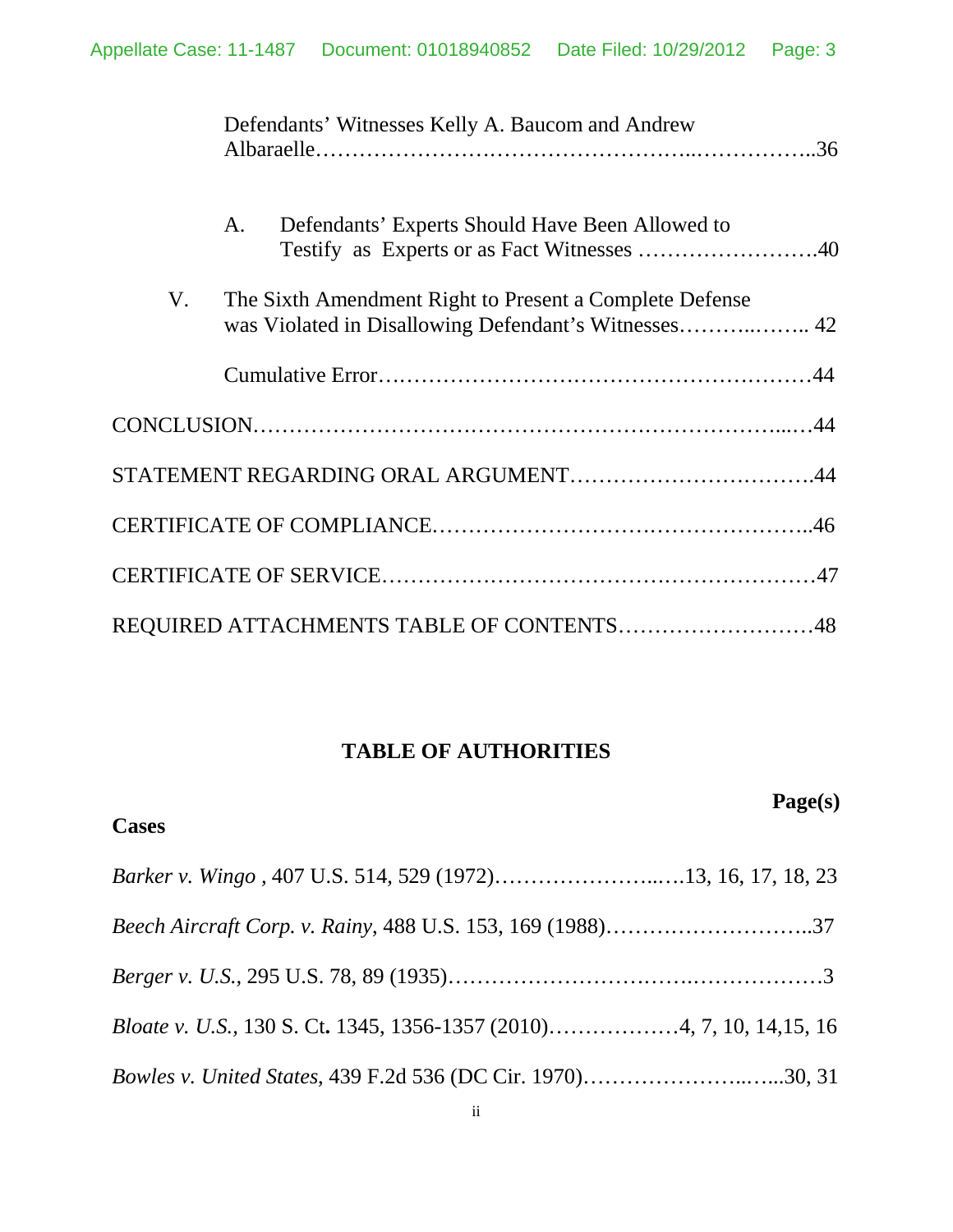| Daubert v. Merrell Dow Pharmaceuticals, 509 U.S. 579 (1993)37, 41           |  |
|-----------------------------------------------------------------------------|--|
| Doggett v. United States, 505 U.S. 647, 651-520 (1992)17                    |  |
|                                                                             |  |
|                                                                             |  |
|                                                                             |  |
|                                                                             |  |
|                                                                             |  |
| <i>In re Horowitz</i> , 482 F.2d 72, 82 n.11 (2d cir.),                     |  |
| In re Murchison, 349 U.S. 133, 136, 75 S.Ct. 623, 99 L.Ed. 942 (1955)33, 44 |  |
| In re U.S. Hoffman Can Corp., 373 F.2d 622 (3d Cir. 1967)29                 |  |
|                                                                             |  |
| Namet v. United States, 373 U.S. 179, 186, 189 (1963)30                     |  |
|                                                                             |  |
|                                                                             |  |
|                                                                             |  |
|                                                                             |  |
| United States v. Batie, 433 F.3d 1287, 1290 (10th Cir.2006)17, 18           |  |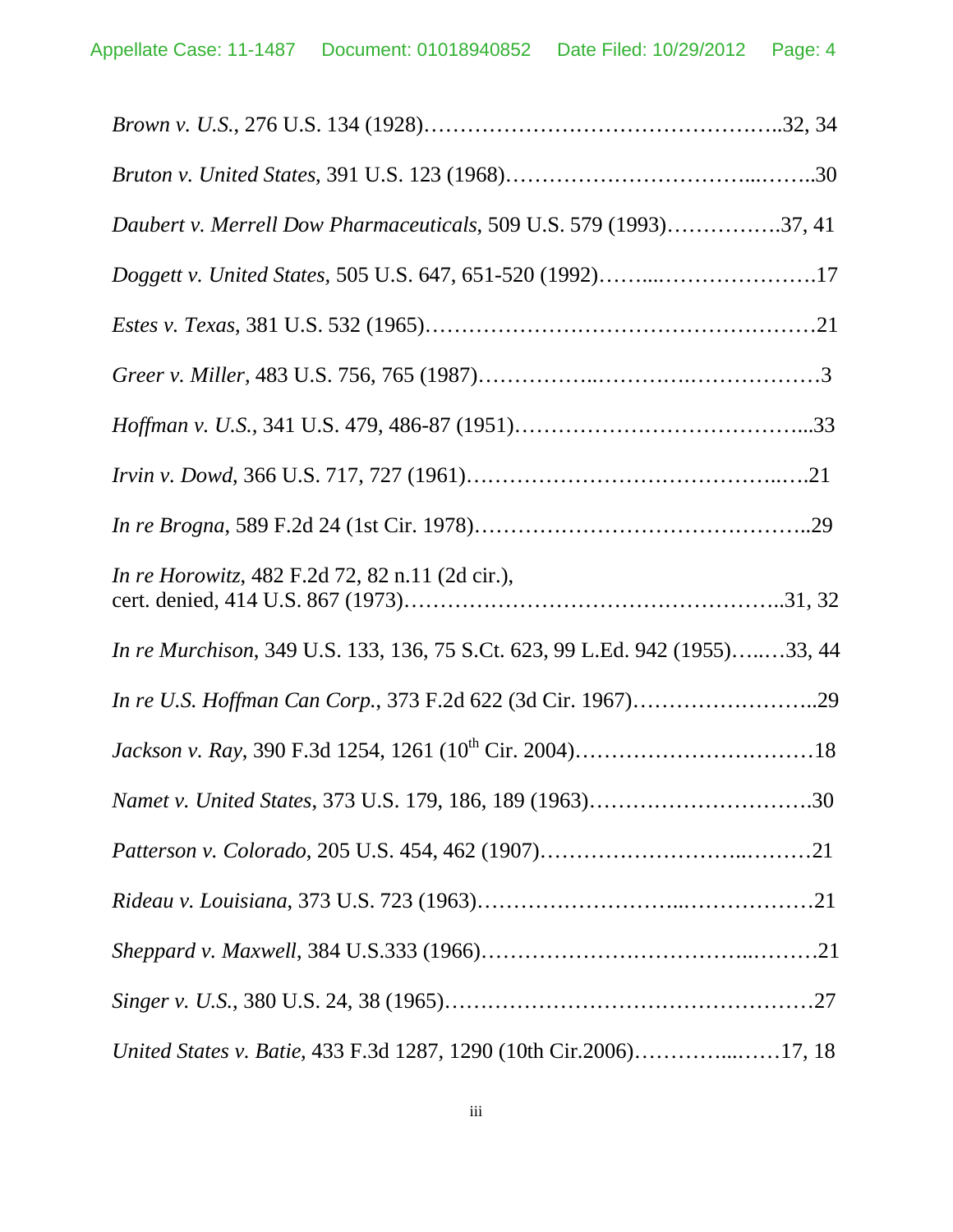| United States v. Biggs, 419 F.Supp.2d 1277, 1282-83 (D.Mont. 2006)20, 22, 23  |
|-------------------------------------------------------------------------------|
| United States v. Caballero, 277 F.3d 1235, 1247(10 <sup>th</sup> Cir. 2002)42 |
| United States v. Casperson, 773 F.2d 216, 223 (8th Cir. 1985)44               |
|                                                                               |
|                                                                               |
| United States v. Colyer, 571 F.2d 941, 945, 946 (5th Cir. 1978)29, 30, 32, 33 |
|                                                                               |
|                                                                               |
|                                                                               |
|                                                                               |
|                                                                               |
|                                                                               |
|                                                                               |
| U.S. v. Harris, 542 F.2d 1283 (7th Cir. 1976),                                |
|                                                                               |
| United States v. Kenyon, 481F.3d 1054, 1063 (8th Cir. 2007)42                 |
|                                                                               |
| United States v. Labarbera, 581 F.2d 107, 110 (5th Cir.1978)3, 44             |
| United States v. Lacouture,                                                   |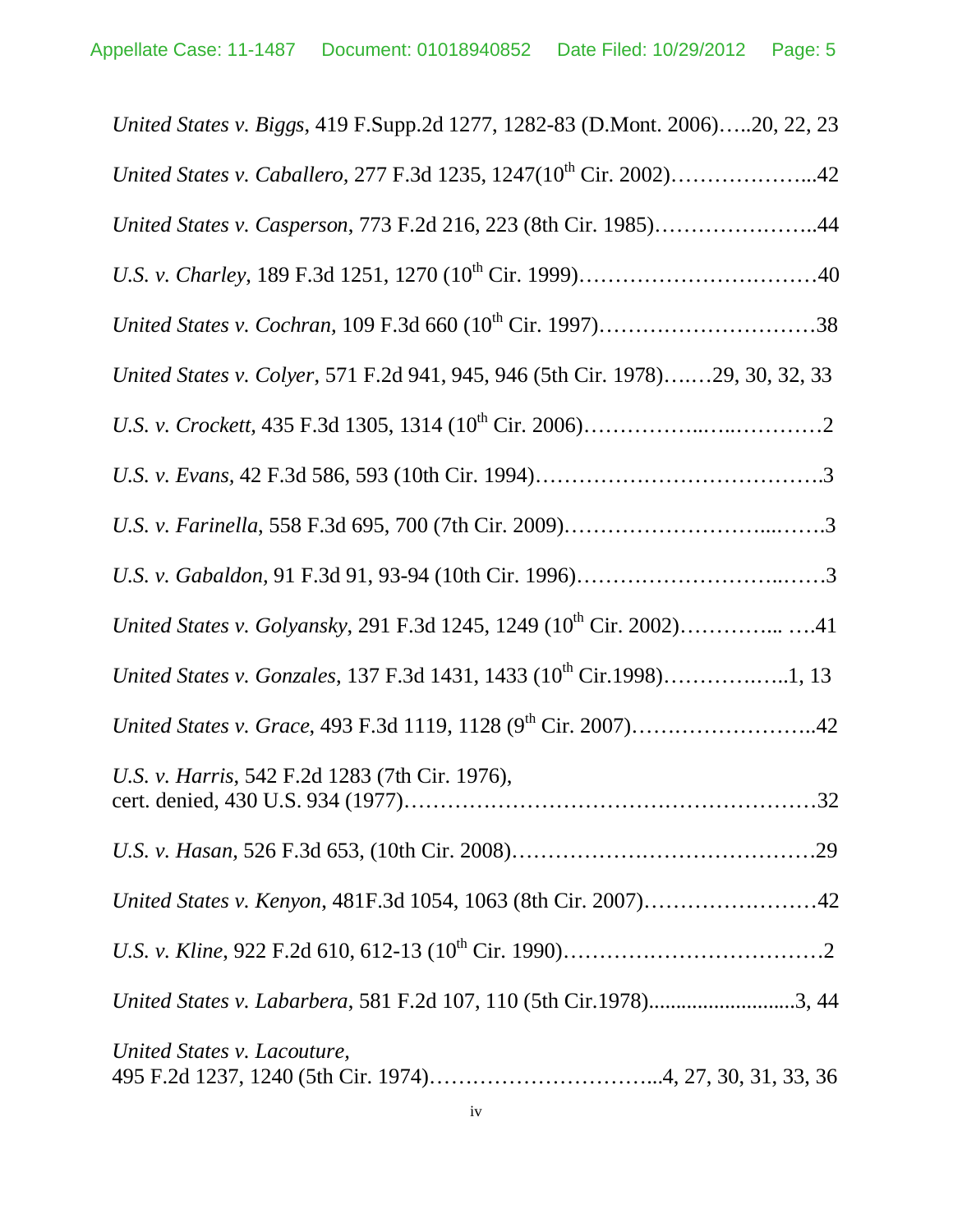| United States v. Morton, 412 F.3d 901, 907 (8th Cir. 2005)43                                |
|---------------------------------------------------------------------------------------------|
| United States v. Muhammad, 928 F.2d 1461, 1467 (7th Cir. 1991)43                            |
| United States v. Mulinelli-Navas, 111 F.3d 983, 992 (1st Cir. 1997)43                       |
| United States v. Munoz, 150 F.3d 401, 418 (5th Cir.1998)44                                  |
| United States v. Nacchio, 519 F.3d 1140, 1150-1152 (10 <sup>th</sup> Cir. 2008) 41          |
| United States v. Rahseparian, 231 F.3d 1267, 1278 (10 <sup>th</sup> Cir. 2000)30            |
|                                                                                             |
| United States v. Rodriguez, 581 F.3d 775, 796 (8th Cir. 2009)43                             |
|                                                                                             |
|                                                                                             |
| U.S. v. Sarracino, 340 F.3d 1148, (10th Cir. 2003)30, 34, 40, 41                            |
| U.S. v. Seltzer, 595 F.3d 1170, 1179 (10 <sup>th</sup> Cir. 2010)13, 16, 17, 18, 19         |
| United States v. Skilling, 130 S. Ct. 2896, 2912-13 (2010)21, 39                            |
| United States v. Thompson, 524 F.3d 1126, 1131 (10th Cir.2008)1                             |
| United States v. Tibboel, 1357 F.2d 608, 610 (C.A.7 1985)14                                 |
| United States v. Toombs,                                                                    |
| United States v. Turrietta, 11-2033, August 29, 2012 (10 <sup>th</sup> Cir. 2012)34, 35, 36 |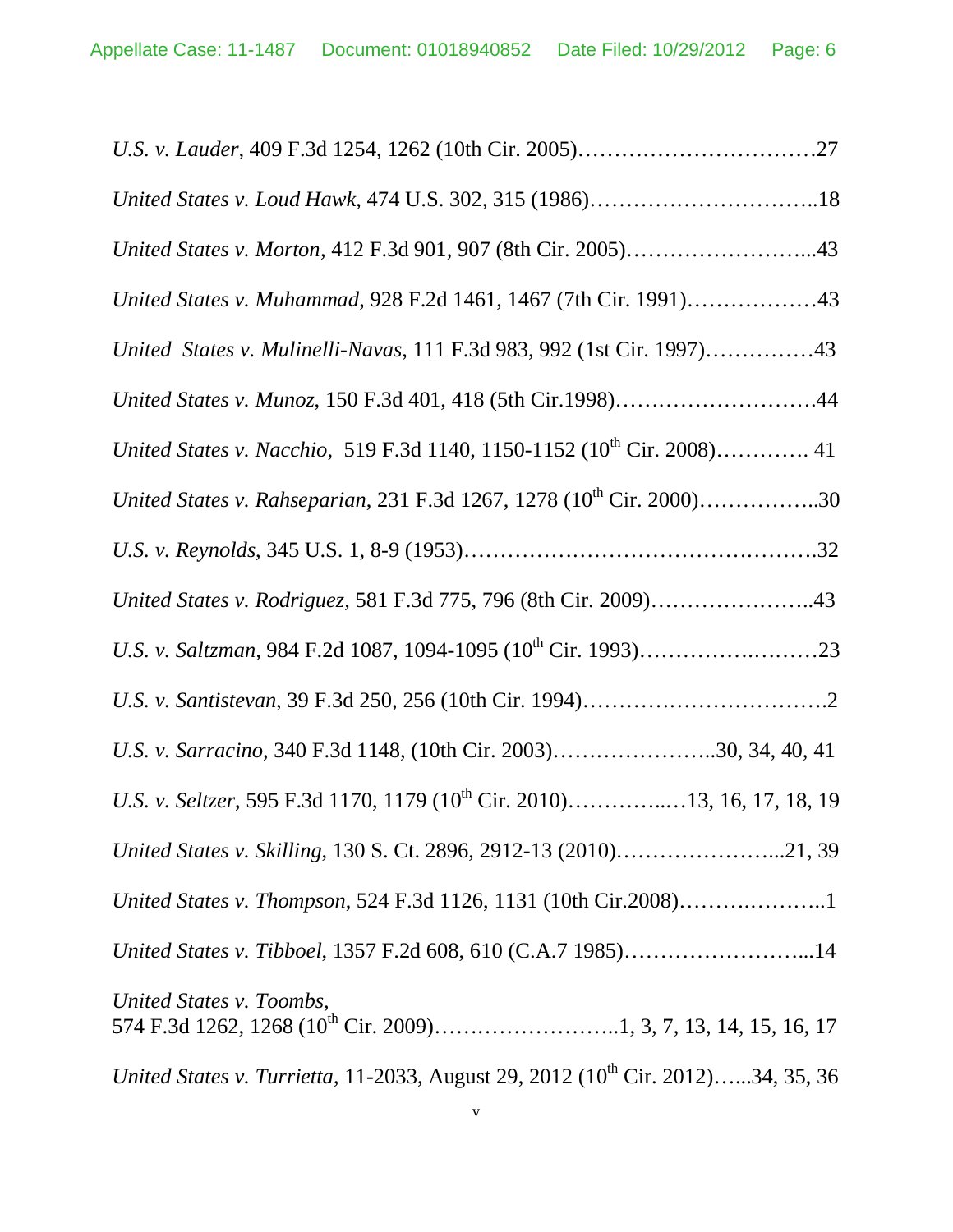| United States v. Wiles, 102 F.3d 1043, 1056 (10 <sup>th</sup> Cir. 1996)3, 34, 35 |  |
|-----------------------------------------------------------------------------------|--|
|                                                                                   |  |
|                                                                                   |  |
|                                                                                   |  |
| Zedner v. United States, 547 U.S. 489, 501-503 (2006)12, 13                       |  |

# **STATEMENT OF RELATED CASES**

This appeal is related to KENDRICK BARNES (11-1488), DEMETRIUS K. HARPER a/k/a Ken Harper (11-1489), CLINTON A. STEWART a/k/a C. Alfred Stewart (11-1490), GARY L. WALKER (11-1491) and DAVID A. ZIRPOLO (11-1492); Banks was a co-defendant of Appellants in the court below, and is a co-appellant of them in this Court.

#### **STATUTES, RULES, OTHER AUTHORITIES**

**Page(s)**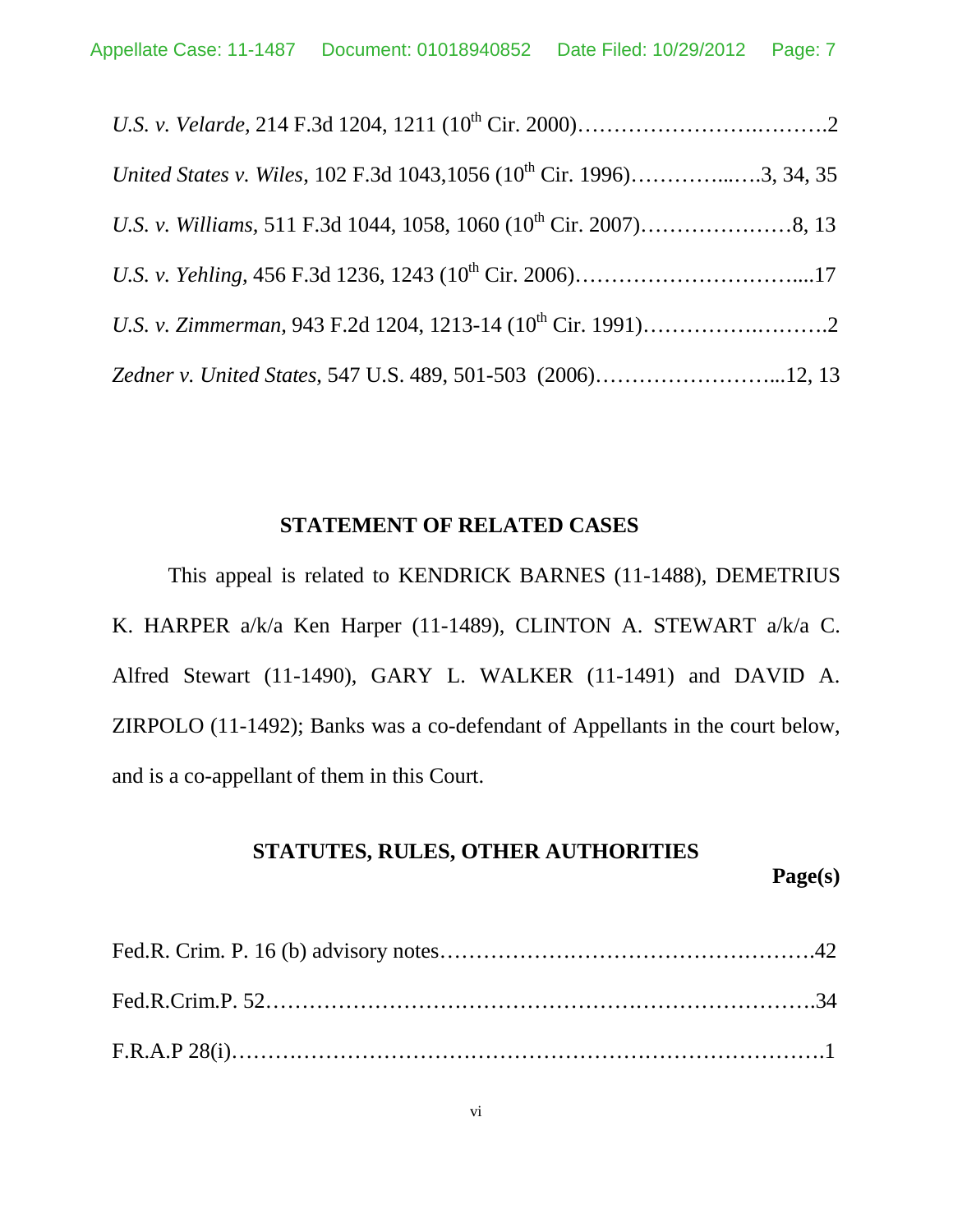| 1 Steven A. Childress & Martha S.Davis, |  |
|-----------------------------------------|--|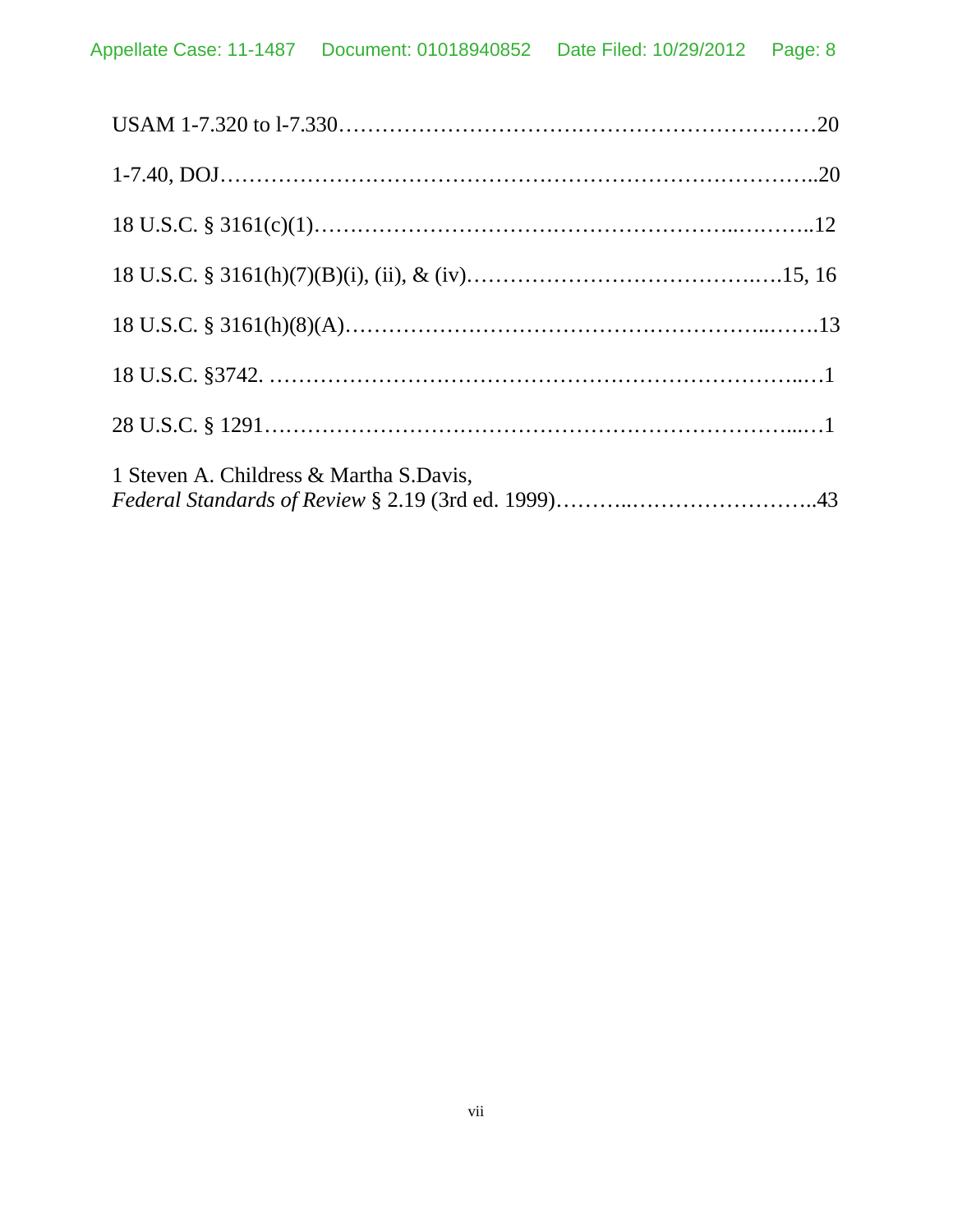Pursuant to F.R.A.P 28(i), Defendant-Appellant Banks, hereby adopts by reference co-Defendants' statement of the case and statement of facts on Appeal and co-Defendants' arguments, filed by Defendants Barnes, Harper, Stewart, Walker and Zirpolo. Opening Brief of co-Defendants, pp. 1-15, 41-51.

#### **JURISDICTIONAL STATEMENT**

The court entered final judgment and sentence on August 2, 2012. Defendant Banks filed timely notices of appeal. The court has jurisdiction under 28 U.S.C. § 1291 and 18 U.S.C. §3742.

### **STANDARDS OF REVIEW**

Banks deserves an acquittal based on violations of the Speedy Trial Act and Sixth Amendment. "We apply an abuse of discretion standard to a district court's decision to grant an ends-of-justice continuance...." *United States v. Gonzales*, 137 F.3d 1431, 1433 ( $10^{th}$  Cir.1998). The court reviews de novo, however, the district court's compliance with the legal requirements of the Speedy Trial Act. *United States v. Thompson*, 524 F.3d 1126, 1131 (10th Cir.2008). The district court's factual findings are reviewed for clear error. *United States v. Toombs,* 574 F.3d 1262, 1268 (10<sup>th</sup> Cir. 2009).

Banks argues for an acquittal or new trial for harmful instructional errors and/or prejudicial evidentiary calls involving abuse of the Fifth Amendment privilege impacting co-Defendant Banks, and disallowance of Defendant's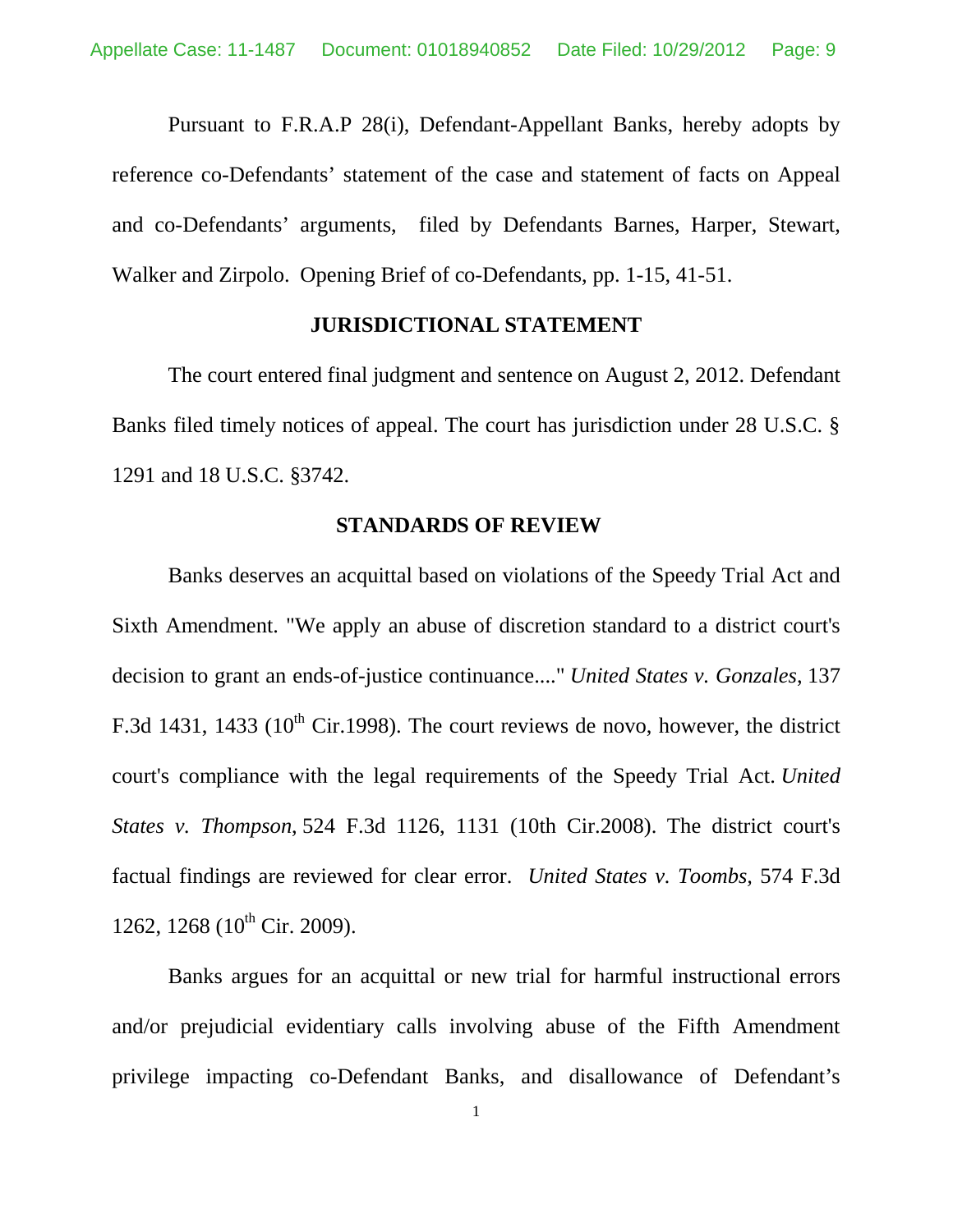witnesses. This Court reviews jury instructions de novo to determine whether they provided "the jury with an accurate understanding of the relevant legal standards and factual issues in the case." *U.S. v. Crockett*, 435 F.3d 1305, 1314 ( $10^{th}$  Cir. 2006). Here, the court failed to promptly instruct the jury on issues that suggests that the jury "may have convicted on an improper basis." *U.S. v. Zimmerman,* 943 F.2d 1204, 1213-14 (10<sup>th</sup> Cir. 1991); *U.S. v. Kline*, 922 F.2d 610, 612-13 (10<sup>th</sup> Cir. 1990). Banks was entitled to instruction on the controlling law. *Crockett,* 435 F.3d at 1314. Instructional error and evidentiary exclusions restraining jury consideration of Defendant Banks' complete defense likewise requires a new trial. *U.S. v. Velarde,* 214 F.3d 1204, 1211 (10<sup>th</sup> Cir. 2000).

While the evidence is viewed in the light most favorable to the Government, there must be "substantial evidence from which a jury might properly find the accused guilty beyond a reasonable doubt." *Kline*, 922 F.2d at 611; *see also U.S. v. Santistevan*, 39 F.3d 250, 256 (10th Cir. 1994) (prosecution's failure to prove an essential element of crime beyond a reasonable doubt offends fundamental sense of due process.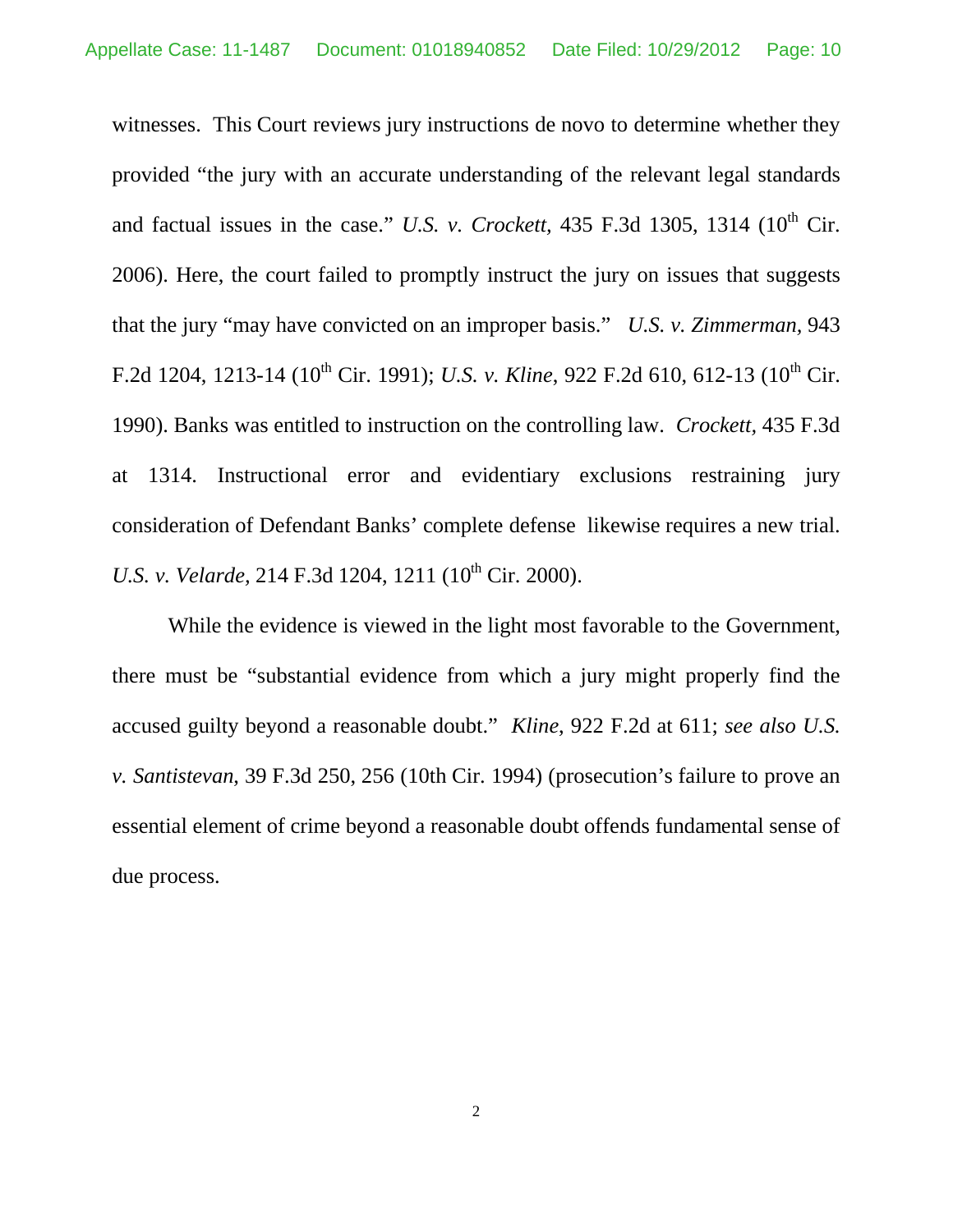If the court determines that a miscarriage of justice has occurred, resulting in an unfair trial or faulty jury verdict, it may grant the defendant's motion. *U.S. v. Evans,* 42 F.3d 586, 593 (10th Cir. 1994). A motion for new trial may be based on a number of different grounds that influenced the jury verdict or deprived the defendant of a fair trial. *Greer v. Miller,* 483 U.S. 756, 765 (1987); *Berger v. U.S.,*  295 U.S. 78, 89 (1935); *U.S. v. Gabaldon,* 91 F.3d 91, 93-94 (10th Cir. 1996); *U.S. v. Farinella*, 558 F.3d 695, 700 (7th Cir. 2009).

Defendant Banks submits the errors involved in this case invoke consideration of structural error, which requires the reversal of Defendant's convictions. *United States v. Wiles*,  $102$  F.3d  $1043,1056$  ( $10<sup>th</sup>$  Cir. 1996). If the court finds only harmless error it must still consider the cumulative effect of individual harmless errors and whether they deprived the defendant of the right to a fair trial. *United States v. Labarbera*, 581 F.2d 107, 110 (5th Cir.1978).

#### **Summary of Argument**

The issues presented in Defendant Banks' motions are unique in many aspects and presented a difficult challenge to the trial court, where it was also dealing with six co-Defendants.

Requests by former counsel for Defendant Banks' continuances were lacking in detailed inquiry or findings by the Court to meet the ends-of-justice requirements discussed in *Toombs,* and as important, the tailoring of time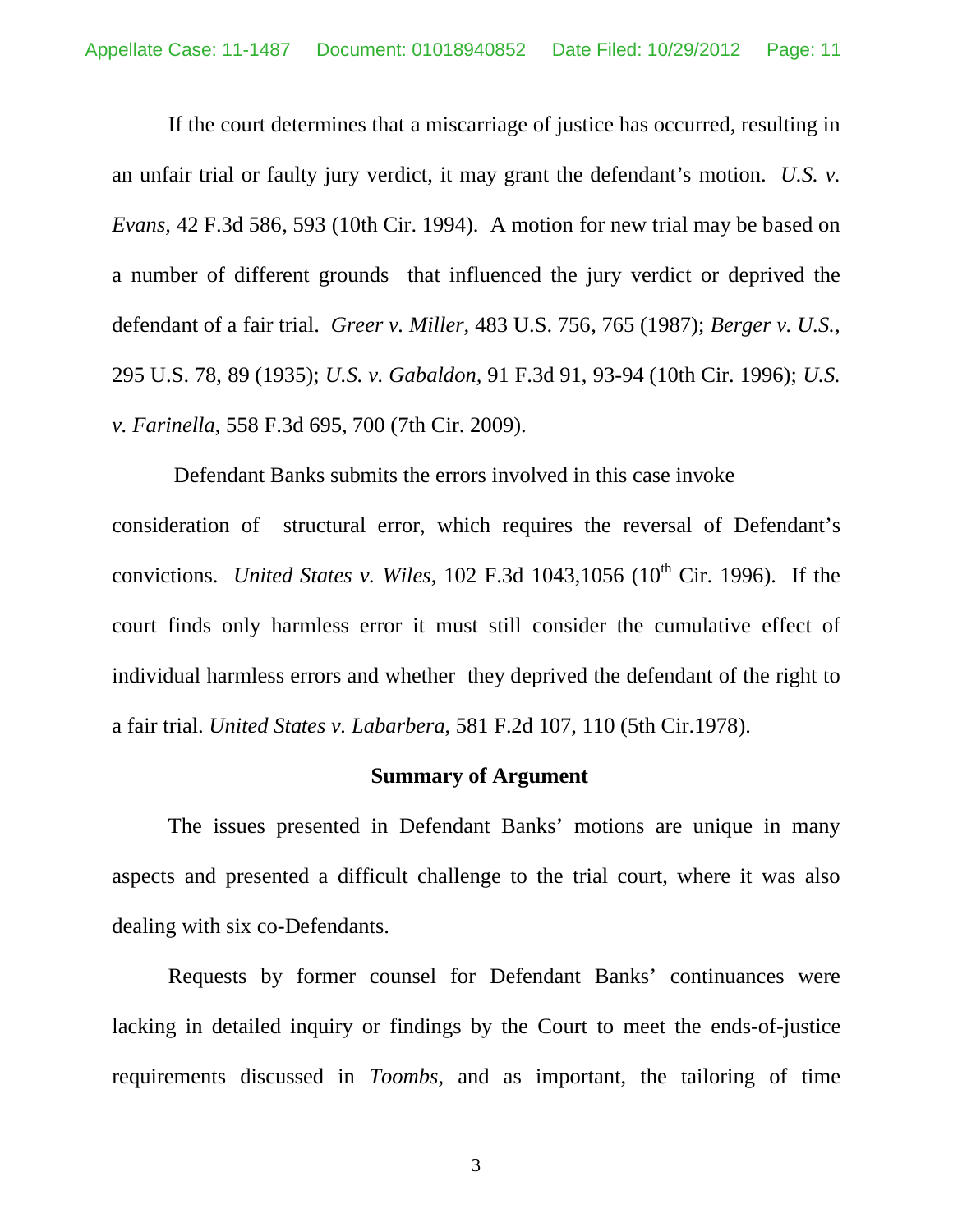requirements for motions in *Bloate v. U.S.,* 130 S. Ct**.** 1345, 1356-1357 (2010). The Government and the District Court in its Order totally ignored even mentioning *Bloate,* much less stating why it was not applicable. Vol. I, pp. 1370- 1382; Vol. II, pp. 542-574.

During trial, co-Defendant Walker attempted to invoke the Fifth Amendment protection for another co-Defendant. Co-Defendant Barnes had taken the stand, believing he was pressured to testify. This issue was not promptly addressed by the District Court in spite of the prosecution's request to instruct jurors so as not to prejudice the other co-Defendants. Invocation of the Fifth Amendment by a defendant is high courtroom drama (*United States v. Lacouture,* 495 F.2d 1237, 1240 (5th Cir. 1974)), which was made worse, as it impacted other co-Defendants, including Mr. Banks. The Court was required to give prompt instructions which were "well designed to cure whatever prejudicial impact." When Barnes retook the stand he repeatedly invoked the Fifth Amendment, compounding the confusion and prejudice to the other co-Defendants. Where there are multiple co-defendants, there is more than one way to abuse an invocation of a claim of the Fifth Amendment by a co-defendant for another co-defendant, allowing in this case the Government to take advantage of this dramatic event.

Two of Defendant's important witnesses were not allowed to testify for procedural reasons. This was a civil case about business relationships, negotiations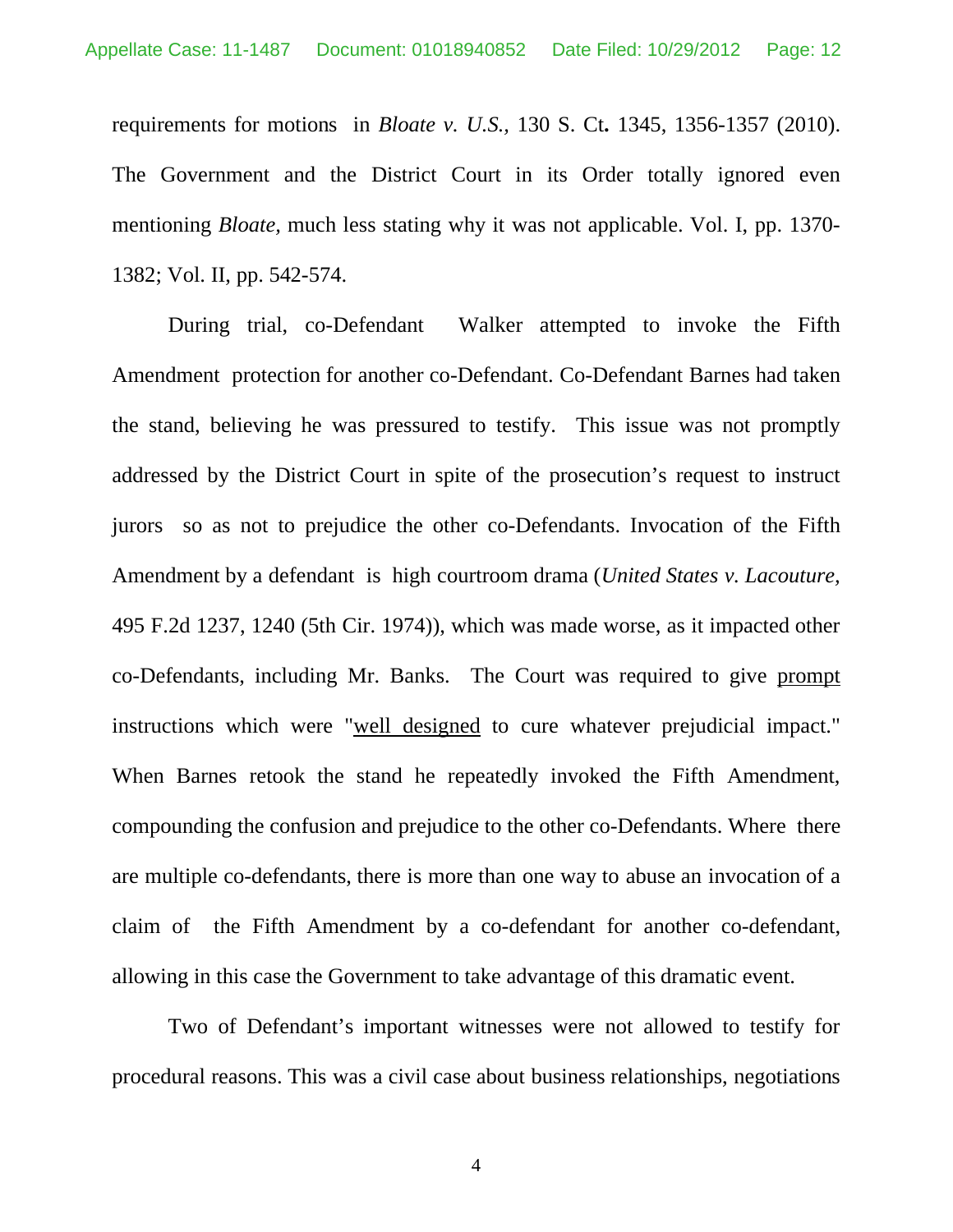which omitted important contract elements related to expectations of staffing companies, and requirements of the staffing companies to enter into staffing agreements with the Defendants. The understanding of the parties was left to the finder of fact to reconstruct without direction. The importance of allowing the Defendants to present their entire case is supported by the Constitutional protections of the Sixth Amendment. The witnesses had been endorsed, albeit not named as experts, and proffers provided to the Government three months prior to trial, although not specifically identified as expert summaries. Banks submits that short of finding his actions in bad faith, the District Court's sanction of disallowing his important witnesses was reversible error. Banks submits that the non-technical nature of the testimony, which was probably admissible non-expert testimony, failed to provide Defendant with an even playing field to present his complete defense.

#### **ARGUMENT**

# **I. Whether the Court Erred in Failing to Dismiss the Case Under the Speedy Trial Act**

After Defendant was arraigned on June 29, 2009, Defendants filed an unopposed ends of justice motion on July 6, 2009 to exclude 90 days of time under the Act. Vol. I, pp. 70-73. The Court granted this motion without a hearing on July 9, 2009. Vol. I, pp. 89-90. On August 18, 2009, Defendant Stewart filed for a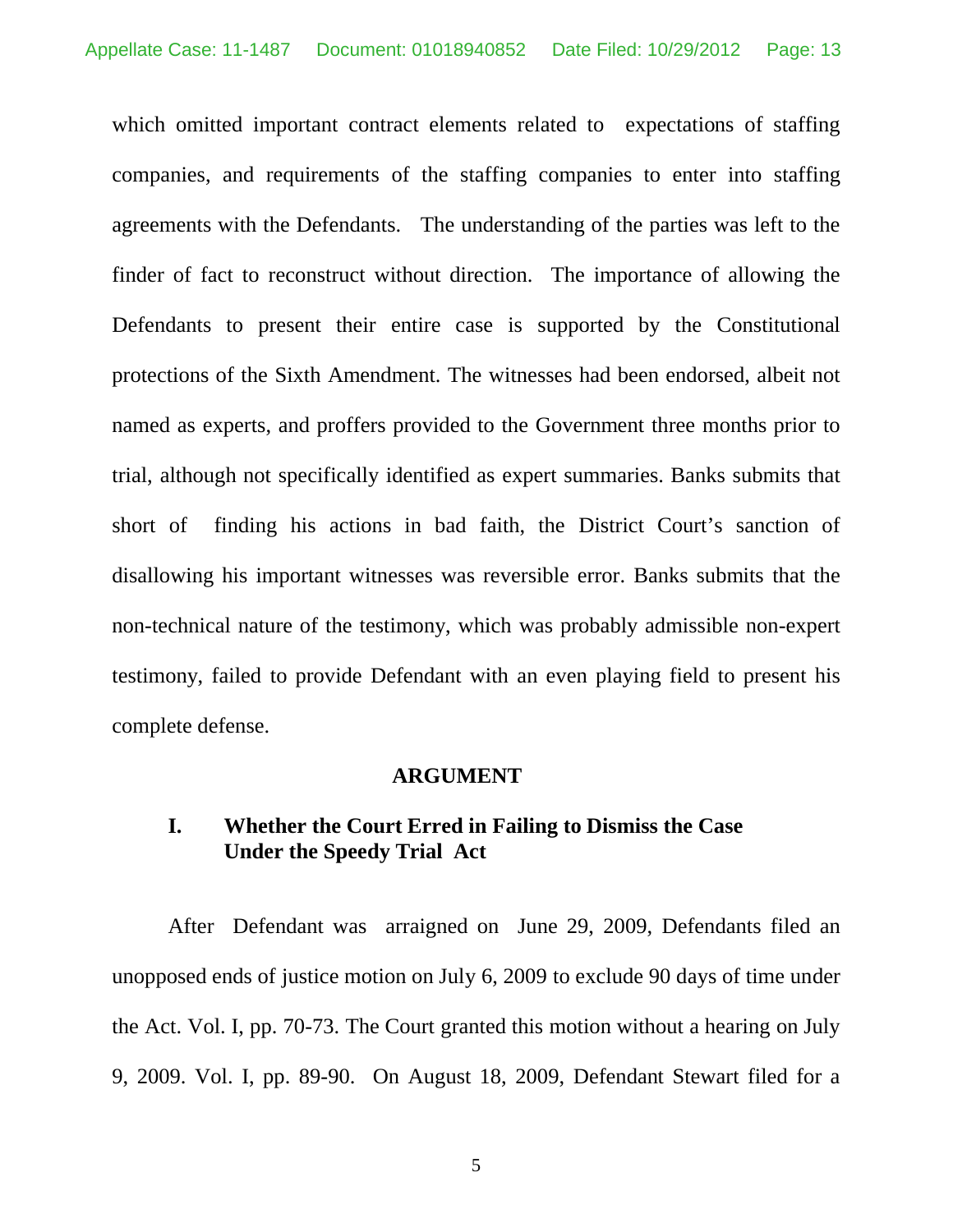further exclusion of time from October 7, 2009 to January 29, 2010 for an additional 110 days. Vol. I, pp. 95-99.

The second request described the Government's investigation and results. The motion describes the activities surrounding the search warrant and manner of the search. The motion states that the Government has analyzed materials from the computer information seized and notes the Government has provided those materials to the Defendants between July 6-23 of 2009. Vol. I, pp. 95-99. The Government by this time has had the computer information for almost five years since the date of the execution of the search warrant in 2005.

Defendants provide an estimate of the number of potential witnesses to be interviewed. There is no indication of the number of witnesses that need to be interviewed or how this work would be spread among six attorneys. Defendants do not address any issue that discloses any complexity of the case, aside from the number of documents and witnesses. (These questions, as demonstrated below, should have been asked to meet the ends-of-justice requirements.) This motion is described as a Motion To Declare the Case Complex. Vol. I, pp. 95-99.

During the August 20, 2009 hearing, the Court made no real inquiry or request for an explanation from the Government or the Defendants as to what specific progress has been made and why the continued lack of progress or what is causing the delay in progress. Vol. II, pp. 21-31. Compare to the Court's inquiry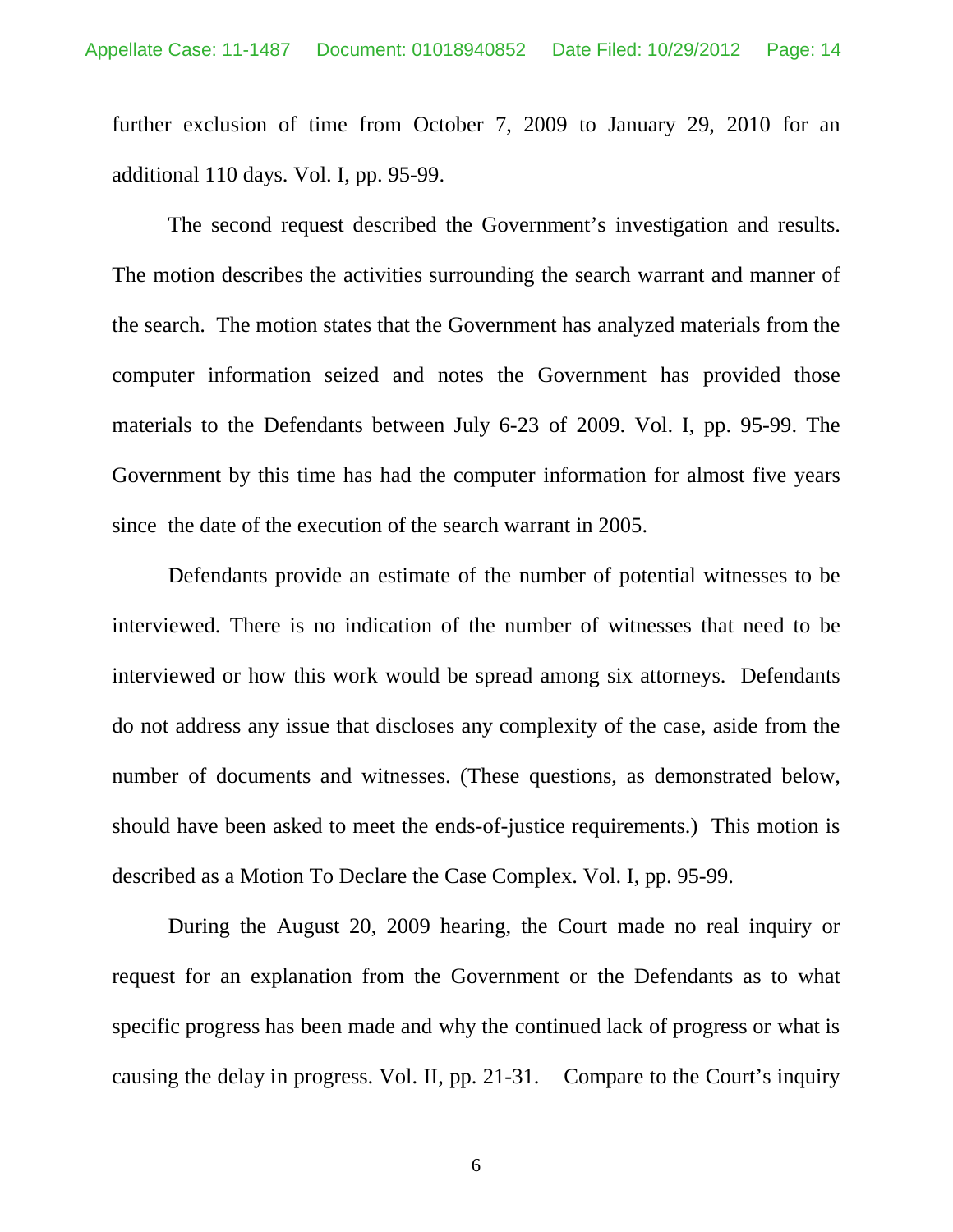when the *pro se* Defendants request the final continuance, discussed below. Vol. I, pp. 706-709; Vol. II, pp. 542-574.

Defendants' other statements at this hearing indicates they have engaged experts to make the computer information more accessible. Defendants suggest that they must investigate events that transpired over a seven year period, but fail to state what investigation was carried out over seven years, the documents involved, and the difficulties faced in covering this issue. Vol. I, p. 97; Vol. II, pp. 21-31. As noted below, the charged conspiracy lasted only a little over two years, not several years, as claimed by the prosecution. Vol. II, pp. 26-27; Vol. II, p. 416. The Court does not obtain any particulars of this claim from the Government and what difficulties it raises to assess whether the 110 day request is needed. Motions are not discussed. Vol. II, pp. 21-31. The motion is granted based on oral findings and conclusions of law. The matter is then set for another status conference on December 18, 2009. Vol. I, pp. 99-100.

With the above information in mind, on December 14, 2009, Defendants filed a motion for further exclusion of time from January 29, 2010 (deadline for Speedy trial) to January 25, 2011. Vol. I, pp. 102-111; Vol. II, pp. 61-89. This motion for continuance was a generalized but less specific repeat of its earlier requests for continuance. At the hearing on the motion there was no inquiry by the Government and the Court as required by *Bloate* or *Toombs.* Vol. II, pp. 61-89.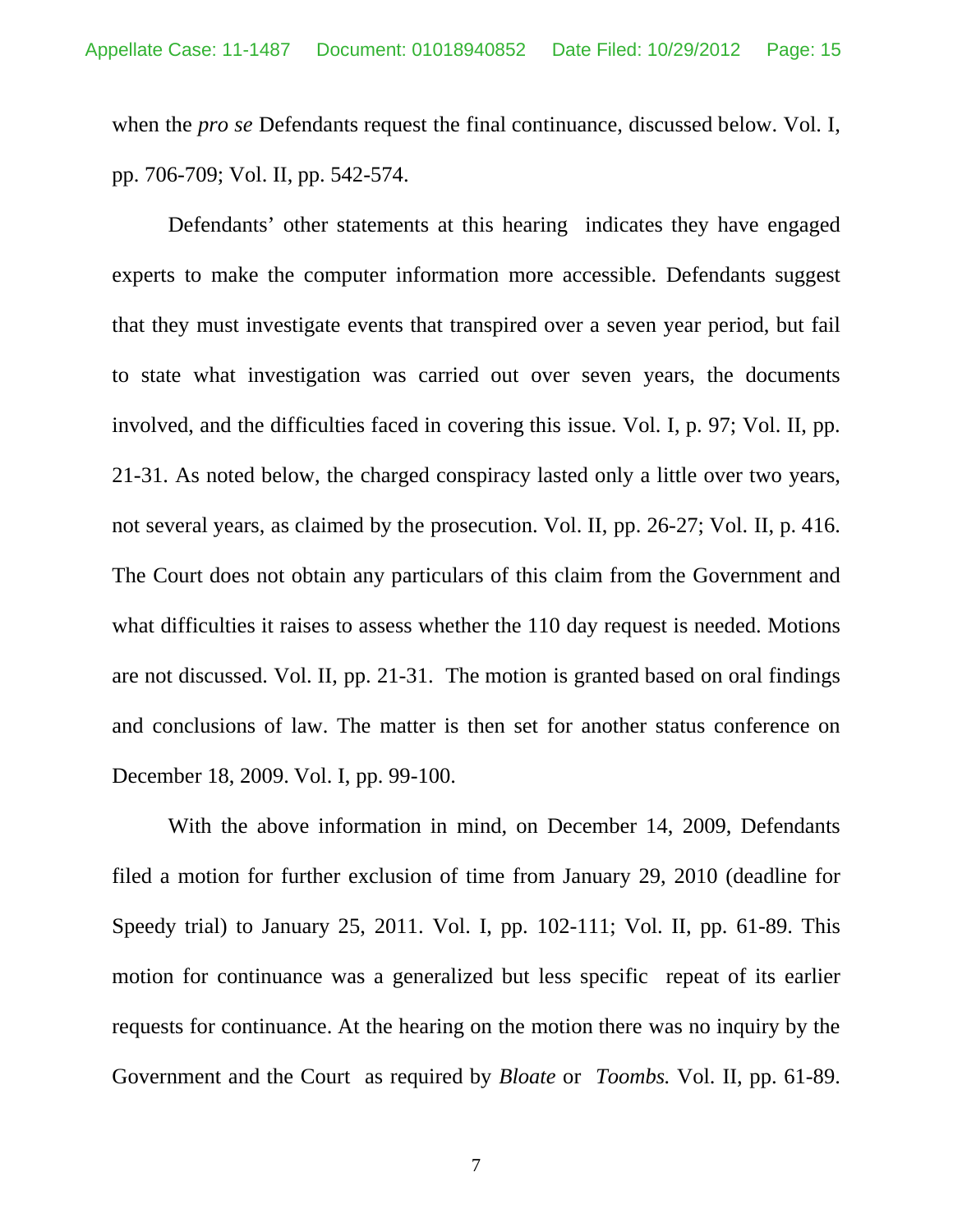Missing at a minimum is why there had been no progress in over seven months to accomplish what Defendants stated would be accomplished in their first two requests, nor is there an explanation why no motions had been filed. Vol. II, pp. 62-74.

 Defense counsel, in requesting a year long continuance, still do not identify the complicated issues in the case, they only argue the management of information is a problem. This is in spite of the acknowledgment that the Government has indexed discovery for them. Vol.II, p. 67. Additionally, during this hearing, the Government addressed outstanding issues that clearly appear to shorten the investigation time for the defendants. Vol. II, p. 67. Key documents from the computers were narrowed down to 1,300 documents. Vol.II, p. 72. There is no discussion of how this change of events would impact the Defendants' request for a year long extension.

Defense counsel are still discussing how they "planned to set up their files" and review materials. Vol. II, pp. 67-68. Former defense counsel admit the Government had streamlined the case by this time. Vol. II, pp. 71-72. The Court and the parties acknowledge the case was not as complicated as originally claimed. Vol. II, pp. 64-65. *U.S. v. Williams,* 511 F.3d 1044, 1058, 1060 Ftnote 13 (10th Cir. 2007)(The simplicity of the case cuts against granting an ends of justice continuance.) . With next to no questioning by the Court, (3 questions of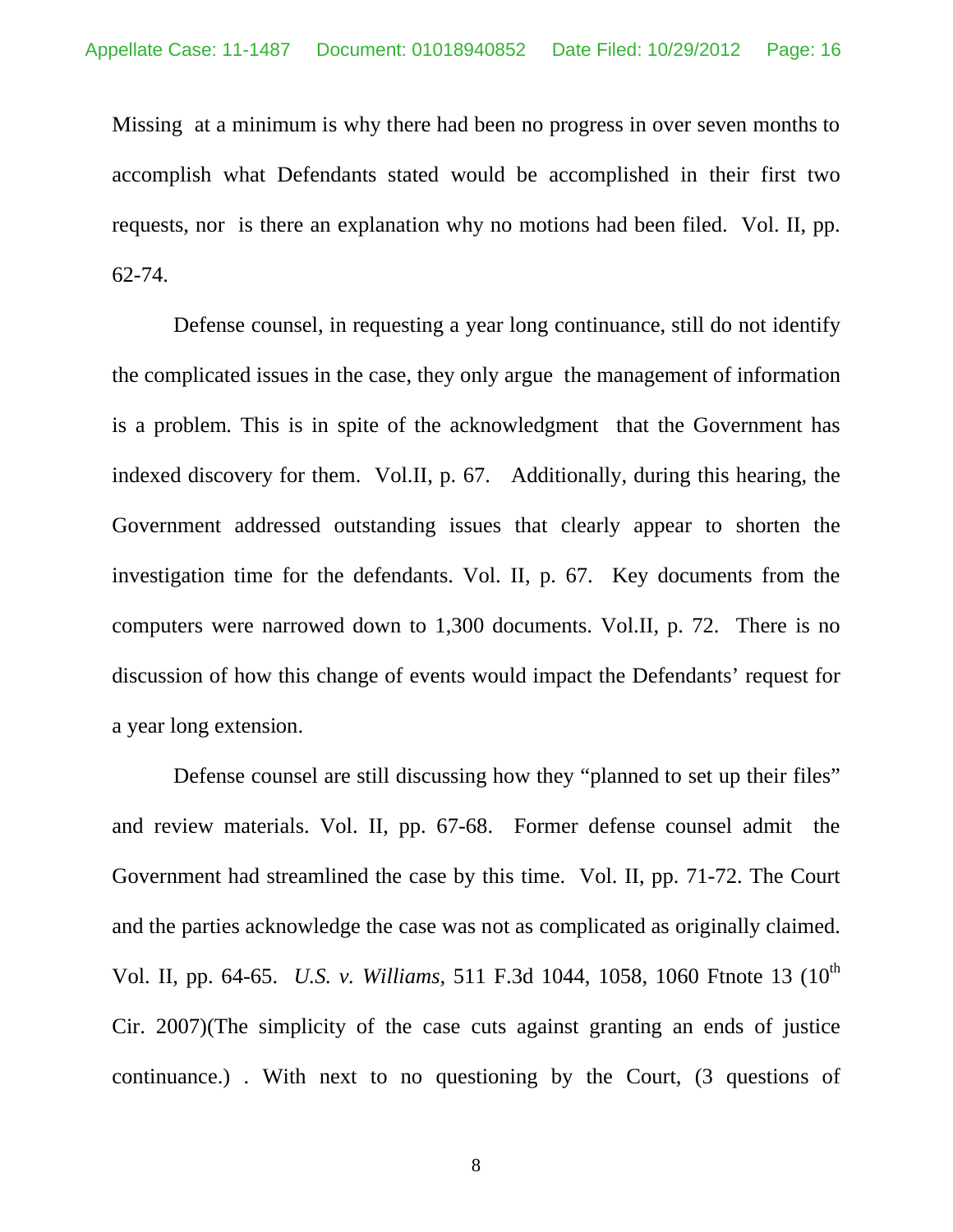Defendants) [Vol. II, pp. 64, 66, 68] the Court agrees to the continuance, "… I will take you at your words that this is the time that was needed. ..." Vol.II, p. 73. Only after granting the year-plus continuance are the scheduling of motions even discussed.

Motions hearing dates are set for unexplained reasons, some six months to twelve months down the road. Even the most basic of motions, such as discovery motions, attacks on the indictment, co-Defendant statements requiring a *James* hearing, are not set early enough to anticipate additional briefing or issues that normally accompany these motions and might delay the trial. Vol. II, pp. 74-81. On the other hand, other motions are set up against the final pre-trial conference. It was never explained why boilerplate motions such as the *James* motions or severance motions were not set earlier. Confusing and unanswered by the Court, the Government, or Defendants in granting the continuance was the statement by the Court that:

.....and the fact that this case involves an intricate 7 year financial conspiracy involving massive amounts of discovery..... Vol. II, p. 83.

As pointed out above, the conspiracy was not an intricate "7 year" conspiracy. The conspiracy covered at best a little over two years, running from October 2002 through February of 2005. This point was not corrected by either defense counsel or the Government. This case was a straightforward mail fraud/wire fraud case with no novel legal or factual issues.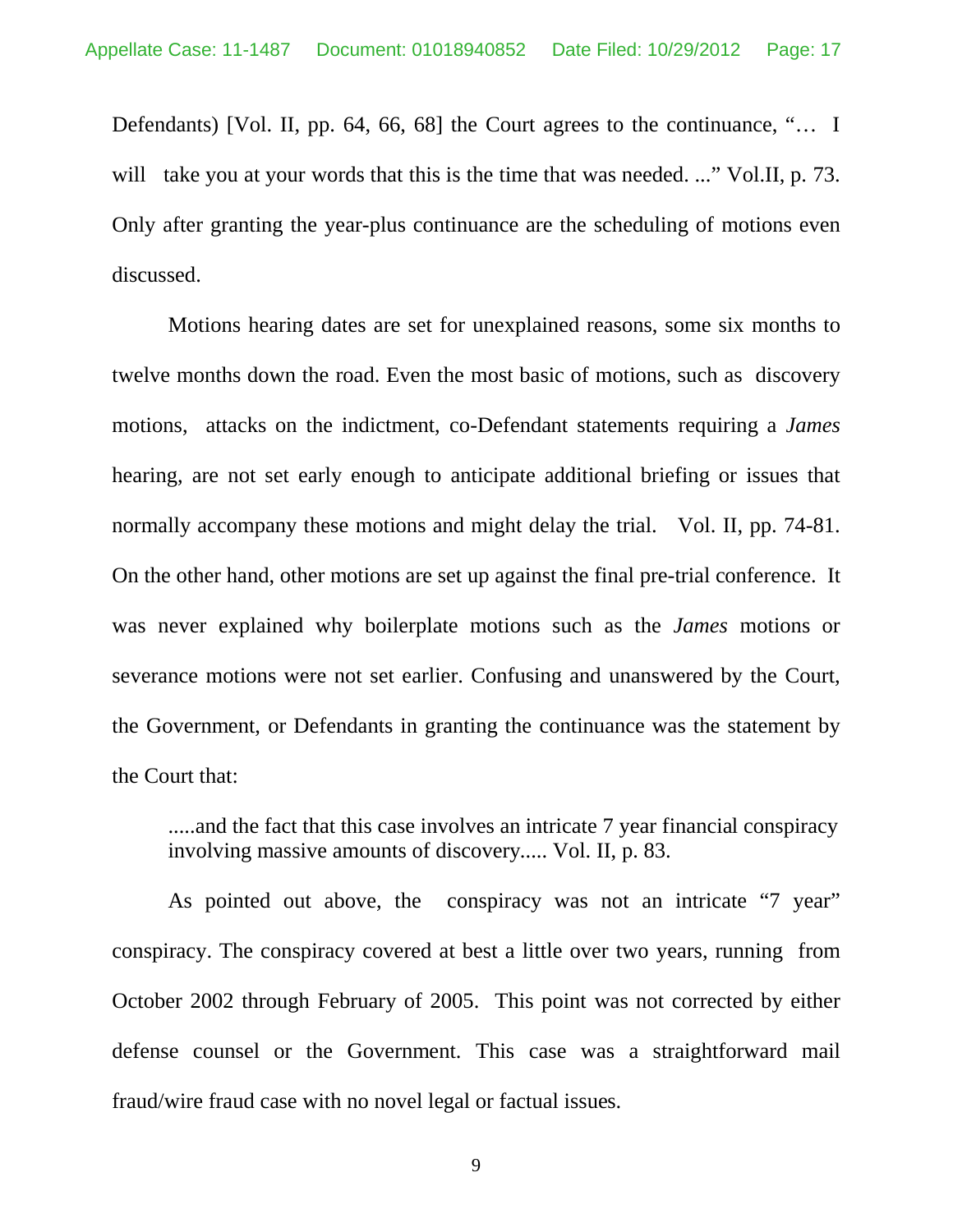With no motions pending, the earliest activity revealed from the docket is an April 15, 2010 motion to continue a discovery motion and a hearing on sufficiency of the Indictment. Doc. 171. The motion is granted on April 27, 2010 making motions due on May 21, 2010. On May 21, 2010 some motions are filed. Docs. 188-192. The first hearing was not set until June of 2010, with remaining hearings set over the holiday period. Vol. II, pp. 77-84.

It is not until August 30, 2010 that the Defendants file a motion for notice of Government evidence of out of court statements to be offered by the Government. Vol. I, pp. 347-351. The Defendants note that the scheduling order of December 18, 2009 provided for the *James* Proffer by October 29, 2010, with a hearing on the matter not set until December 10, 2010. The Defendants point out that severance motions would then be due 10 days later, on December 20, 2010. In this motion, the Defendants state that the due date for the *James* Proffer and severance motions will not compromise the scheduled trial date. Vol. I, p. 350.

The 409 day continuance allowed for an unexplained delay to start filing motions and the later requests for additional extensions to file motions. Vol. II, pp. 61-89. Plaintiff submits under *Bloate,* 154 days *(*December 18, 2009 through May 21, 2010) should be non- excluded time or using April 26, 2010, there would be 129 days of non-excludable time from December 18, 2009. Assuming that all time between May 21, 2010 through January 31, 2011 is excludable time because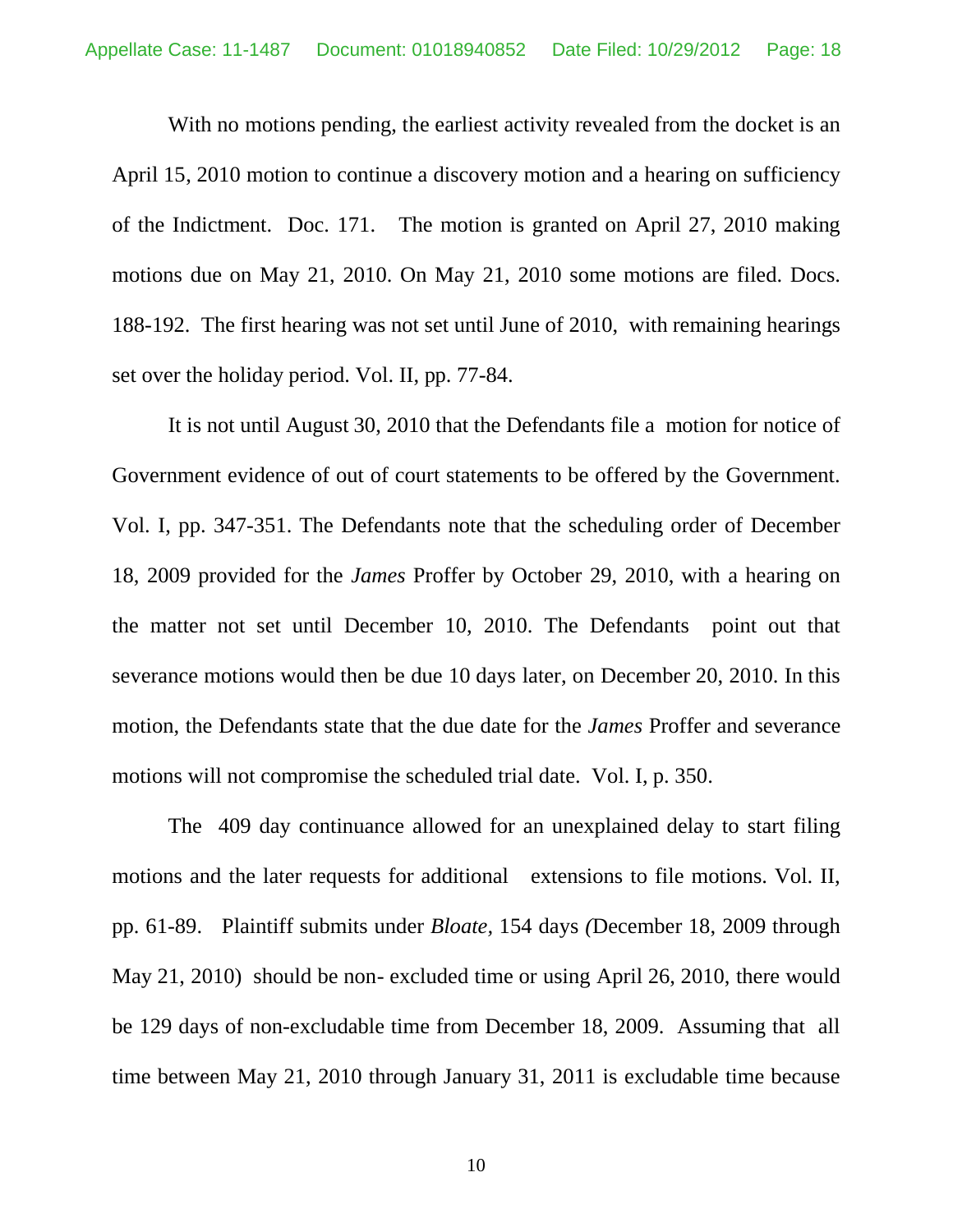of the lap over of motions, speedy trial has still run. There was no discussion why over four months of dead time would be inserted before motions started getting filed. Vol. II, pp. 74-87.

Additionally, when this third request for continuance was granted on December 18, 2009, there was still 41 days left until Speedy Trial ran on January 29, 2010. Vol. II, pp. 61-89. These 41 days were pure dead time, not addressed by the Court and were just allowed to swallow up this block of time that should not have been excluded. Vol. II, pp. 85-87.

On November 19, 2010, Defendants asked for an additional 120 days. Former defense counsel's motion spends only 3 pages explaining why it is asking to do what they agreed they would not do short of extraordinary circumstances, i.e. ask for another continuance. Vol. II, p. 72; Vol. I, pp. 564-566.

Defendants claim they have only 56 days to prepare for trial. Vol. I, p. 563. This calculation leaves out and ignores the additional 17 days available between January 14, 2011 and the trial date of January 31, 2011. (56 days plus 17 days alone equals 73 days). The need and reasons to extend the case for an additional three months versus one month, or two months to address Defendants' problems are not offered, nor questioned by the Court (three page transcript). Vol. II, pp. 506-508. There is no mention of Court congestion or why motions were set over the holidays in the prior continuance request. Vol. II, pp. 506-508; Vol. II, pp. 74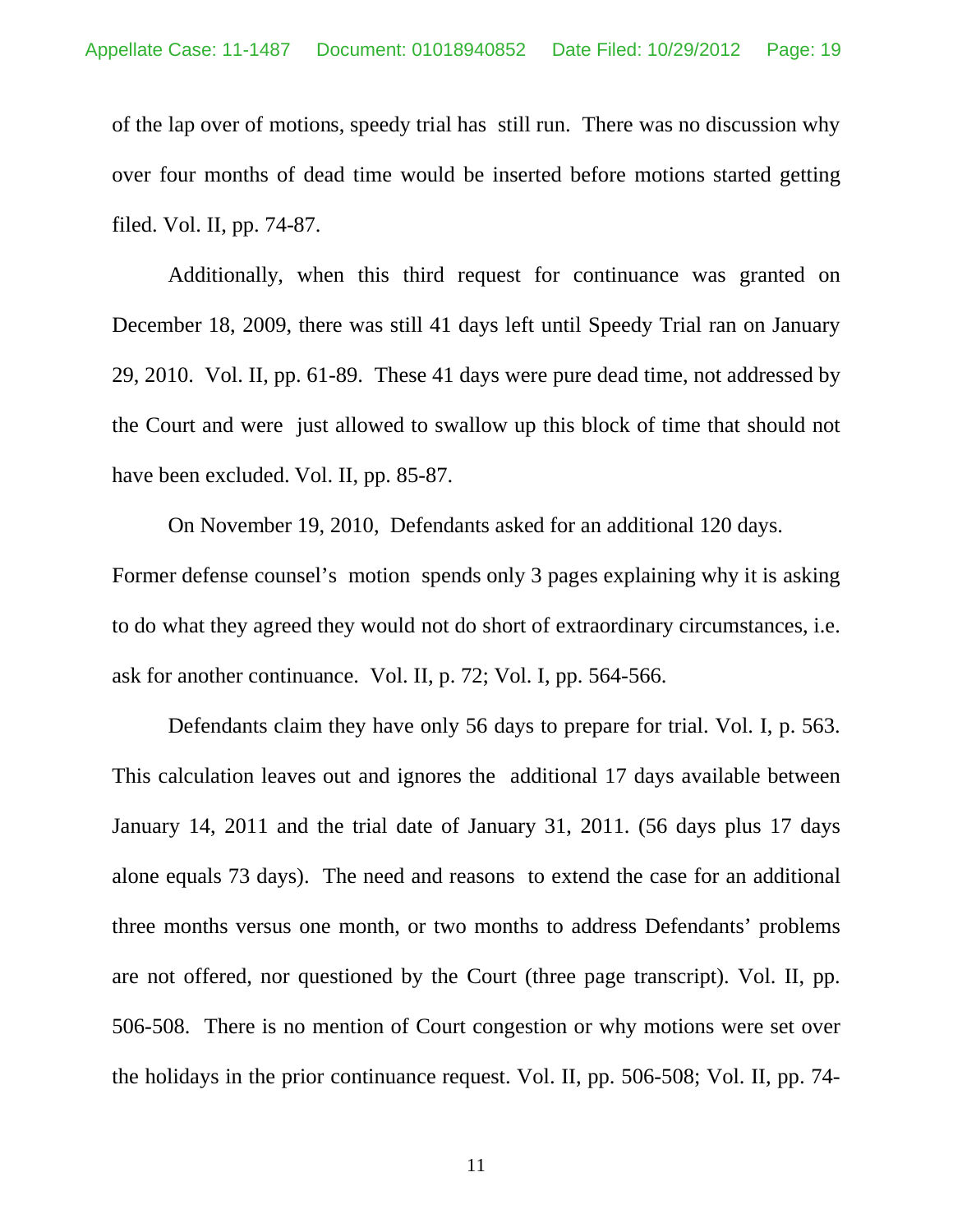87. In this next motion for continuance, the defense counsel continue to argue old news: "12. Despite counsel's good faith efforts, counsel have been unable to and will be unable to review and analyze the massive amount of discovery in this case, perform necessary investigation, and adequately do trial preparation." Vol. I, p. 566.

At this late date, Defendants are still discussing travel to interview witnesses. Vol. I, p. 565-566, paras. 9-10. As it turns out, no interviews or requests to travel for interviews was made by any of the six prior counsel. Vol. II, p. 561. The Court in its order stated: 2. Due to the voluminous discovery, multiple defendants, and complex nature of the allegations in this matter, denying the requested continuance would result in a miscarriage of justice.... Vol. I, pp. 571- 572, para. 2. The Government agreed to all of these continuances.

#### **A. SPEEDY TRIAL ARGUMENT UNDER THE ACT**

Trial must commence within 70 days from the date the information or indictment was filed, or from the date the defendant appears before an officer of the court in which the charge is pending, whichever is later. 18 U.S.C. § 3161(c)(1). Prior to Trial, Defendant moved to dismiss the case on speedy trial grounds. This motion was denied. Vol. I, pp. 771-777; Vol I, pp. 788-791.

Defendant did not earlier in the case prospectively waive his right to speedy trial, nor can he be forced to. *Zedner v. United States*, 547 U.S. 489, 501-503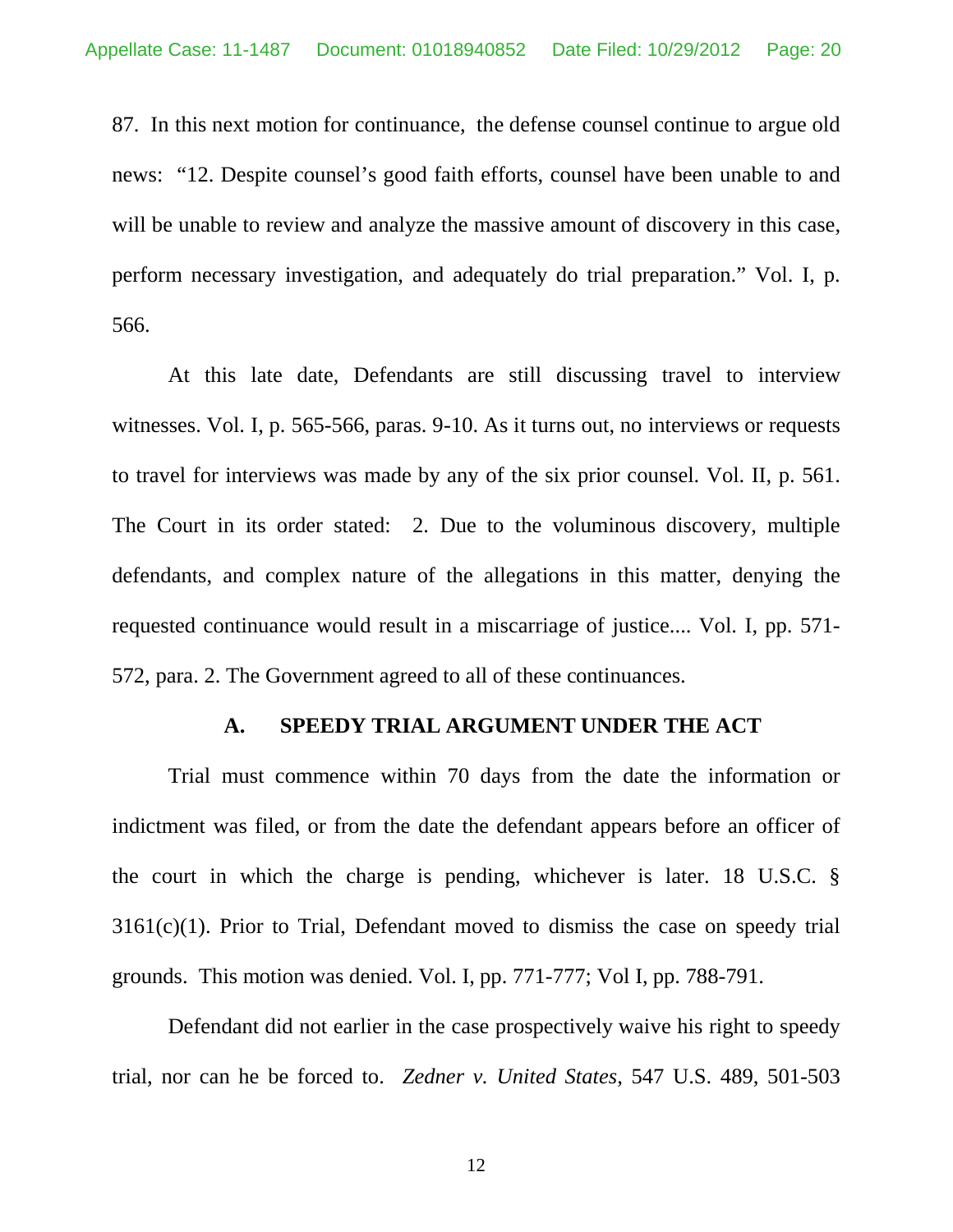(2006); *Toombs,* 574 F.3d at 1273 (The district court and the Government are no less responsible under the Speedy Trial Act merely because it is a defendant who requests a continuance. ....... The Court also noted that it will consider the Government's lack of inquiry and passiveness in allowing the continuances).

The Government should never rely on a defendant's unilateral waiver of his rights under the Act. This point is also the opinion of the Government. Vol. I, p. 713, footnote 1. It is the prosecution's burden (and ultimately the court's) and not the defendant's responsibility to assure that cases are brought to trial in a timely manner. *U.S. v. Seltzer*, 595 F.3d 1170, 1179 (2010); *Williams,* 511 F.3d at 1055. A court can attach a different weight to a situation in which the defendant knowingly fails to object from a situation in which his attorney acquiesces in long delay without adequately informing his client. *Barker v. Wingo ,* 407 U.S. 514, 529 (1972).

A judge must set forth its ends of justice findings orally or in writing, and his reasons for granting the continuance under the requirements of 18 U.S.C. § 3161(h)(8)(A). Reviewing its prior decisions in *Williams* and *Gonzales*, the Court in *Toombs* held that in the district court, the moving party must provide an explanation of why the mere occurrence of the event identified by the party as necessitating the continuance results in the need for additional time. *Williams*, 511 F.3d at 1058; *Gonzales*, 137 F.3d at 1434-35; *Toombs,* 574 F.3d at 1273-1275.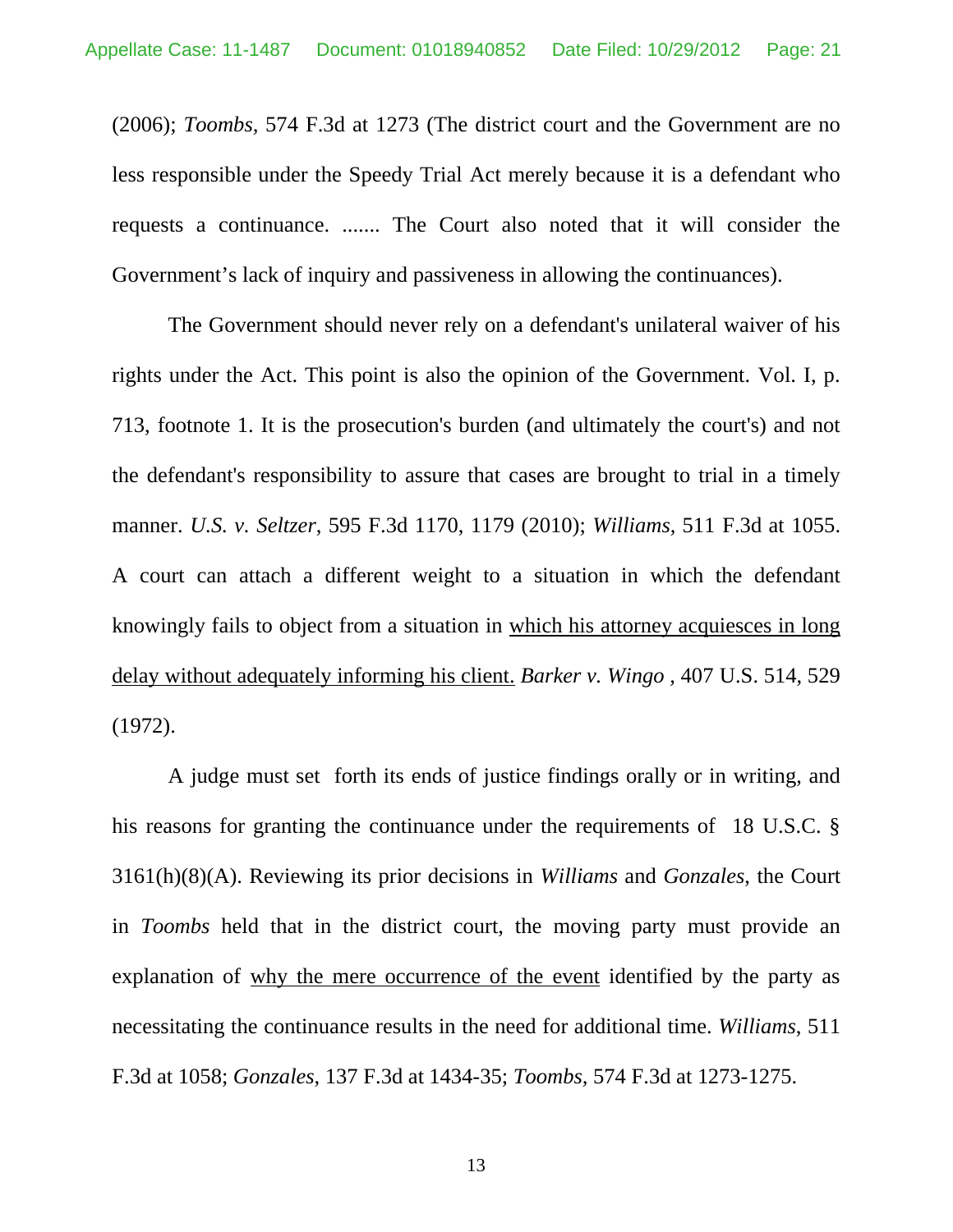The court noted in *Toombs* that the amount of time granted for discovery issues should not rely on conclusory statements lacking both detail and support in granting the continuances." *Toombs,* 574 F.3d at 1272. (Emphasis added).

Defendant Banks submits when Defendants requested their third continuance for 361 days (which the Court granted for 409 days) that those requests should have been tailored to the particular motion. In *Bloate*, the Court stated:

To avoid a result so inconsistent with the statute's purpose—i.e., "to avoid creating a big loophole in the statute," citing, *United States v. Tibboel*, 1357 F.2d 608, 610 (C.A.7 1985)—these courts have found it necessary to craft limitations on the automatic exclusion for pretrial motion preparation time that their interpretation of subsection (h)(1) otherwise would allow. *Bloate,*  at 1356-57.

Defendant submits granting ahead of time a large block of time for motions is not allowed. Nor is doing the same allowed without crafting a time period directed to the specific motion or motions with findings that would have started to address the open-ended problem. "(P)retrial motion preparation time may be automatically excluded under subsection (h)(1) only when "the judge has expressly granted a party time for that purpose.""....*Bloate,* at 1357.

No dead time should have been allowed as happened here, whether it be the four months plus allowed in the third continuance before any motions are filed, or a blanket 120 days added to Defendants' trial preparation time when they still had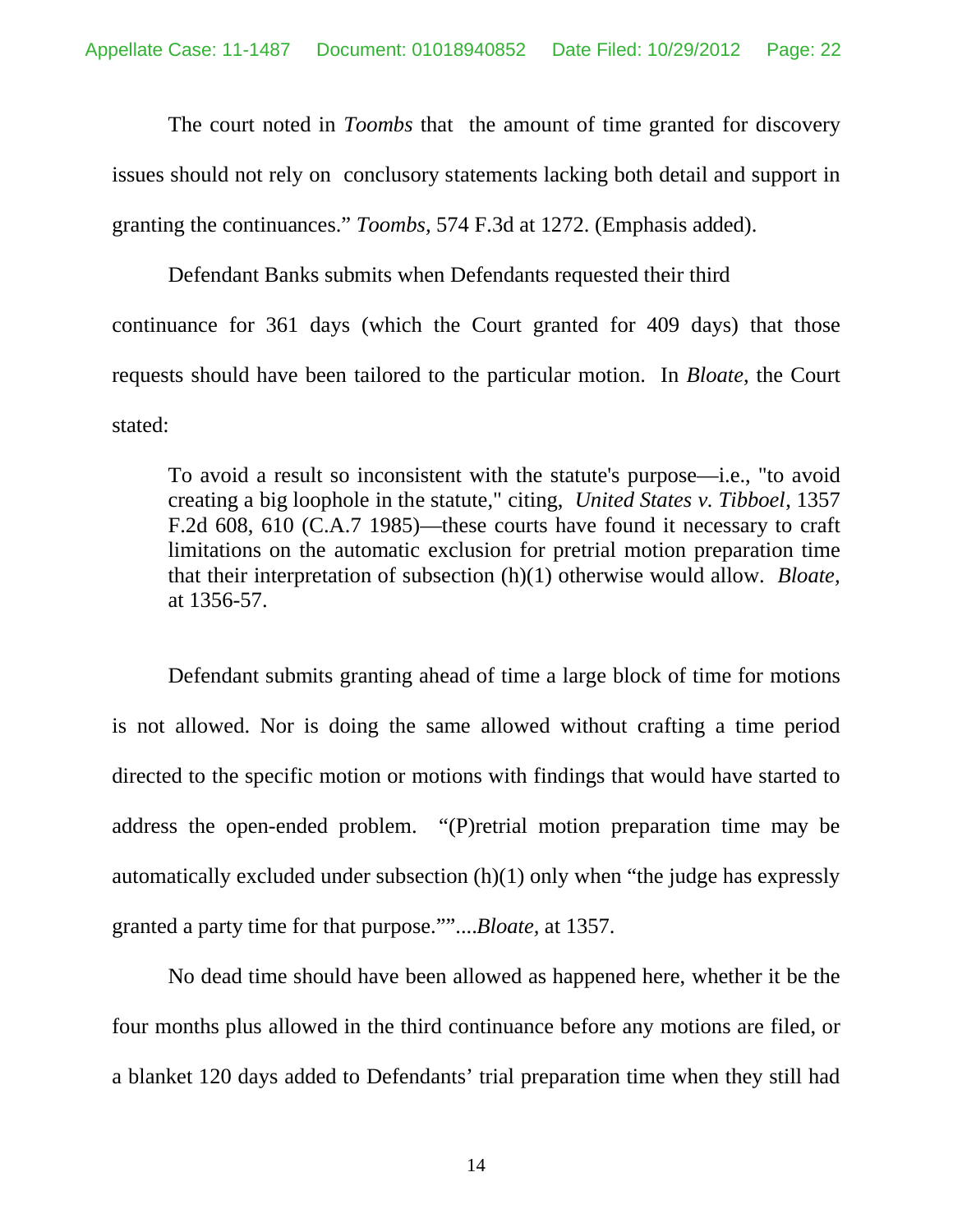73 days to prepare for trial and had no legitimate reason for such an additional long request. Again, compare when the pro-se Defendants requested an additional 120 day continuance to take over the defense of their case and prepare for trial, Vol. I, pp. 706-709, the Government objected and detailed questioning by the Government and Court occurred for the first time, complying with *Toombs* and *Bloate.* Vol. II, pp. 544-564.

Defendant submits under the Act the case should be dismissed without

prejudice at a minimum, but a strong argument exists for dismissal with prejudice.

Based on the amount of time (7 months) to accomplish discovery and file motions,

the additional requests for a third and fourth continuance violated the Act.

Under the Act, the judge must consider:

(i) Whether the failure to grant such a continuance in the proceeding would be likely to make a continuation of such proceeding impossible, or result in a miscarriage of justice.

(ii) Whether the case is so unusual or so complex, due to the number of defendants, the nature of the prosecution, or the *existence of novel questions of fact or law*, that it is unreasonable to expect adequate preparation for pretrial proceedings or for the trial itself within the time limits established by this section.

(iv) Whether the failure to grant such a continuance in a case which, taken as a whole, is not so unusual or so complex as to fall within clause (ii), would deny the defendant reasonable time to obtain counsel, would unreasonably deny the defendant or the Government continuity of counsel, or would deny counsel for the defendant or the attorney for the Government the reasonable time necessary for effective preparation, taking into account the *exercise of due diligence*.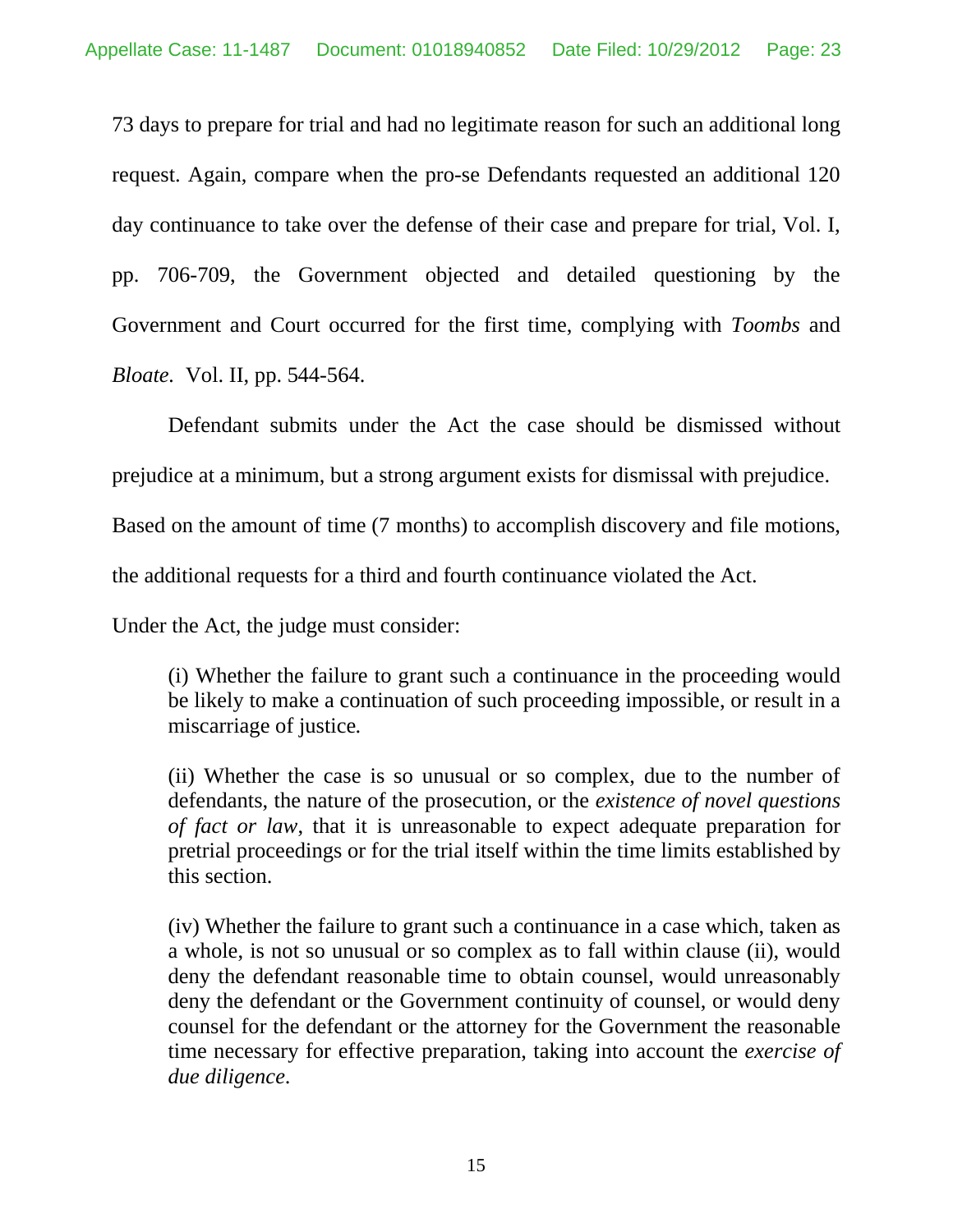18 U.S.C. § 3161(h)(7)(B)(i), (ii), & (iv).

Banks submits that under 18 U.S.C.  $\S$  3161 sections (h)(7)(B)(i),(ii),(iv) the case against Defendant Banks should be dismissed for failure to inquire and make the appropriate findings to justify the continuances granted in the third and fourth continuance requests. *Toombs,* 574 F.3d at 1273-75. Banks submits that the case against him should be dismissed with prejudice for violation of 18 U.S. C. § 3161 (h)(7) for excluding either 154 or 129 days (infra p. 10) where the District Court failed to make appropriate findings under subsection (h)(7) in the third continuance request. *Bloate*, at 1352, 1357, 1358.

### **II. Whether the Court Erred in Failing to Dismiss the Case Under the Sixth Amendment**

While the requirements are more stringent for a Constitutional violation, Defendant Banks submits that when all facts are considered under the four part balancing tests of *Barker*, that his case should be dismissed with prejudice. Again, under a constitutional analysis, the courts still hold the district court and the government responsible for bringing a defendant to trial on a timely basis. *Seltzer,*  595 F.3d at 1175-1176.

*Barker* established a four-part balancing test to establish if the defendant's right to a speedy trial has been violated. As the *Barke*r court stated, "[a] balancing test necessarily compels courts to approach speedy trial cases on an *ad hoc* basis."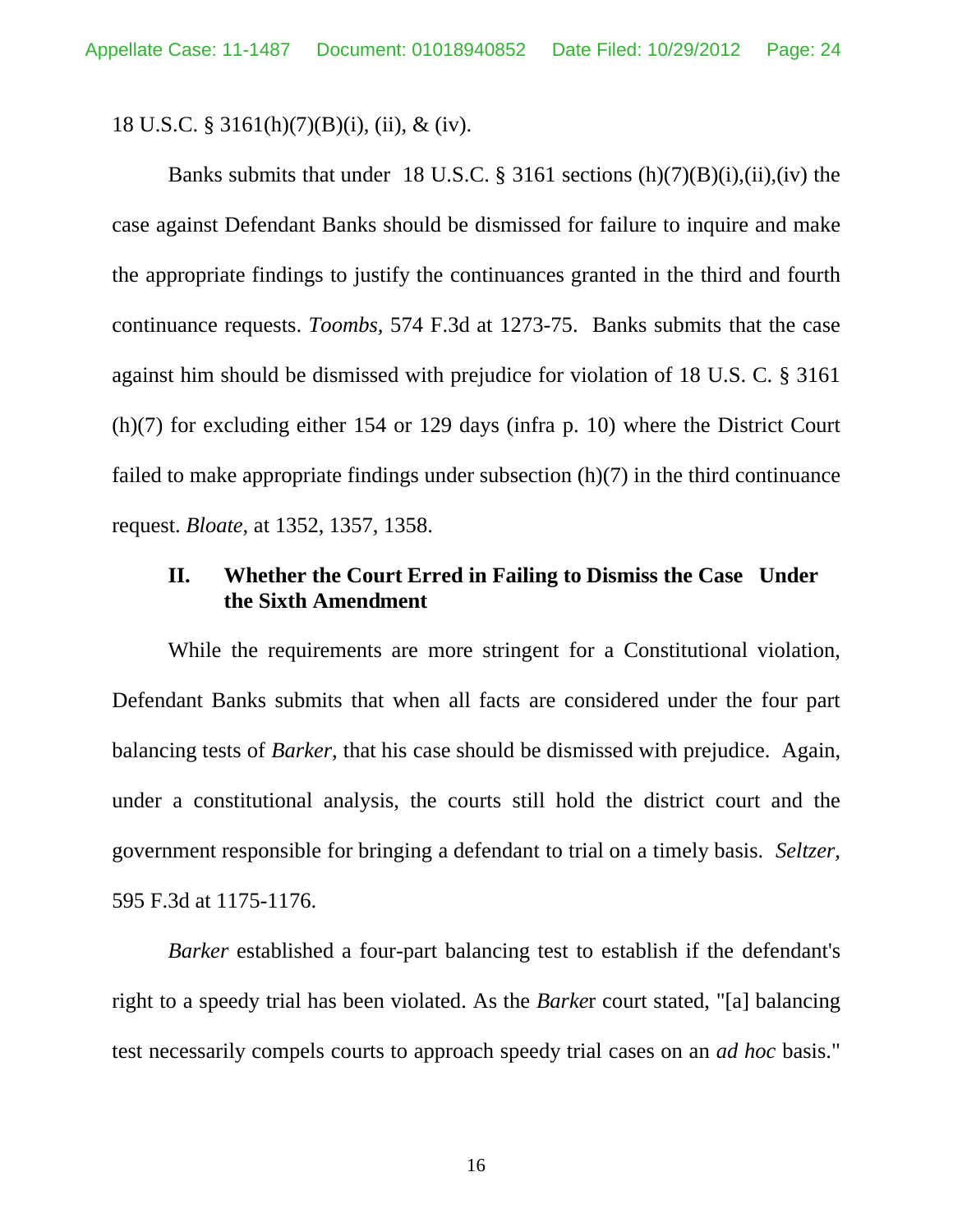*Barker,* 407 U.S. at 530. No single factor is determinative or necessary, rather all four are considered to determine whether a violation has occurred. *Id.* at 533.

"The individual claiming the Sixth Amendment violation has the burden of showing prejudice." *Toombs,* 574 F.3d at 1275. The courts have identified three main interests: applicable here: (ii) the minimization of anxiety and concern of the accused; and (iii) minimization of the possibility that the defense will be impaired. *Id*. (citing *Barker*, 407 U.S. at 532), because the inability of a defendant to adequately prepare his case skews the fairness of the entire system. *Seltzer* at 1179- 80.While the pre-indictment delay is not a direct element of the above factors, the courts have considered other delays. *U.S. v. Yehling*, 456 F.3d 1236, 1243  $(10^{th}$ Cir. 2006) ( considering delays between arrest through the appellate process). Pre-Indictment delay should be considered, as it impacted the continuous delays after indictment. As reviewed above, the pre-indictment delay and trial delays should not automatically be blamed on the defendant himself.

The Government does not dispute that the speedy trial analysis is triggered in this case. Vol. I, pp. 1370-1382; *Doggett v. United States,* 505 U.S. 647, 651- 52, 112 S.Ct. 2686, 120 L.Ed.2d 520 (1992). The delay was over two years. Defendant Banks was arraigned on June 29, 2009. Trial started on September 26, 2011. The delay was over 2 years. See *United States v. Batie,* 433 F.3d 1287,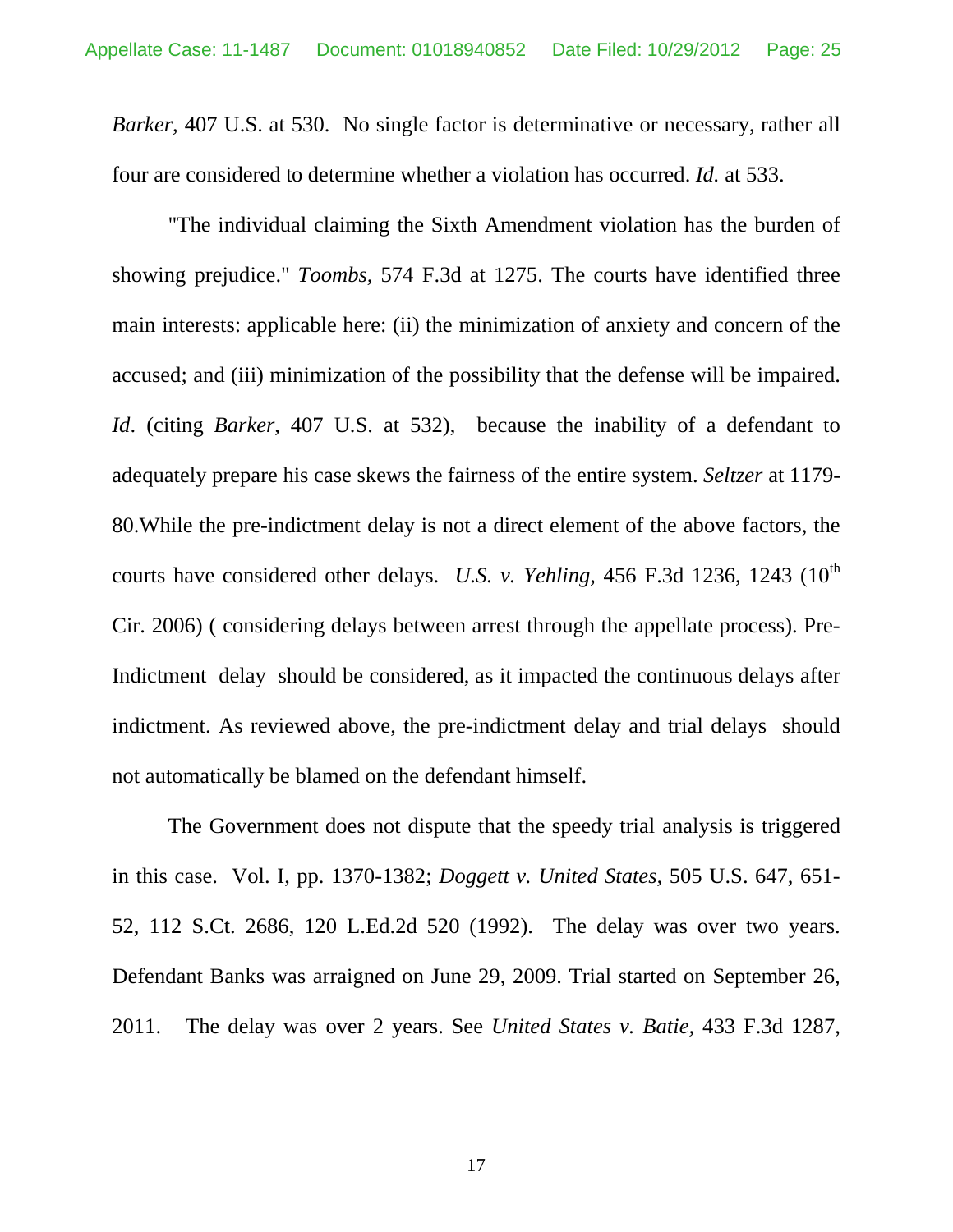1290 (10th Cir.2006). As reviewed above, the charges were not complicated as recognized by the Court and supported by the record.

The court must also factor in the reasons offered by the government for not bringing a timely action. *United States v. Loud Hawk*, 474 U.S. 302, 315, 106 S.Ct. 648, 88 L.Ed.2d 640 (1986). The burden belongs to the government to provide an acceptable rationale for the delay. *Jackson v. Ray*, 390 F.3d 1254, 1261 (10th Cir. 2004); *Seltzer* at 1177. Based on the simplicity of the case and the evidence gathered by 2005, this delay requires a good explanation, but was not given. Vol. I, pp. 89-90; Vol. II, pp. 61-90; Vol. II, pp. 21-31; *Seltzer*, at 1177. It should also be considered that had Banks been indicted sooner, he would have had the protection of the Speedy Trial act. *Seltzer*, at 1181. Negligence or overcrowded courts should be weighted less heavily but nevertheless should be considered. *Barker*, 407 U.S. at 531; *Seltzer,* at 1177.

#### **A. Reason for Delay**

The reasons offered by the government for not bringing a timely suit is important." *Loud Hawk*, 474 U.S. at 315. Here, the Government had all of the Defendants' records by 2005. Was there a deliberate attempt to delay the indictment of this case? At least in *Seltzer,* the Government claimed a state prosecution as the reason for the delay. Here, there is no known explanation, as required. *Seltzer*, 595 F.3d at 1179. It should also be considered that had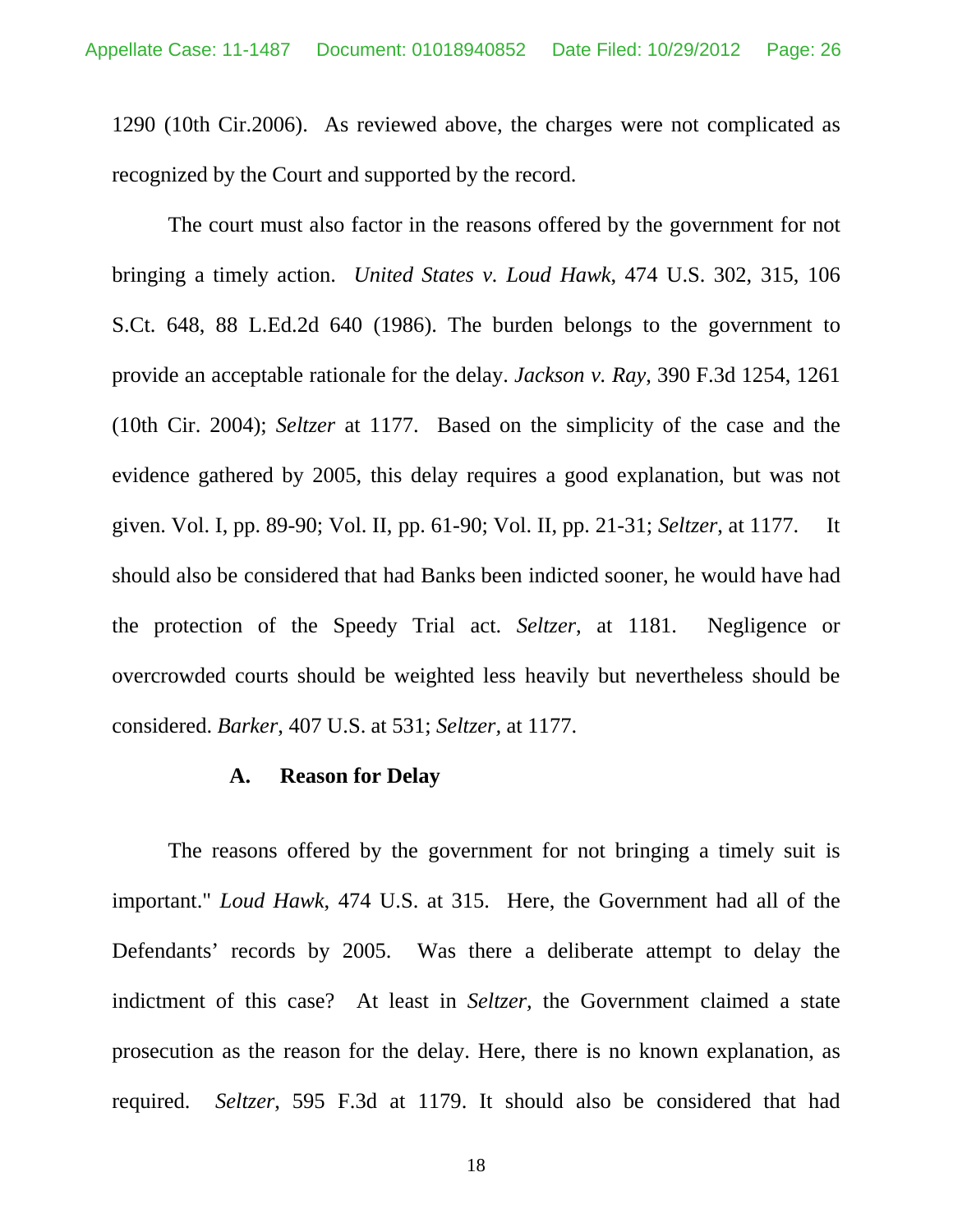Defendant Banks been indicted sooner, he would have had the protection of the speedy trial act. *Seltzer*, 595 F.3d at 1181.

The Court in S*eltzer* held that different considerations would be given for different reasons for delays, with some weighed more heavily against the Government. *Seltzer*, 595 F.3d at 1177.

#### **B. Prejudice to the Defendant**

There was no pre-trial incarceration. Under the category of minimization of anxiety and concern, there are legitimate issues raised even if there was no pre-trial incarceration. Defendant Banks was subject of media leaks that could have only come from the Government that has impacted the Defendants since 2005. The allegations in the media were serious. Vol. I, p. 1257; Vol. II, pp. 105-107, 115. The allegations immediately impacted his ability to sell his product to law enforcement, aside from any staffing issues. Instead of moving quickly as if this was a serious case, the Defendant was left under a cloud for years. As noted above, there was not an Indictment until 2009, and another 2 years of living under the Indictment. The length of any delay is a serious issue when considering this factor.

Inordinate delay between public charges and trial, (in this case public release of information in 2005 in connection with the search warrant) should be a factor. Courts have noted that aside from prejudice, delay: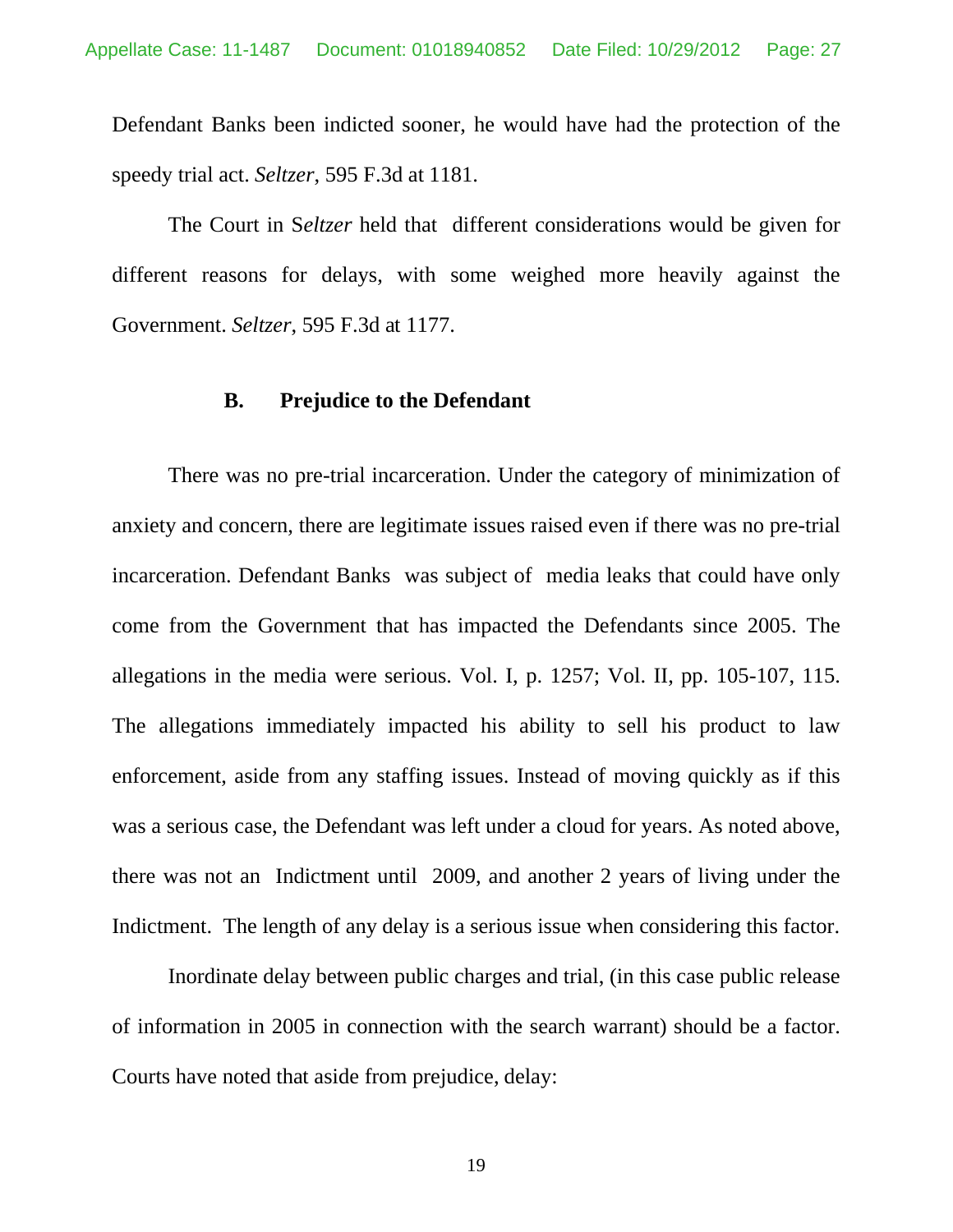may 'seriously interfere with the defendant's liberty, whether he is free on bail or not, and ...may disrupt his employment, drain his financial resources, curtail his associations, subject him to public obloquy, and create anxiety in him, his family and his friends.'" *United States v. Biggs*, 419 F.Supp.2d 1277, 1282-83 (D.Mont. 2006).

Aside from the staffing allegations, these Defendants were delivered a devastating blow to sell their product in any form while they waited for the Government to bring their case. But for a leak on a preliminary investigative step by the Government, the Defendants had a good faith chance to sell their product with no more staffing agency support. Instead, the product was contaminated by the media leak. More than likely, no media outlet would have picked up on the search warrant or this case at such an early stage without disclosure by the Government. Vol. I, p. 1257; Vol. II, pp. 105-107, 115; Opening Brief of co-Defendants, pp. 8-9.

The best evidence is that the search warrant information was released to the media before the search warrant was unsealed and made public. Vol. II, pp. 105- 107. This is a clear violation of the DOJ requirements, as stated in the U.S. Attorney Manual requirements. Per U.S. Attorney Manual requirements, 1-7.40, DOJ and USAM 1-7.320 to l-7.330, only authorized press releases are permitted to comment on ongoing investigations. The Government's response to this issue is not adequate. The Government does not provide evidence that the search warrant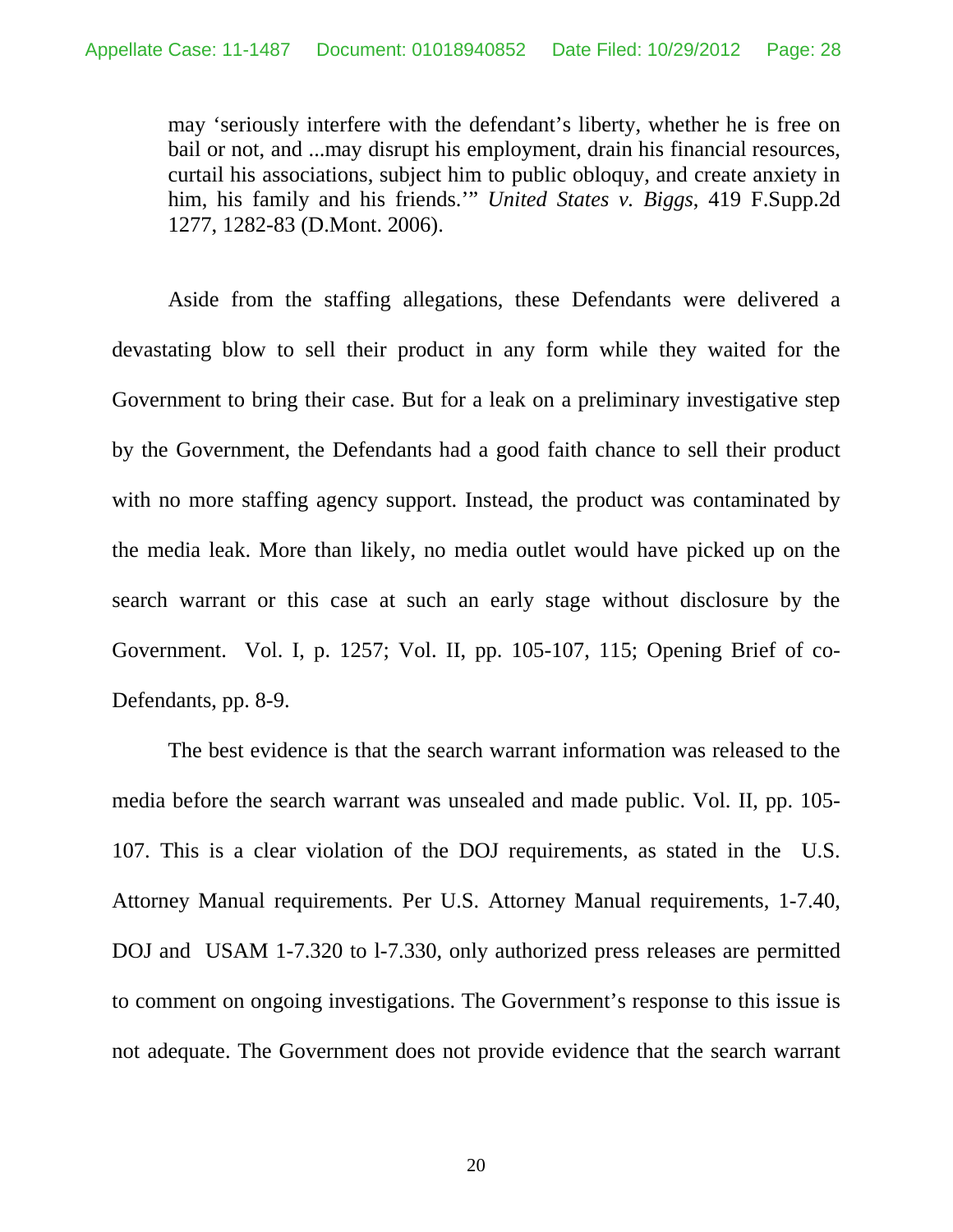information was not shared before it was unsealed, the Government just claims it is not sure of the situation. Vol. II, p. 106.

 Where there is a direct and clear prohibition of releasing this information in this fashion, the presumption should be that there is prima facie evidence of intent to injure Defendants' chance for a fair trial. Even the Court recognized that this action by the Government might be the basis for some "other cause of action." Vol. II, p. 106. The coverage was inflammatory and prejudicial. Adverse pretrial publicity implicates the accused's right to due process, *Rideau v. Louisiana*, 373 U.S. 723, 729 (1963), and Sixth Amendment right to an impartial jury, *United States v. Skilling*, 130 S. Ct. 2896, 2912-13 (2010).

The theory of the judicial system is that the conclusions to be reached in a case will be induced only by evidence and argument in open court, and not by any outside influence, whether of private talk or public print. *Patterson v. Colorado*, 205 U.S. 454, 462 (1907). Inflammatory media coverage will enter the subconscious of prospective jurors, destroying their collective objectivity and with it the defendant's hope for a fair trial. *Irvin v. Dowd*, 366 U.S. 717, 727 (1961) ( The Courts recognize that the influence that lurks in an opinion once formed is so persistent that it unconsciously fights detachment from the mental process of the average man. ); *accord Rideau v. Louisiana*, 373 U.S. 723 (1963); *Estes v. Texas*, 381 U.S. 532 (1965); *Sheppard v. Maxwell*, 384 U.S.333 (1966).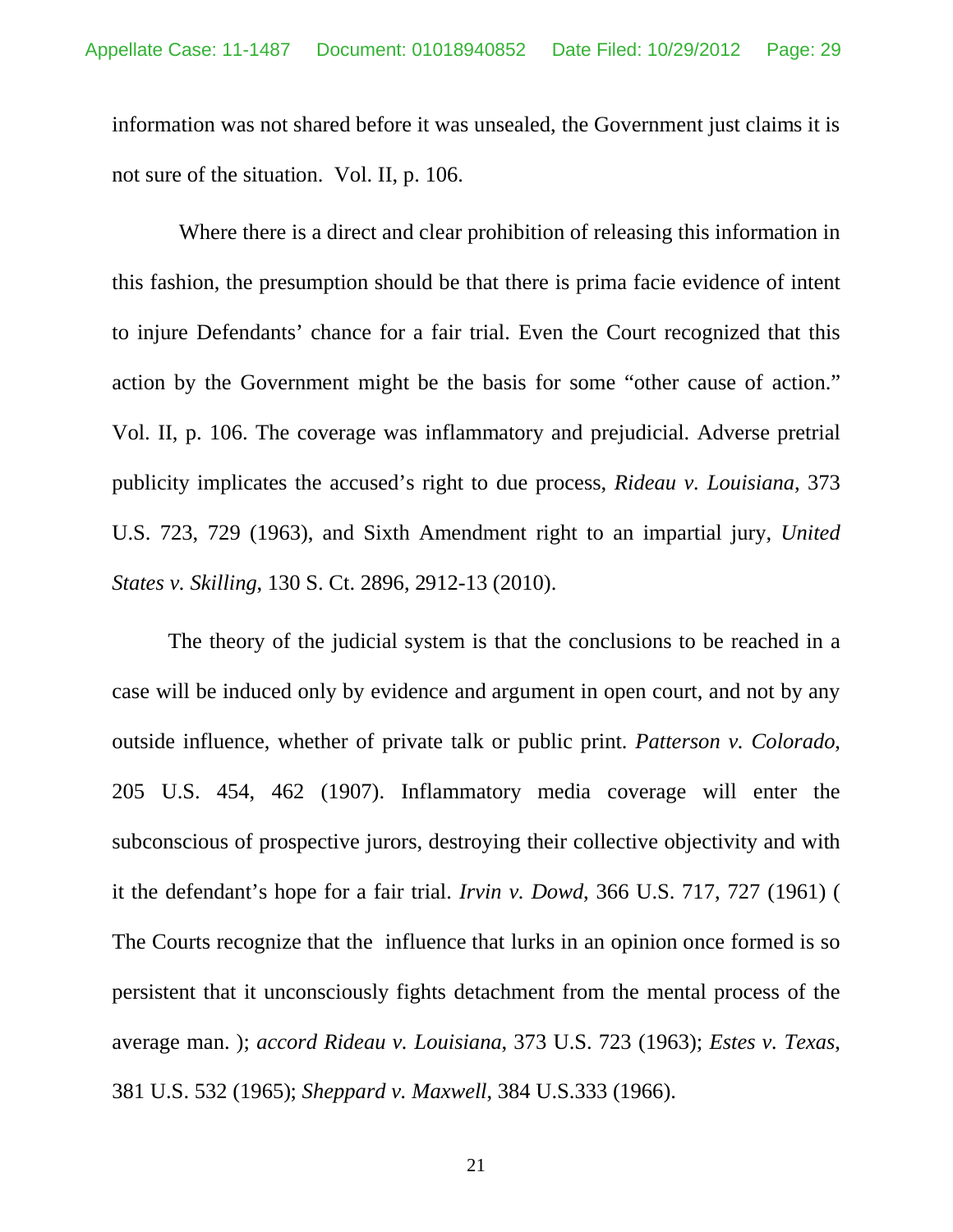The Government should not be given a pass. Whether the delay was preindictment or pre-trial delay, the damage is just as real. *Biggs*, 419 F.Supp.2d at 1283.

#### **C. Hindrance in Presenting a Defense**

The case was delayed for at least six years. Memory was clearly an issue for almost every Government witness, which worked to the detriment of the Defendants. By way of example, see: Vol II, Doc. 608, pp. 694, 695, 709, 712, 717, 745, 761, 780, 783, 786, 802; Doc. 609, pp. 905, 906, 907, 911, 912, 936, 939, 941, 950, 951, 952, 1007, 1008, 1010, 1103, 1107, 1109, 1110; Doc. 610, pp. 1185, 1196, 1216, 1219, 1228, 1229, 1240, 1242, 1266, 1330, 1365, 1370, 1371, 1376, 1382, 1391, 1395, 1398, 1406, 1416; Doc. 612, pp. 1436, 1442, 1446, 1454, 1456, 1457, 1461, 1463, 1467, 1471, 1478, 1511; Doc. 611, pp. 1526, 1532, 1535, 1536, 1537, 1550, 1553, 1554, 1555, 1557, 1563, 1574, 1577, 1583, 1585, 1586, 1603, 1607, 1609, 1615, 1616, 1622, 1689, 1690, 1698, 1703, 1704, 1706, 1712; Doc. 613, pp. 1814, 1821, 1823, 1824, 1825, 1826, 1827, 1830, 1832, 1835, 1836, 1850, 1851, 1854, 1863, 1875, 1876, 1877, 1892, 1897, 1901, 1903, 1905, 1909, 1911, 1913, 1916, 1924, 1925, 1938, 1943, 1944, 1948, 1949, 1961, 1984, 1985, 2003, 2004, 2005; Doc. 557, Supp.App., pp. 132, 140, 146, 148, 266, 285, 288; Vol. II, Doc. 558, pp. 2526, 2530, 2531, 2536, 2541, 2542, 2547, 2548, 2557, 2563, 2567, 2596, 2597; Doc. 617, pp. 2799, 2806, 2810, 2813, 2824, 2829, 2830,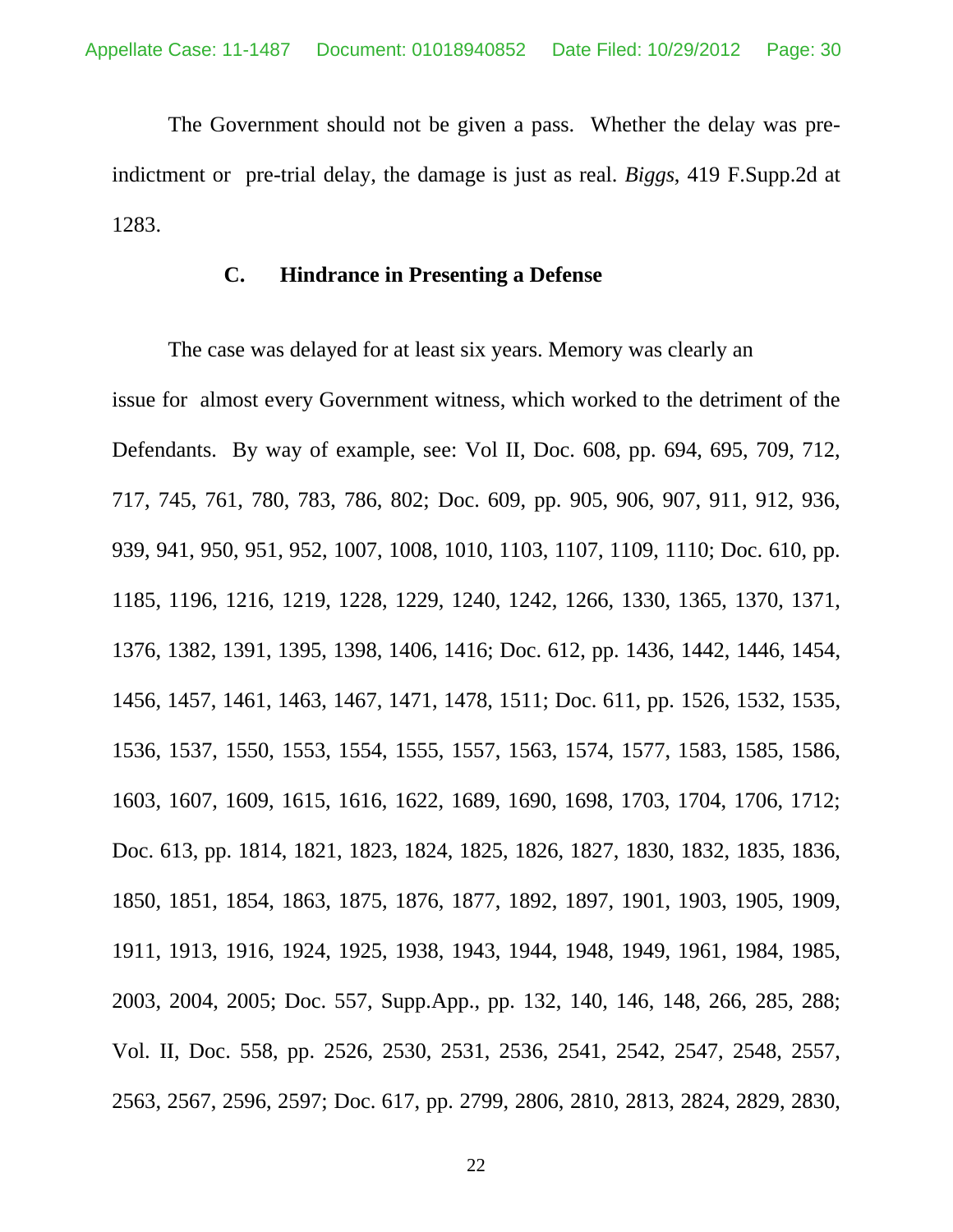2842, 2847, 2848, 2872, 2873, 2892, 2893, 2894, 2897. The pattern was repeated with every witness. Short of a good excuse, Defendant Banks should not be penalized for the Government's delay in bringing its indictment, especially when the Government had all of the Defendants' records since 2005. Whether it was witnesses who considered purchasing the Defendants' product, or staffing witnesses, there was a systematic problem with accurate memories. *Barker*, 407 U.S. at 532. With Government witnesses motivated to provide favorable testimony, cross-examination was hampered. Identification and interviews of Government witnesses were delayed until the Indictment revealed witnesses involved in the case. As discussed below, Defendant was not able to call all of the witnesses that could have addressed the Government's testimony, supra. The Courts recognize "the longer the delay, the greater presumptive or actual prejudice to the defendant, in terms of his ability to prepare for trial .... *Biggs*, 419 F.Supp. 2d at 1282.

# **D. Reprosecution and the Administration of Justice**. **The Seriousness of the Offense.**

Obtaining free services from a staffing company is not a reported and certainly not a highly reported crime. *U.S. v. Saltzman,* 984 F.2d 1087, 1094-1095  $(10<sup>th</sup>$  Cir. 1993); Vol. I, p. 1180. Therefore deterrent effect to impact a widely practiced scheme is minimal in this case. The Government should have the burden of showing otherwise. The Government admitted that Defendants did not make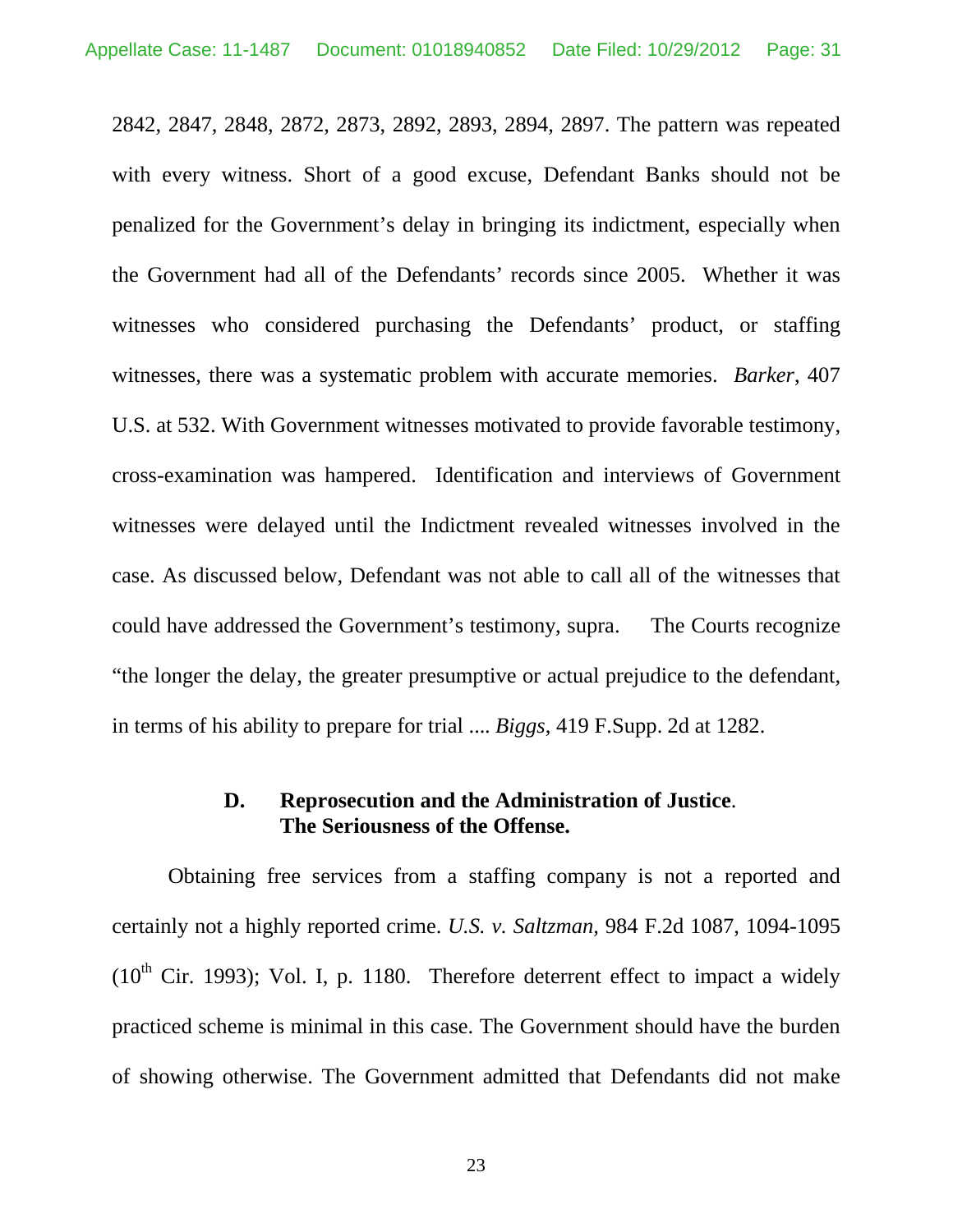much money from their efforts according to the Government. Vol. I, p. 1179. The case at its heart was a civil debt collection case. This was not a Nacchio case. There was no violence involved in the case.

# **III. The Court Erred In Not Protecting Co-Defendant Banks when Co-Defendant Walker Invoked the Fifth Amendment Protection for Defendant Barnes In The Presence of the Jury Resulting In a Number of Prejudicial Errors including Structural Error Impacting this Co-Defendant**

Banks joins in do-Defendants Sidebar and Transcript argument. Co-Defendants' Opening Brief, pp. 41-51. While this issue presents a separate serious problem, the other issues that followed are independent issues that prejudiced Defendant Banks' right to a fair trial and discussed here. During Defendants' presentation of evidence, co-Defendant Barnes took the stand and the following occurred:

MR. WALKER: Your Honor, I'm going to move that Mr. Barnes plead the Fifth Amendment, and ask for a retrial based on our –

MR. KIRSCH: Objection, Your Honor. Can we approach the bench, please?

THE COURT: Overruled. Supp.App., p. 225.

The question, partial answer, objection by the Government, and the Court's ruling were sandwiched too close together. Supp.App., p. 225. The jury had to be confused by the Government's objection immediately following Defendant Walker's motion. The jury had to believe that the Government was objecting to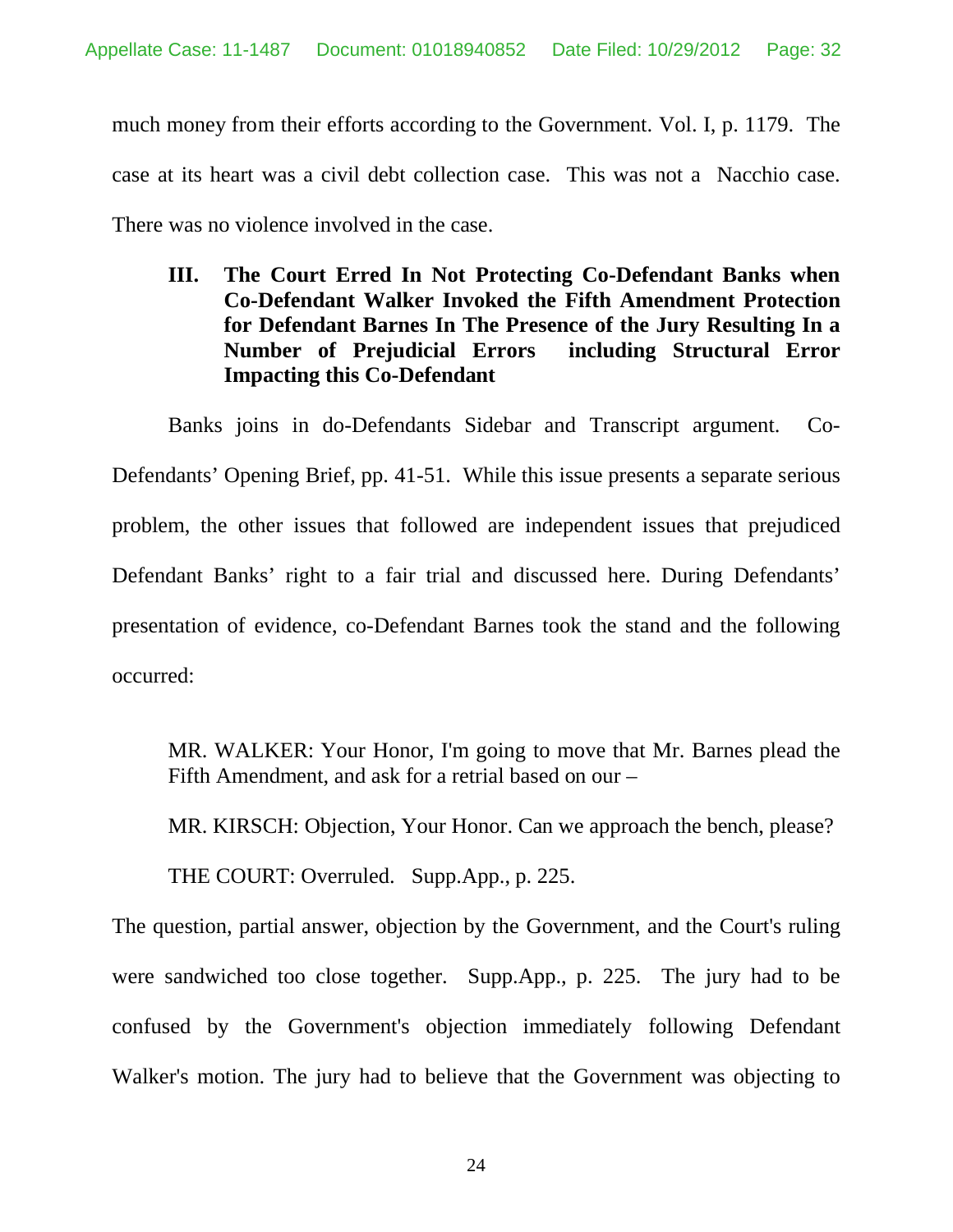Walker's motion, not Barnes answer. This meant the Government was objecting to Walker's attempt to invoke the Fifth Amendment on behalf of another Defendant, (which would make sense), but then the Court overrules the objection, which is never adequately addressed. Supp.App., pp. 225 227, 258. This clearly had to mean to the jury, among other things, that one Defendant can invoke the Fifth Amendment protection for another Defendant. The question, partial answer and Walker's motion should have been immediately stricken to immediately cut down on any jury confusion, along with a curative instruction.

#### **A. Lack of Prompt Curative Jury Instructions**

The Government requested a curative instruction:

 MR. KIRSCH: Your Honor, I would ask the Court to tell the jury now that any Fifth Amendment privilege is Mr. Barnes' to assert on his behalf, not Mr. Walker's, and that the jury should disregard any statement made by Mr. Walker about another defendant's constitutional rights.

THE COURT: I will not instruct them as to anything until I rule on this matter. Supp.App., p. 227.

The stock instruction eventually given was not adequate. Vol. I, pp. 852- 878; Supp.App., p. 258. The instruction does not address what the jury heard or clarify what the District Court overruled. Co-Defendant Banks and the other co-Defendants were only asked for their position as it related to one of the curative instructions. Supp.App., pp. 250, 252. There was no apparent request for input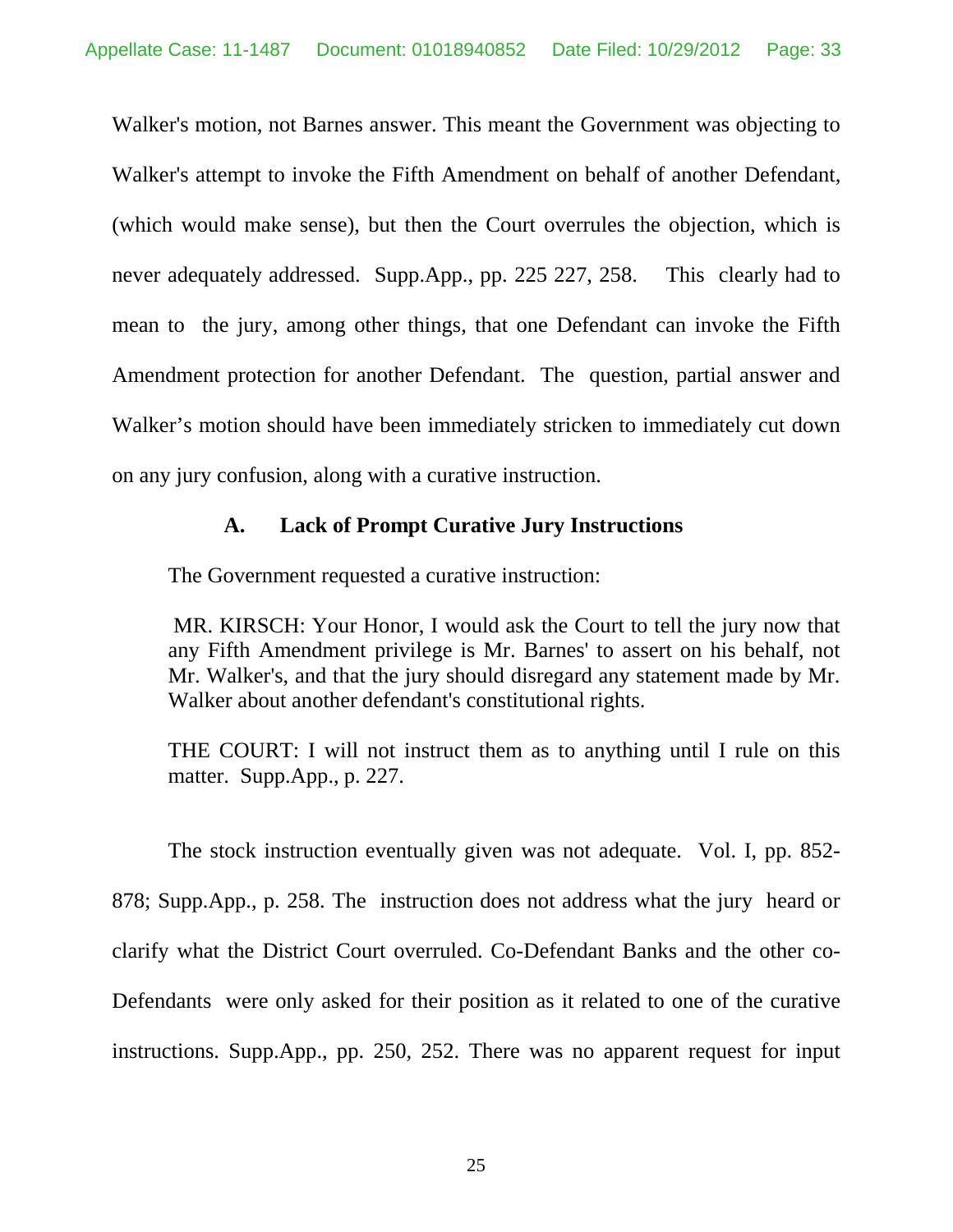when the other instructions were discussed. Supp.App., pp. 227, 231, 232, 246, 249-251.

The instruction that should have been given should have included the Government's proposed language (Supp.App. 227, 249, 250), and covered at least the following points, as offered in Banks' Rule 29 Motion:

During cross-examination you heard Mr. Walker make a motion to invoke the Fifth Amendment for Mr. Barnes and a request for a mistrial. You heard the Government object, and you heard the Court overrule the Government's objection. It is important you understand what the Court's ruling was addressing . What the Court meant when it stated "overruled" is that ......

Next, Mr. Walker has been advised and admonished by the Court that the right to invoke the Fifth Amendment can only be invoked by an individual Defendant or witness, acting on his own behalf, and that another Defendant or attorney can never invoke the privilege for another Defendant or witness. This would be true whether the objection was raised by a *pro se* Defendant or counsel representing a Defendant.

Additionally, you are instructed that Mr. Barnes did not have an opportunity to complete his answer before the motion was made by Mr. Walker, therefore, you should disregard the motion and the partial answer of Mr. Barnes, and not consider the misplaced or misstated motion by Mr. Walker, or the partial answer given by Mr. Barnes, against any co-Defendant. The jury should remember that the only evidence you are to consider is testimony that this Court has found to be admissible. That does not include motions or objections by counsel, or *pro se* Defendants acting on their own behalf. Additionally, an answer not completed is not admissible evidence and should be disregarded in determining the weight to be given to any testimony from any witness or Defendant, and whether any individual Defendant is guilty or not guilty of any of the individual charges against any individual Defendant. Vol. I, pp. 1197-1198.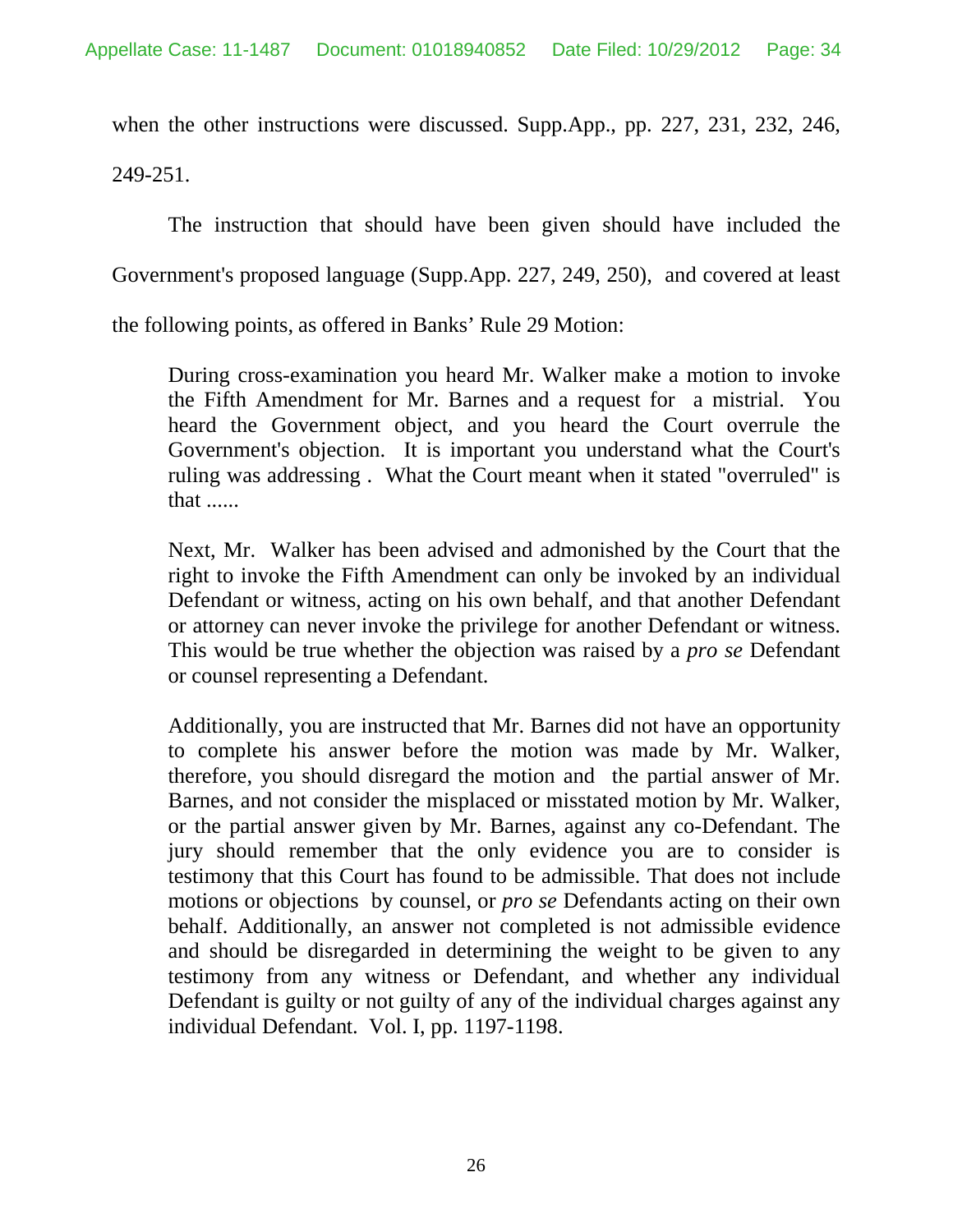A claim of Fifth Amendment protection is likely to be regarded by the jury as high courtroom drama and a focus of ineradicable interest, when in fact its probative force is weak and it cannot be tested by cross-examination. *Lacouture,* 495 F.2d at 1240. In this case, the problem is worse, as it impacts other co-Defendants and Mr. Banks.

The Court was required to give prompt instructions which were "well designed to cure whatever prejudicial impact." *Singer v. U.S.*, 380 U.S. 24, 38 (1965)(Emphasis added); *U.S. v. Lauder,* 409 F.3d 1254, 1262 (10th Cir. 2005). The Government's request to provide a curative instruction related to Walker's motion was denied. Supp.App., p. 227. No instruction was ever given that clarified this matter. Supp.App., pp. 225-258; Vol. I, pp. 1189-1190.

It is important for purposes of this argument that Mr. Walker's position was stated as a motion, not an objection, with an inflammatory implication. Jurors had some familiarity with the concept of an objection, but not the impact of a motion or how one might not equal the other.<sup>2</sup> More important , Walker's motion was clearly an emotionally charged statement capable of impacting a juror's evaluation of evidence.

l

<sup>&</sup>lt;sup>2</sup> While trial attorneys might include Walker's motion under the category of an objection, there was no instruction or reason for the jury to have understood the difference.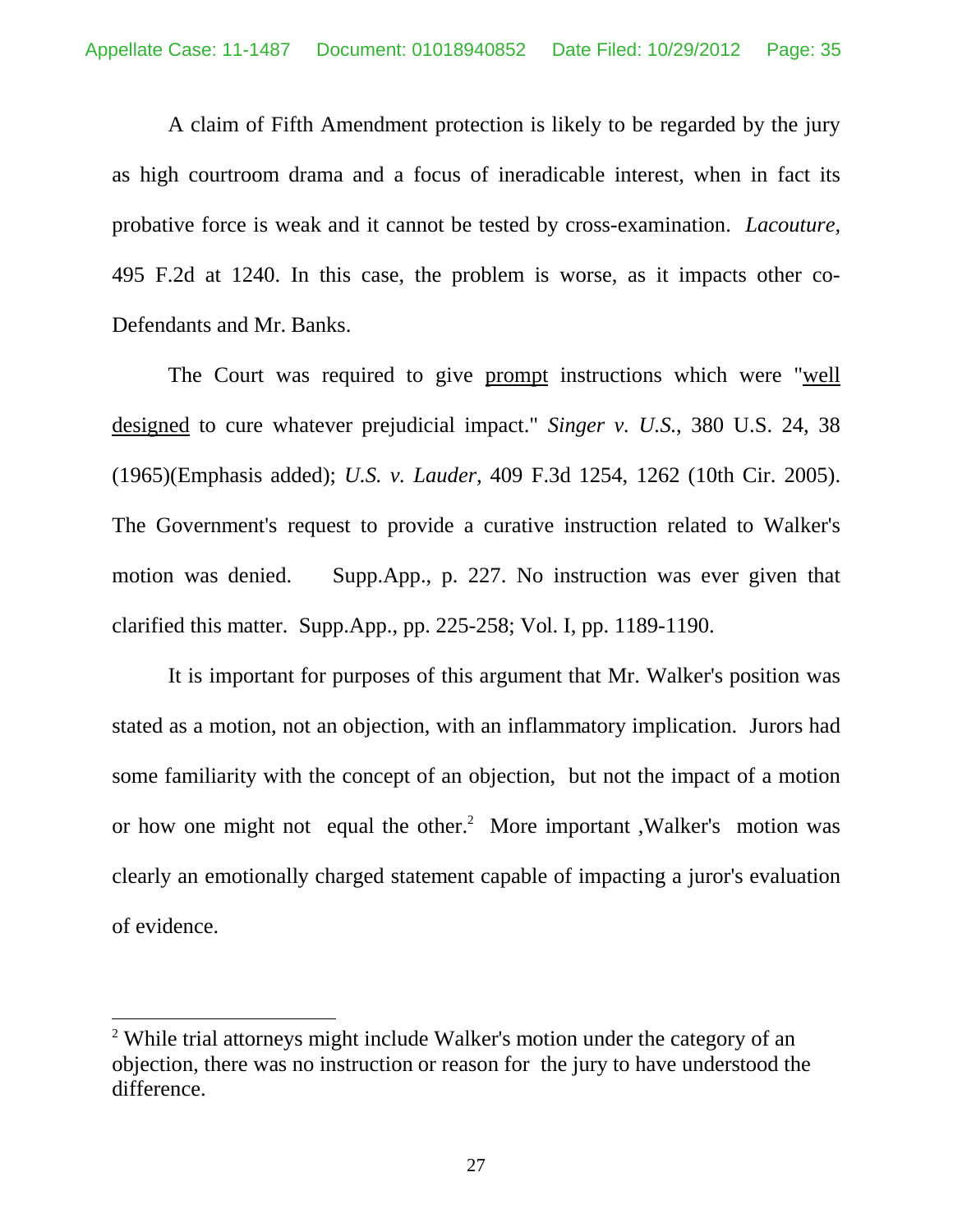The additional problem is that Mr. Barnes did not finish his answer before the objection was made:

Mr. Barnes....If they came by me, I would probably say, hey, Gary, how are you doing? Because they sent them my name – Supp.App., p. 225.

If completed, the answer may or may not have been incriminating. Walker's motion makes the partial answer appear incriminating. Barnes' invoking of the privilege when retaking the stand confirmed that the incomplete answer or finished answer would be incriminating. Had Barnes' answer been left alone by Walker and Barnes, there may have been no inference from the answer. In other words, the damage or prejudice is not coming from admissible testimony, i.e. a complete answer, which could be fair game, but from Walker's invocation of the privilege for another defendant and Barnes' acquiescence in Walker's motion.

The Court determined, originally and correctly, that Barnes had waived the Fifth Amendment privilege after taking the stand and being examined by co-Defendants and by the Government. Supp.App., pp. 228-229. The Court then changed its position and erred in permitting Barnes to retake the stand and repeatedly invoke the Fifth in response to the Government's further crossexamination. Supp.App., pp. 227, 231, 232, 246, 249-251, 258-264. The Fifth Amendment issue was treated as if the trial involved only a single defendant. Supp.App., pp. 248, 249. A judge has a duty to protect a co-defendant's interest,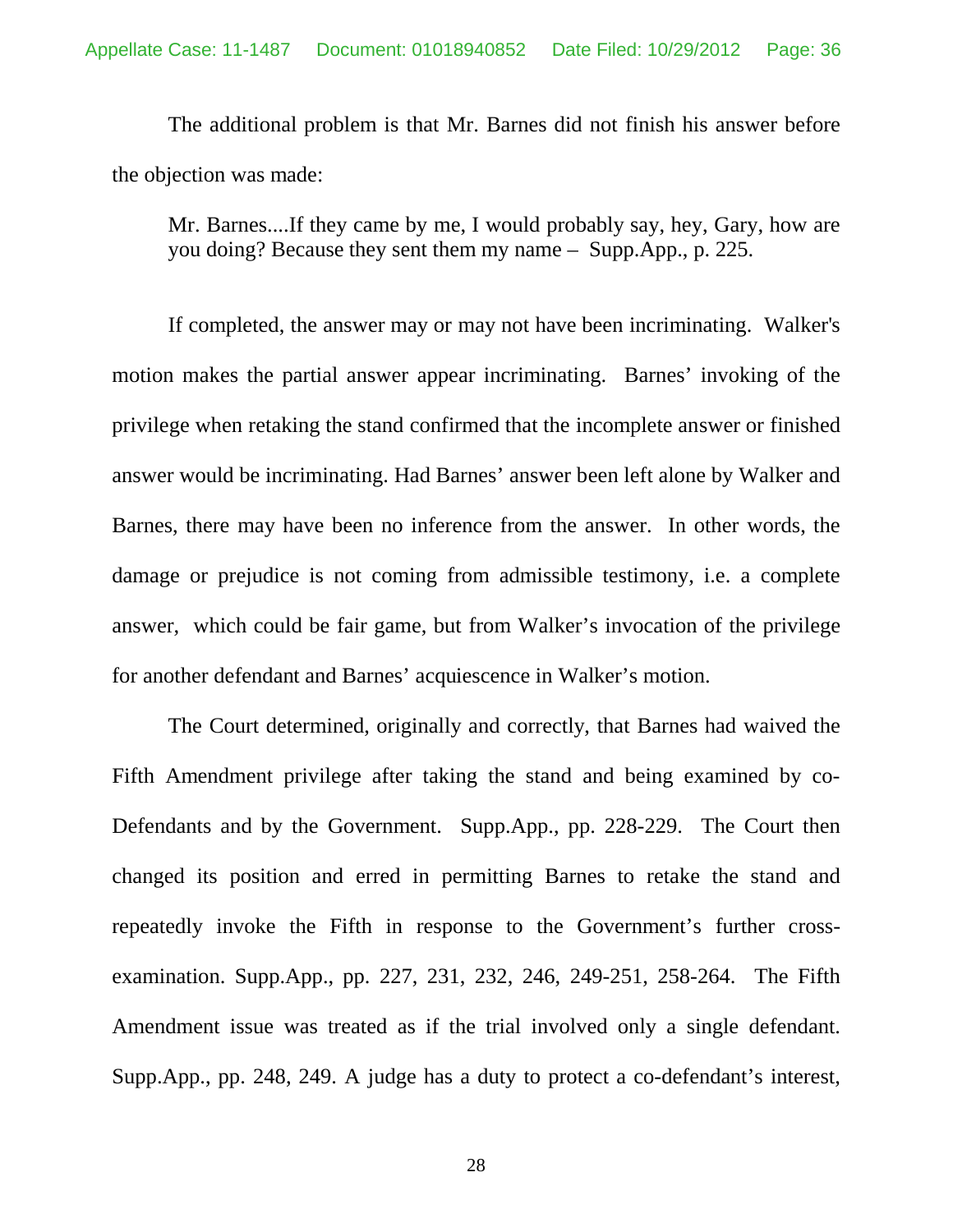independent of implication to Barnes. *United States v. Colyer*, 571 F.2d 941, 945, 946 (5th Cir. 1978).

#### **B. Inconsistent Application of the Law is Reversible Error**

Where the Court applies the law inconsistently, a reversal is mandated even under the plain error standard where such error affected defendant's "substantial rights," or had a high probability of affecting the outcome. *U.S. v. Hasan,* 526 F.3d 653, (10th Cir. 2008). See, *In re Brogna*, 589 F.2d 24 (1st Cir. 1978); *In re U.S. Hoffman Can Corp.*, 373 F.2d 622 (3d Cir. 1967). Had the Court stuck with its initial correct ruling, co-Defendants would have been offered some, albeit not much, protection. As noted, the Government offered to allow Barnes testimony to be stricken, to eliminate any prejudice to the other co-Defendants. Supp.App., pp. 231, 232. The Court did not agree.

The critical issue here is the inconsistent application of well-settled law that prejudiced the rights of a co-Defendant. *Hasan,* 526 F.3d at 664, 665. The Fifth Amendment requirements and protection were not uniformly applied, to the detriment of Banks. Banks' protection and right to not take the stand was negated by the implication that two other co-Defendants anticipated a damaging answer that impacted all co-Defendants and the outcome for Banks. There was no way to determine if the jury could separate this implication from its duty to consider each defendant separately.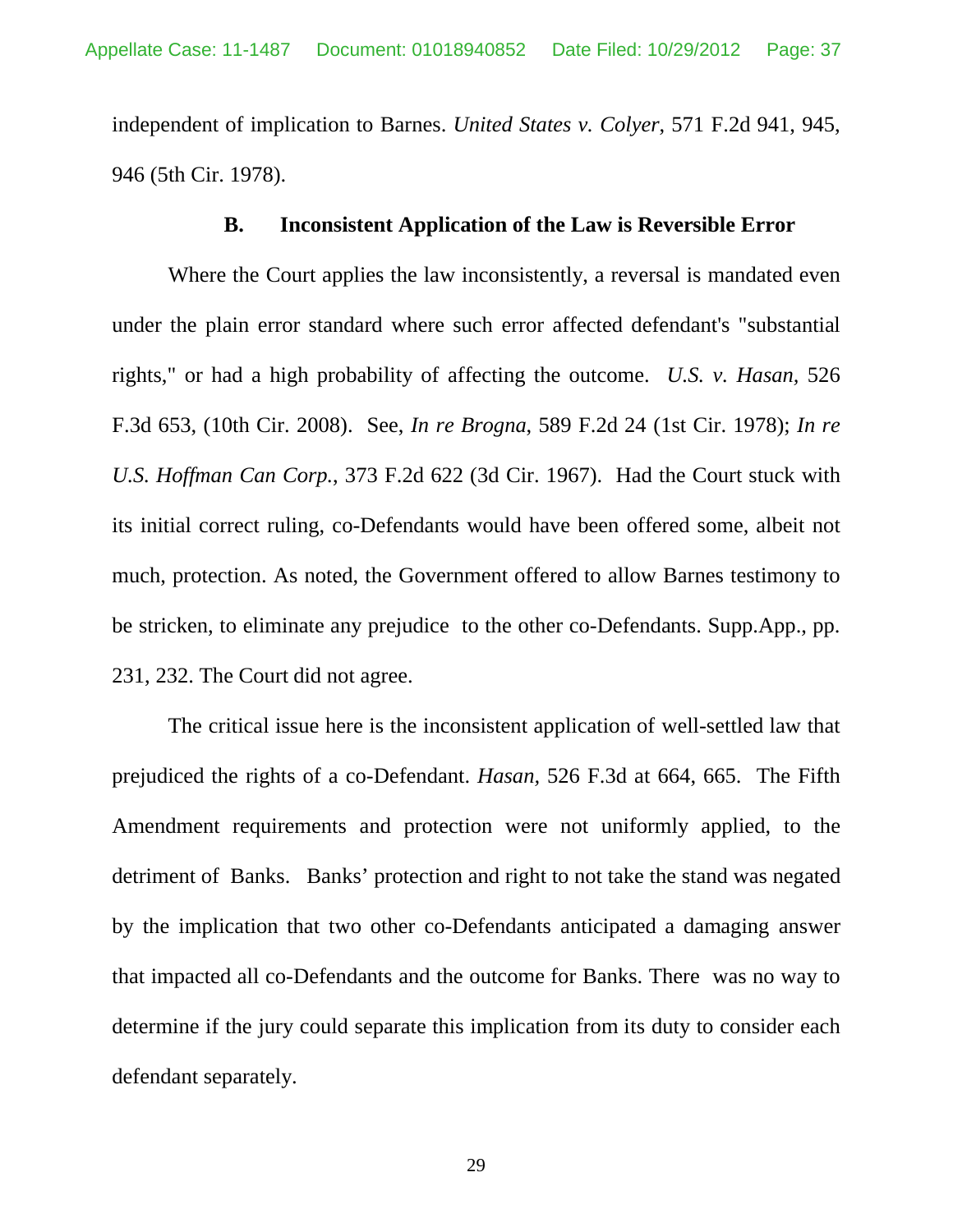The Court in *U.S. v. Sarracino*, 340 F.3d 1148, (10th Cir. 2003) was faced with a similar situation, reviewing *Bruton v. United States*, 391 U.S. 123, 88 S.Ct. 1620, 20 L.Ed.2d 476 (1968). The Court noted that the court in *Bruton* created an exception to the rule that jurors are presumed to follow all instructions. The Court held that the impact of a confession that incriminates another co-defendant is likely to be too great for the jurors to be able to put the matter out of their minds in considering the case against the other. *Sarracino,* at 1160; *Bruton*, 391 U.S. at 131; *United States v. Rahseparian*, 231 F.3d 1267, 1278 (10<sup>th</sup> Cir. 2000) (where an inculpatory inference can be made immediately in the mind of a reasonable juror, the statement is protected by *Bruton* and any curative instruction insufficient). No jury instruction could separate the damaging "gaffe" of co-Defendants Walker and Barnes from co-Defendant Banks in the conspiracy scheme as charged.

It is recognized that a defendant or a third party may not use a witness's privilege to their own benefit by invoking it. *Colyer*, 571 F.2d 941; Also see, *Namet v. United States*, 373 U.S. 179, 186, 189 (1963); *Bowles v. United States*, 439 F.2d 536, 541 (D.C. Cir. 1970)(footnote omitted); *Lacouture,* 495 F.2d at 1240.

It should make no difference whether the inference is raised by a witness or a co-defendant. *Lacouture,* 495 F.2d at 1240; also see *Bowles v. United States*, 439 F.2d 536 (DC Cir. 1970). Defendant Banks submits the problem is more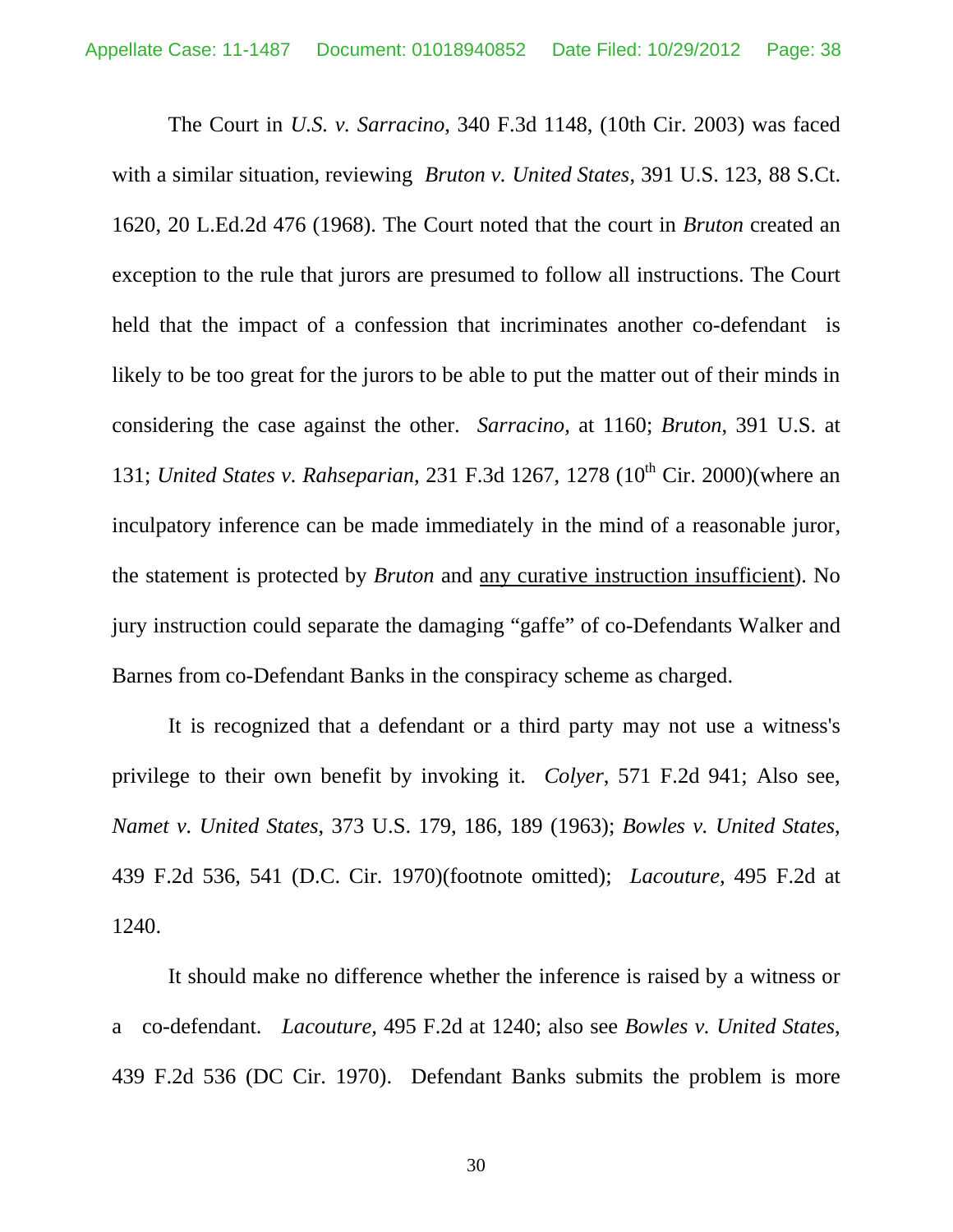serious if the inference arises from a co-Defendant in a trial charging a conspiracy/ scheme to defraud. *Lacouture,* 495 F.2d at 1240. The problem identified in *Lacouture* is applicable here. There, defense counsel attempted to get the witness's refusal to answer questions in front of the jury, or be in a position to comment on a witness's failure to testify. *Id.* at 1240. Here the Government became the benefactor of the abuse of the privilege.

Defendant Barnes' invoking of the Fifth upon retaking the stand increased the "high drama" to a whole new level involving two co-Defendants. Here we are not dealing with some generic mistrust, discussed in *Lacouture*, *Id*., rather evidence alleging joint action of the Defendants to defraud a number of companies.

#### **C. Protecting the Integrity of the Judicial Process**

When it became apparent that Barnes intended to retake the stand and claim the privilege as to essentially all questions, the Court should have refused to allow him to take the stand (*Lacouture,* 495 F.2d at 1240; also see *Bowles v. United States*, 439 F.2d 536 (DC Cir. 1970), weighing, as did the Government, the concern of limiting prejudice to the co-Defendants. Supp.App., pp. 227, 231, 232, 243, 244, 246, 249-252, 255.

In the alternative, an *in camera* hearing should have been held to determine if further questioning of Barnes would even require Barnes to take the Fifth, but also address how each response might tend to incriminate other Defendants. *In re*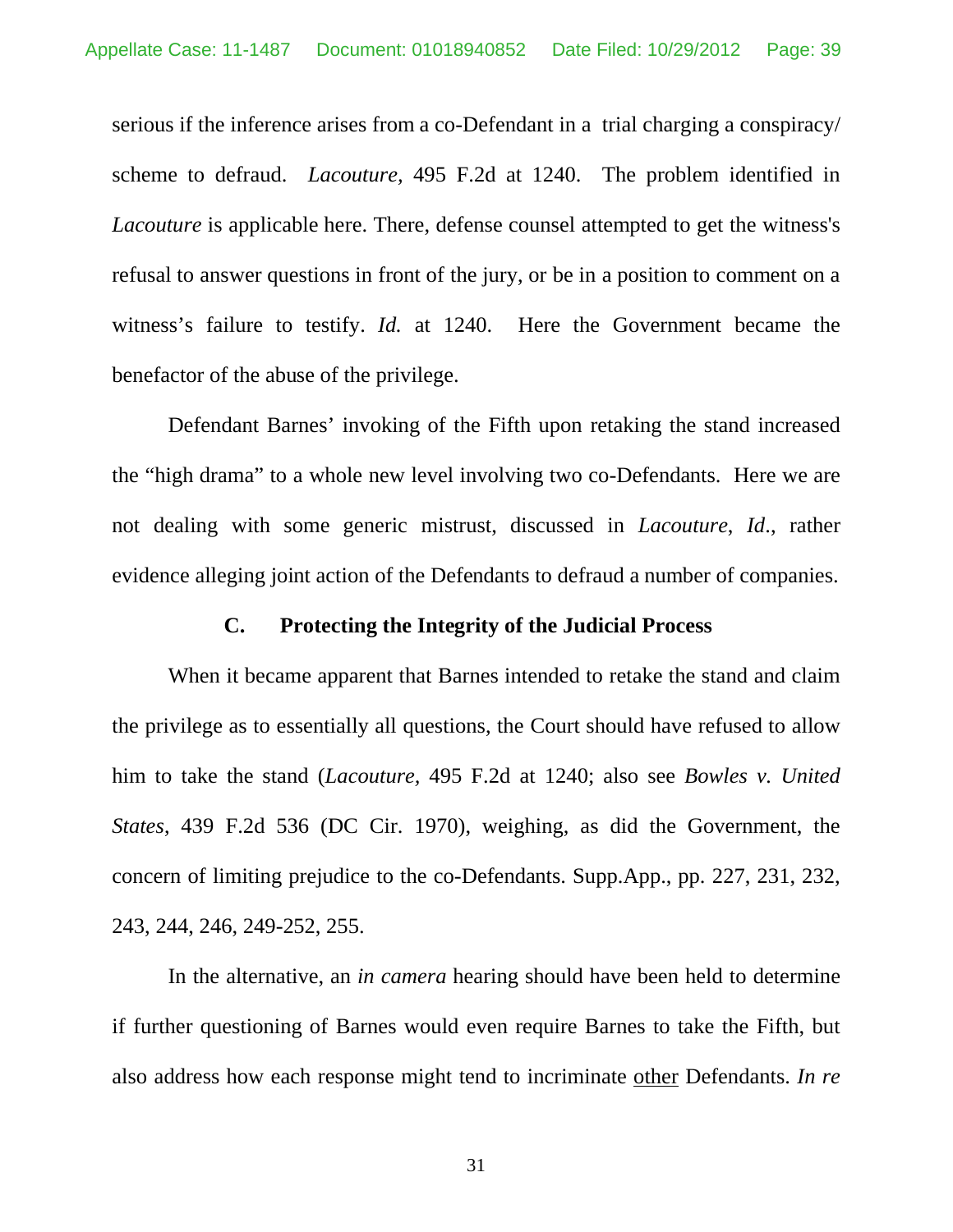*Horowitz*, 482 F.2d 72, 82 n.11 (2d cir.), cert. denied, 414 U.S. 867 (1973). See *U.S. v. Reynolds*, 345 U.S. 1, 8-9 (1953); *Brown v. U.S.*, 276 U.S. 134 (1928).

The issue no longer revolved around the impact to Barnes but to Mr. Banks and others charged in a scheme/conspiracy. By asking Barnes questions upon retaking the stand that covered the conspiracy and scheme, knowing that Defendant Barnes would invoke the Fifth Amendment even to questions that did not require the invocation of the privilege, Defendant Barnes contaminated not only his own testimony but the rights and protections of all the other Defendants. Supp.App., pp. 251-262. Each Defendant had a right to have their individual guilt determined by admissible evidence, not the speculation created by a co-Defendant's invocation of the Fifth Amendment privilege for another Defendant and Barnes' unexplained agreement with Walker's action.

The concept that a refusal to testify must not be permitted where a narrower application of the privilege adequately protects the witness's rights should have been applied in this case. *Id.* See e.g., *U.S. v. Harris*, 542 F.2d 1283 (7th Cir. 1976), cert. denied, 430 U.S. 934 (1977).

The concept that a judge has a duty to protect a witness's interest is even more applicable here. *Colyer*, 571 F.2d at 945, 946. The Court in *Colyer* discussed this important function, whether the right impacts a witness or defendant:

This claim ignores a number of important factors. First, the Judge is present as the embodiment of the Constitution, charged with the firm duty to see that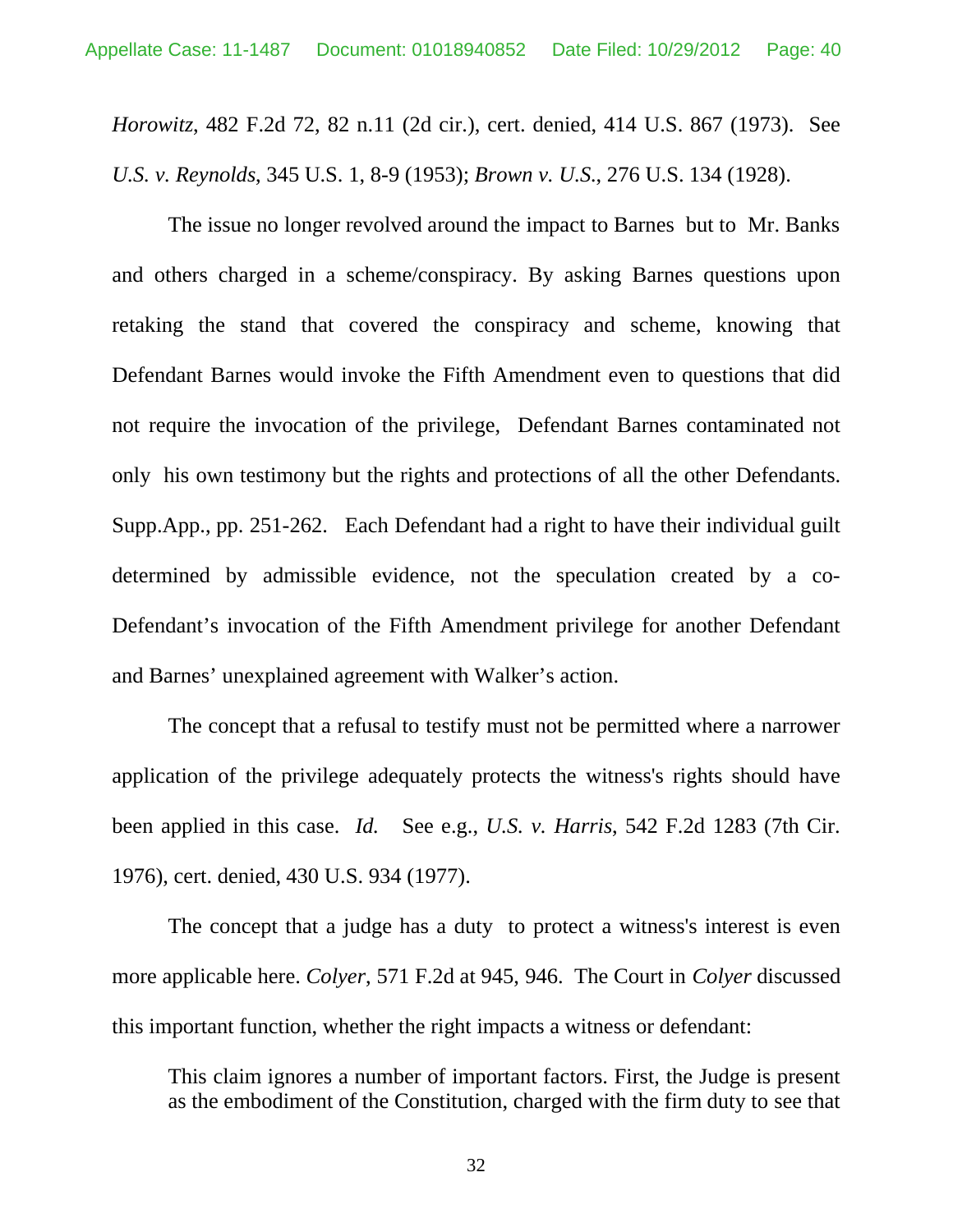the rights of all are upheld—the defendants, the witnesses and the public. Whether and to whatever extent it may be the duty of the trial judge to caution a witness about his Fifth Amendment rights, a careful one never hesitates.Id. at 1139. …. After the claim is asserted, the judge must handle it in a way which does not prejudice the defense. In *United States v. Lacouture*, 495 F.2d 1237, 1240 (5th Cir.), cert. denied, 419 U.S. 1053, 95 S.Ct. 631, 42 L.Ed.2d 648 (1974), ….

Once the privilege is asserted, the court must use discretion and "personal perceptions of the peculiarities of the case" to determine if the claim is valid, in this case examine whether a fair trial was possible for Banks and the inquiry should have been expanded to the impact of answers or claims of privilege on the co-Defendants. *Hoffman v. U.S.*, 341 U.S. 479, 486-87 (1951).

"A fair trial in a fair tribunal is a basic requirement of due process." *In re Murchison*, 349 U.S. 133, 136, 75 S.Ct. 623, 99 L.Ed. 942 (1955). It is against the above background that structural error should be applicable. First, the errors are not issues of first impression, but involve established law. The Fifth Amendment protection to put the Government to proof at trial is a long standing protection in a criminal case. Defense strategy is built around invoking this protection, which is nullified after the error finds its way into a trial. The error builds in opportunity for a third party to exploit the error, as was done here by the Government, even where the Government initially recognized the prejudice that could occur to the co-Defendants. Supp.App., p. 227. Putting a co-defendant's fate in the unknown is fundamentally unfair, where the courts have recognized there is an exception to the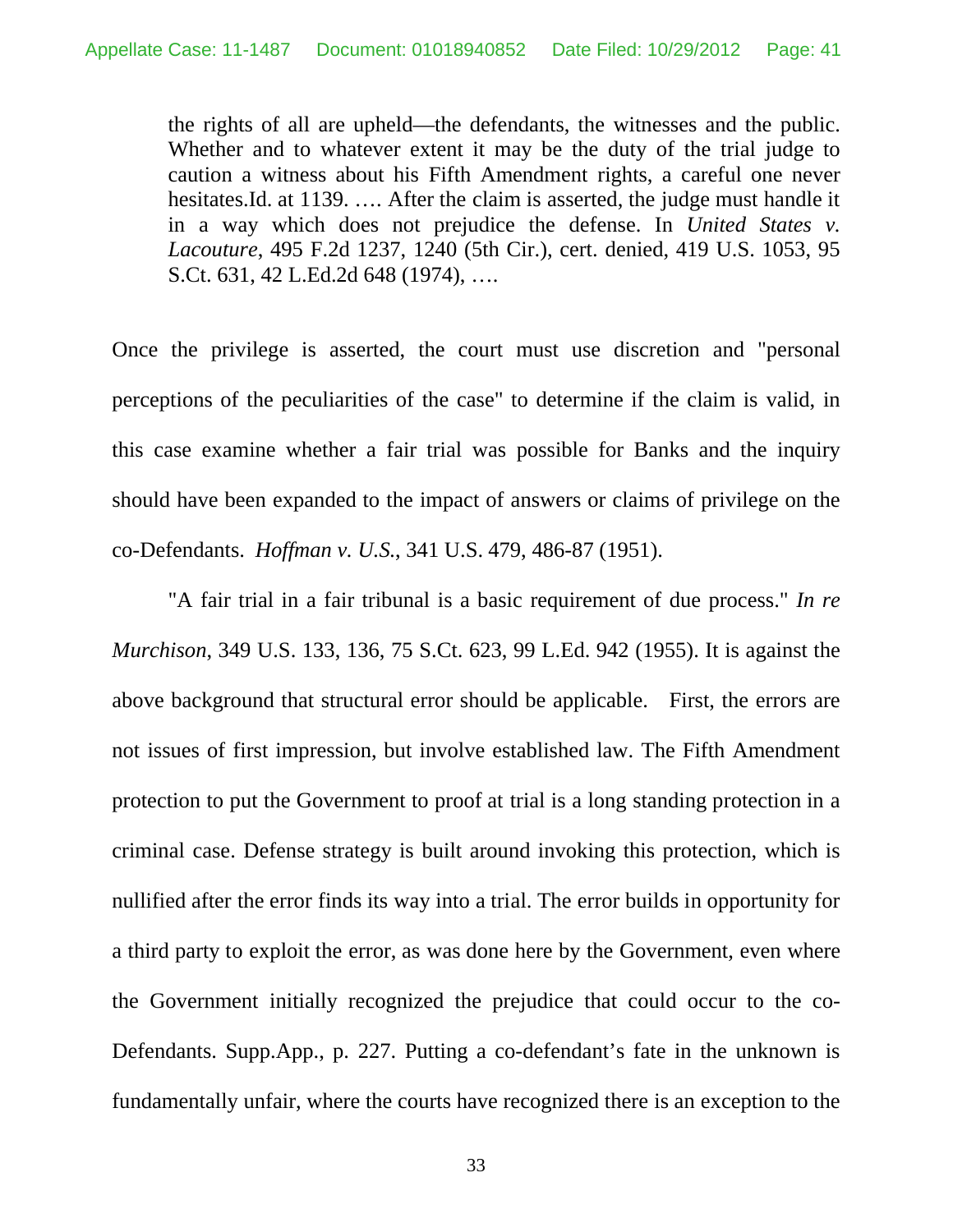rule that jurors are presumed to follow all instructions, and that in certain cases the task is too difficult for the jurors to be able to put certain matters out of their minds in considering evidence against each co-defendant in a multi-defendant case. *Sarracino,* at 1160; *Bruton*, 391 U.S. at 131. Here, the instructions to address the unique issues were non-existent and certainly not prompt to serve the function and purpose of curative instructions. *United States v. Turrietta*, 11-2033, August 29, 2012, p. 11 ( $10^{th}$  Cir. 2012). Defendant Banks was certainly entitled to consistent application of the law, which should have prevented Barnes from retaking the stand if the only purpose was to repeatedly invoke the privilege.

Balancing the interests, there was no downside, and probably a benefit to Barnes by not being allowed to retake the stand. There was no upside for Banks by the Court's decision. Without a hearing outside the presence of the jury to address the impact of Barnes' decision, no consideration was given to the impact on the co-Defendants.

Here, in a perfect storm of problems, the issue goes beyond the analysis of plain error, and prejudice should be assumed. A structural error in a criminal trial always requires reversal of a conviction because such error renders the trial an unreliable vehicle for the determination of guilt or innocence. *Wiles,* at 1056 (Cite omitted Structural error constitutes a "defect[] in the constitution of the trial mechanism" which defies analysis under Fed.R.Crim.P. 52. *Wiles*, at 1056. (Cite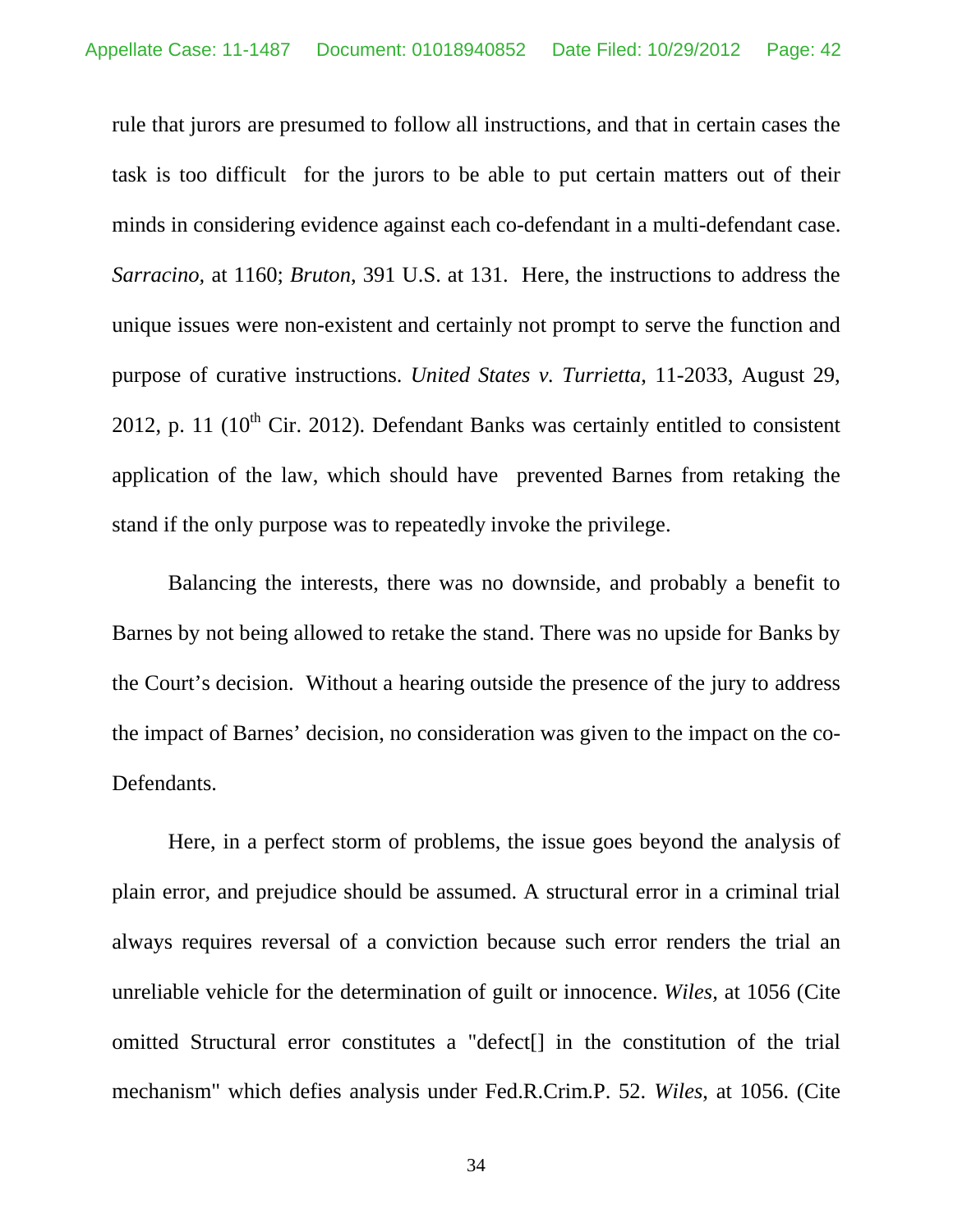omitted). Balancing the benefit to the Government of joint trials which rarely offer a co-Defendant the best opportunity for a fair trial, this case demonstrates the extreme need for some basic protection of an individual co-Defendant caught in the crossfire of the Walker/Barnes gaffe. These errors were then complicated by the Court's disallowance of Banks' witnesses, discussed below, limiting Banks' ability to present a complete defense. With no manner to assess the damage of the Walker/Barnes situation, Defendant finds it hard to assume any other conclusion from a jury, other than to lump all the co-Defendants together as having only incriminating testimony if they chose to take the stand. But worse, as Banks chose not to take the stand, his shield to not incriminate himself was lost and turned on him by the Government's sword-like usage of the Walker/Barnes gaffe.

This Court's opinions in *Wiles* and *Turrietta* provides two ends of the spectrum in evaluating structural error. In *Wiles,* the jury was not instructed on the contested issue of materiality. In *Turrietta,* the court found that whatever protections were lost by the omission of the jury oath, other factors outweighed the consideration of structural error or plain error, and provided a fair trial. Banks submits that unlike *Turrietta,* where the Court found it was doubtful whether the absence of the oath would have made a difference in the jury's determination, here, with five black defendants charged in a scheme and the Fifth Amendment privilege turned into a spectacle, Banks' presentation of his defense was nullified.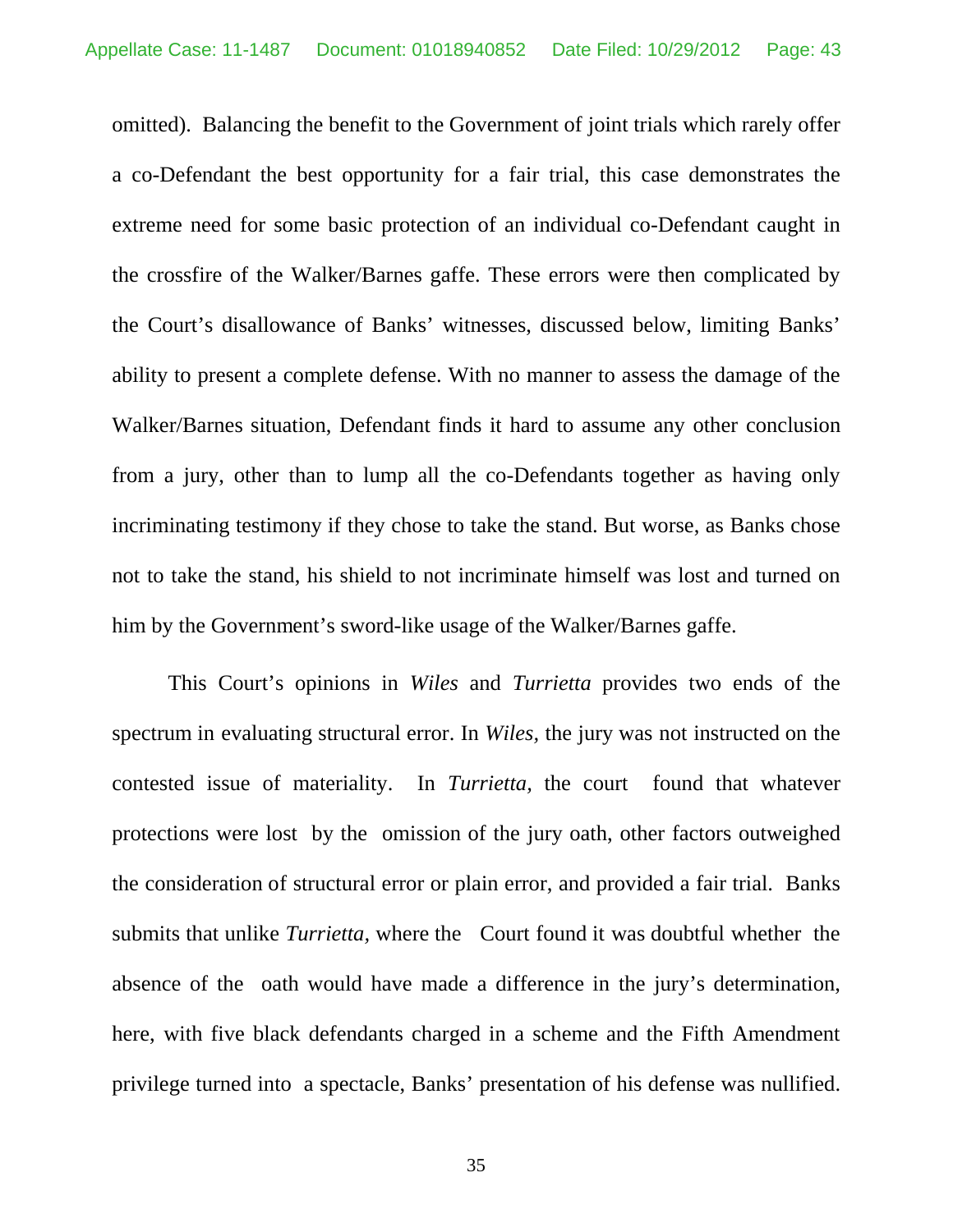Stated another way, the standard of proof was changed or lowered with the high courtroom drama and its ineradicable interest, which provided nothing but damaging non-evidential impact. The only probative force was negative, with no balance. *Lacouture,* 495 F.2d 1240. None of the safeguards found in *Turrietta* can be found in this record. *Turrietta*, at p.11. The Government cannot point to a "drumbeat of instructions" that addressed the prejudicial impact of the Walker/Barnes gaffe. In *Turrietta,* the issue for the jury was a more straightforward issue that could be addressed by other instructions referencing the role of the oath. *Turrietta*, at p. 11. In *Turrietta*, defense counsel had the clear opportunity to prevent the error that he later relied on for reversal, here, over protests by the Government, the District Court failed to safeguard co-Defendant Banks. Sticking to its analysis that the Fifth Amendment issue was a Barnes issue, the District Court addresses the broader Fifth Amendment challenges as if there was only a single defendant and failed to consider the concept that the Fifth Amendment can, and in this case was, abused.

## **IV. Whether The District Court Erred in Not Allowing the Testimony of Defendants' Witnesses Kelly A. Baucom and Andrew Albaraelle**

The witness testimony of Kelly A. Baucom and Andrew Albaraelle was incorrectly treated as expert testimony, rather than fact testimony of persons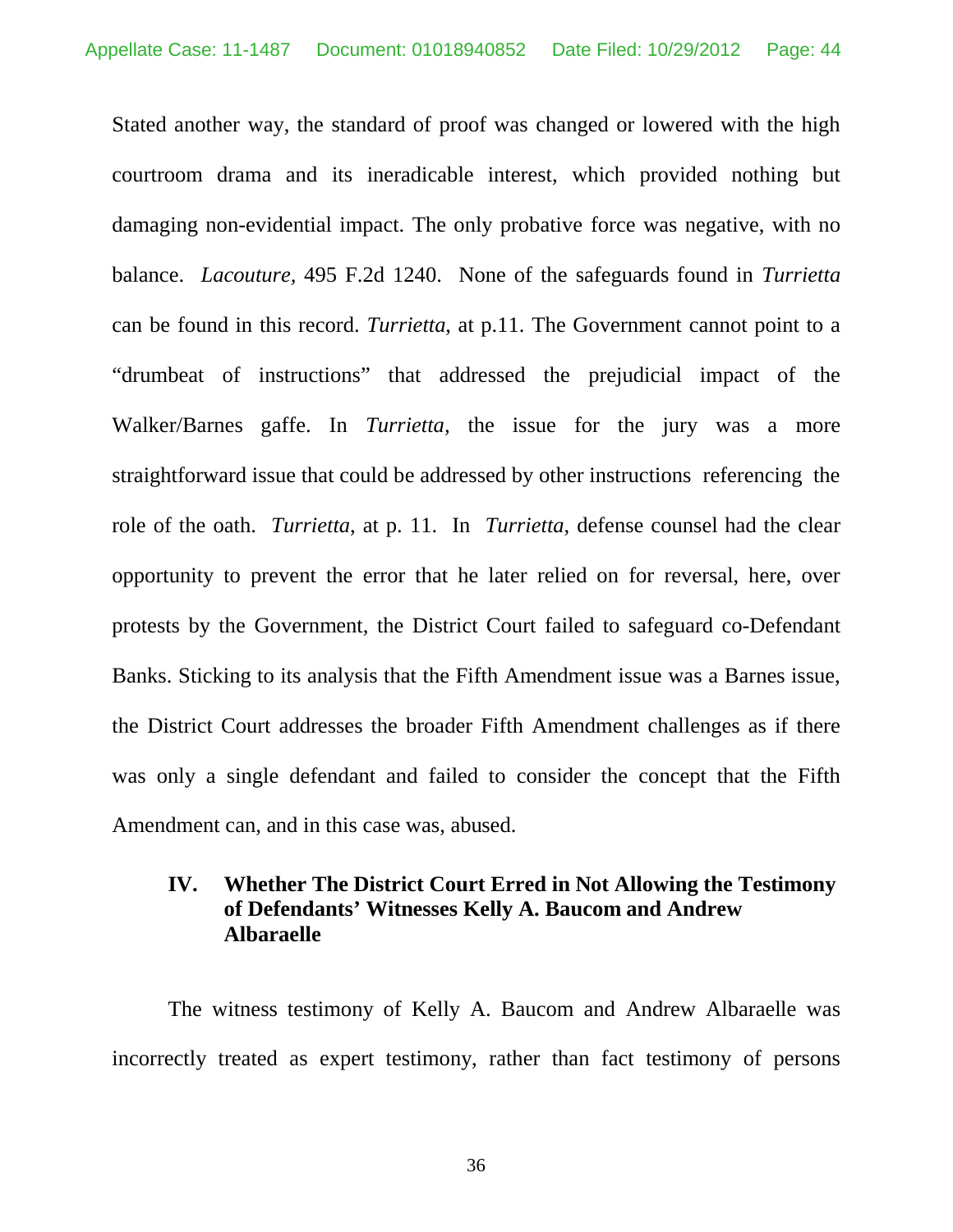operating staffing businesses. If their testimony was expert testimony, the testimony should have still been allowed.

There were numerous Government witnesses from staffing companies that gave fact testimony about their business practices aside from their interaction with Banks. Additionally, the potential Government customers of the Defendants were allowed to testify about the process that was used by the Government agencies in communicating with companies like the Defendants. Vol. II, pp. 1523, 1526-1529, 1531-1536. This was not expert testimony.

The test of admissible evidence is based on its helpfulness to the jury in understanding the issues. The goal in Anglo-American jurisprudence is to admit all admissible evidence, relevant, helpful evidence. *Beech Aircraft Corp. v. Rainy*, 488 U.S. 153, 169 (1988). As discussed below, the proffers sent to the U.S. Attorney three months ahead of trial should have led to further inquiry by the Government if there were additional issues to clarify, [Vol. I, pp. 1271-1272, 1273- 1274 (Trial Exhibits 1008, 1009); Vol. II, pp. 2342, 2350 lines 4-25], per the U.S. Attorney Manual. To the extent these defense witnesses would testify to the business practices of their companies, there were no *Daubert* technical issues and the Government does not identify such issues, and to that extent, at a minimum, this testimony should have been allowed. *Daubert v. Merrell Dow Pharmaceuticals*, 509 U.S. 579 (1993); Doc. 616, Trial Transcript Day 10, pp.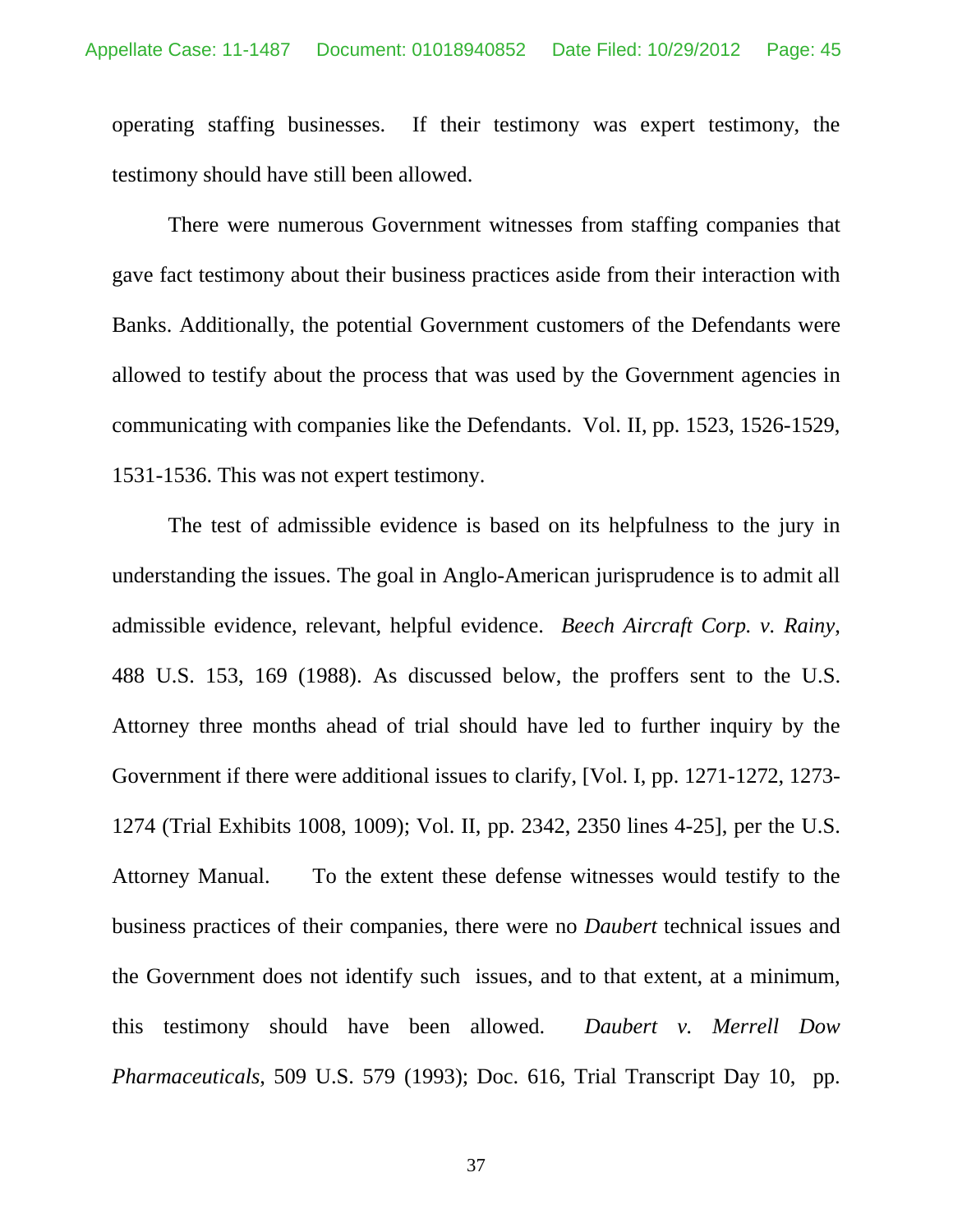1647, 1648. The Government to this date has cited to no cases that require the detail that was discussed by the Court and the Government. Vol. II, pp. 2347, 2348.

This business case resembles thousands of cases in bankruptcy court where individuals and companies, for various reasons, are unable to pay their debts. The key issues dealing with the staffing companies was what was discussed between the parties. The criteria used by staffing companies who agreed to do business with the Defendants was an issue. As noted below by the Tenth Circuit, not every breach or misrepresentation is automatically a crime.

This case presents a slippery slope, illustrated by Federal court decisions. *United States v. Cochran,* 109 F.3d 660  $(10<sup>th</sup>$  Cir. 1997). The defendant in *Cochran* was charged with both a Section 1343 wire fraud, and an honest services fraud Section 1346 allegation. In reversing the convictions, and relevant to this case, is the court's statement in *Cochran*, that every breach of contract or misstatement made in the course of dealing was not a violation of the statute. *Cochran,* 109 F.3d at 667. Of note, while Section 1346 deals with honest services, the courts state it is to be read against a backdrop of the mail and wire fraud statutes. *Id.*

Defendant Banks agrees and argues that the same analysis and evidentiary considerations should be given to a fraud prosecution with so many contract issues/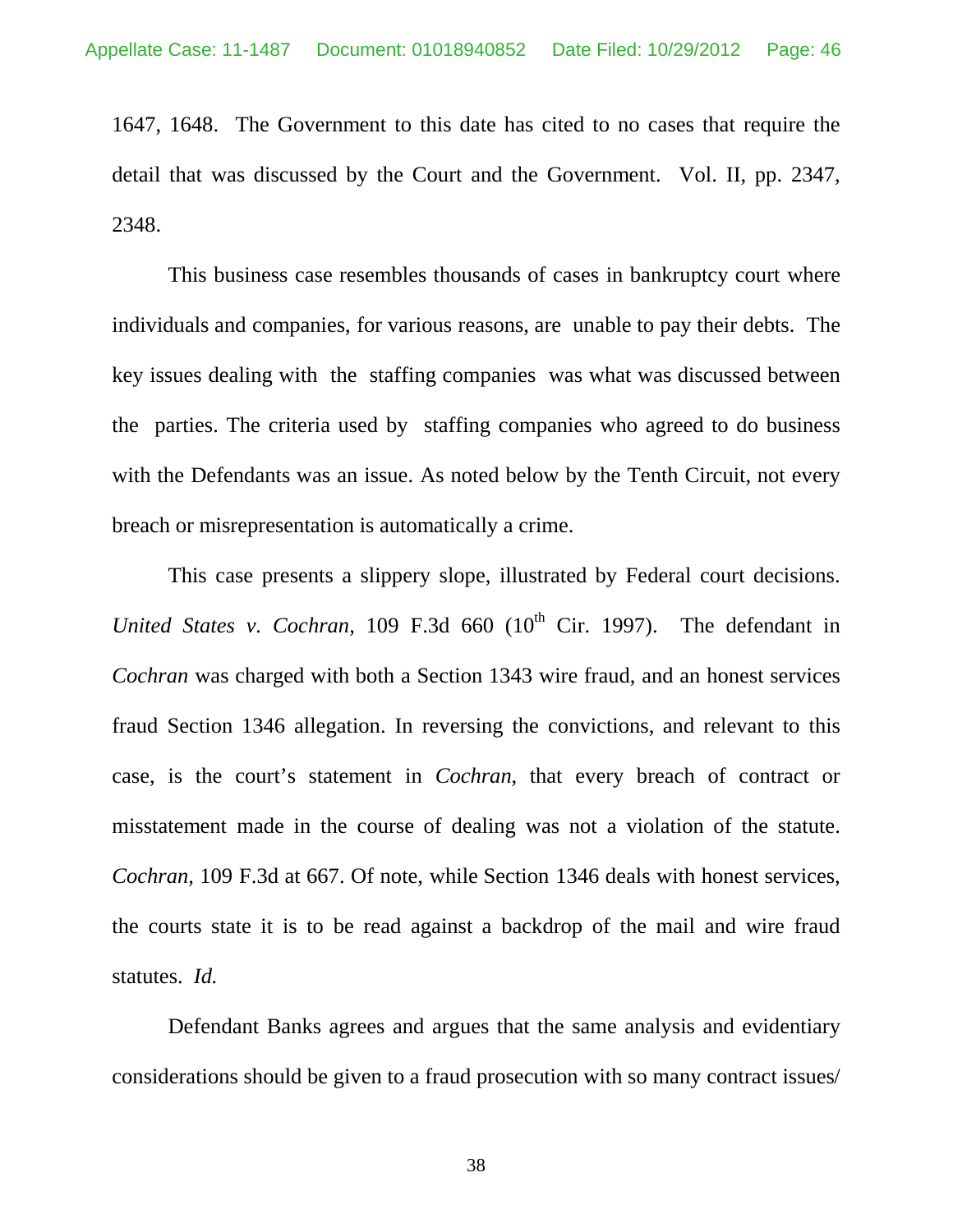business relationship considerations discussed by both the Tenth Circuit and cases before the Supreme Court, *Skilling*, 130 S. Ct. at 2930-2935, which should allow a full presentation of a defense.

The standard question posed to the staffing company employees by the Government in this case was– would you have wanted to know....... .? Example, Vol. II, p. 1484; Vol. II, p. 1545. The more puzzling question that was never answered is – why didn't they ask the questions of the Defendants in the first place? Vol. II, pp. 1550-1552, 1716. Defendants' witnesses who were not allowed to testify could have answered that question. [Vol. I, pp. 1271-1272, 1273- 1274 (Trial Exhibits 1008, 1009).

In a civil fraud claim, the sophistication of the parties and what they should have known or investigated is part of the analysis.

The amounts of money staffing companies in this case were willing to advance in term of the project presented by the Defendants indicates what Defendants argued, i.e. that staffing companies also target and invest monies in customer potential and future ongoing business. Unfortunately, Defendants could not get two important witnesses on the stand to testify. The Government was allowed to develop their theory with the faded/suspect memories of many staffing witnesses. Vol. II, pp. 1428, 1455; Vol. II, pp. 1687, 1707-1711. This pattern of faded memories continued throughout the trial. Infra, pp. 22-23. These witnesses'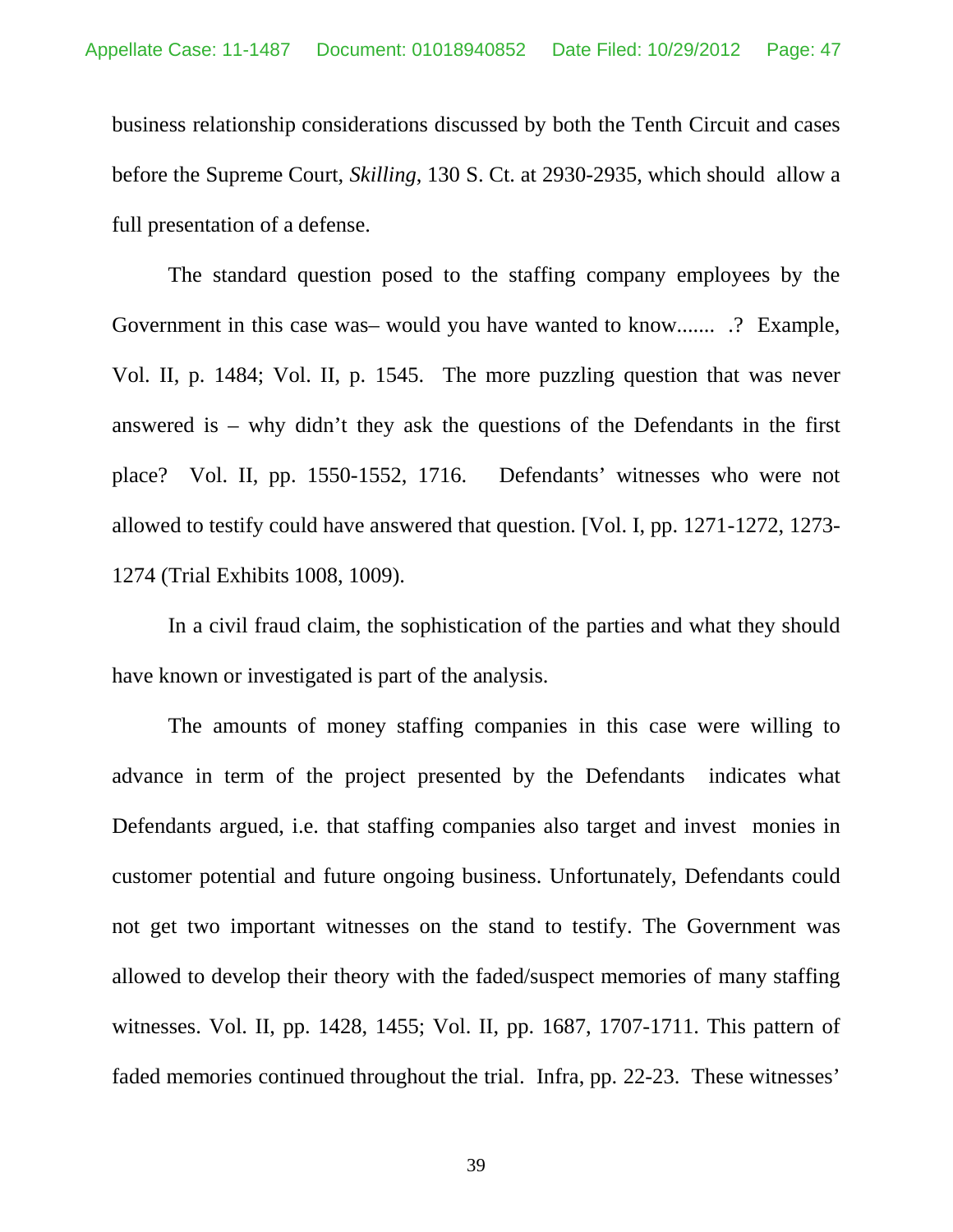motivations to provide favorable testimony for the Government was highly suspect.

### **A. Defendants' Experts Should Have Been Allowed to Testify as Experts or as Fact Witnesses**

The holding in *U.S. v. Sarracino*, 340 F. 3d 1148, 1170 (10<sup>th</sup> Cir. 2003) addresses the present issue. The Tenth Circuit held that the district court did err in not allowing defendant's expert to testify. *Id*. at 1170, 1171. It found the error for the very reasons cited by the Defendant in this case. *Id.* at 1171. In the present case, there was no consideration of the three-prong approach that the Court was required to use. That being said, the facts in *Sarracino* were different.

The two witnesses in question were identified on the Defendants' witness list as witnesses, (Vol. II, p. 2289) just not as experts, which, as this counsel argues, was probably not expert testimony anyway, which would prevent the Court from ordering summaries be provided to the Government.

In evaluating harmless error, the burden shifts to the Government:

 [t]he question is not whether, omitting the inadmissible statements, the record contains sufficient evidence for a jury to convict the defendant". The burden of proving that an error is harmless falls on the government. *U.S. v. Charley*, 189 F.3d 1251, 1270 (10<sup>th</sup> Cir. 1999).

In the present case, the testimony from two independent company executives would have explained to the jury a business experience unique to IT work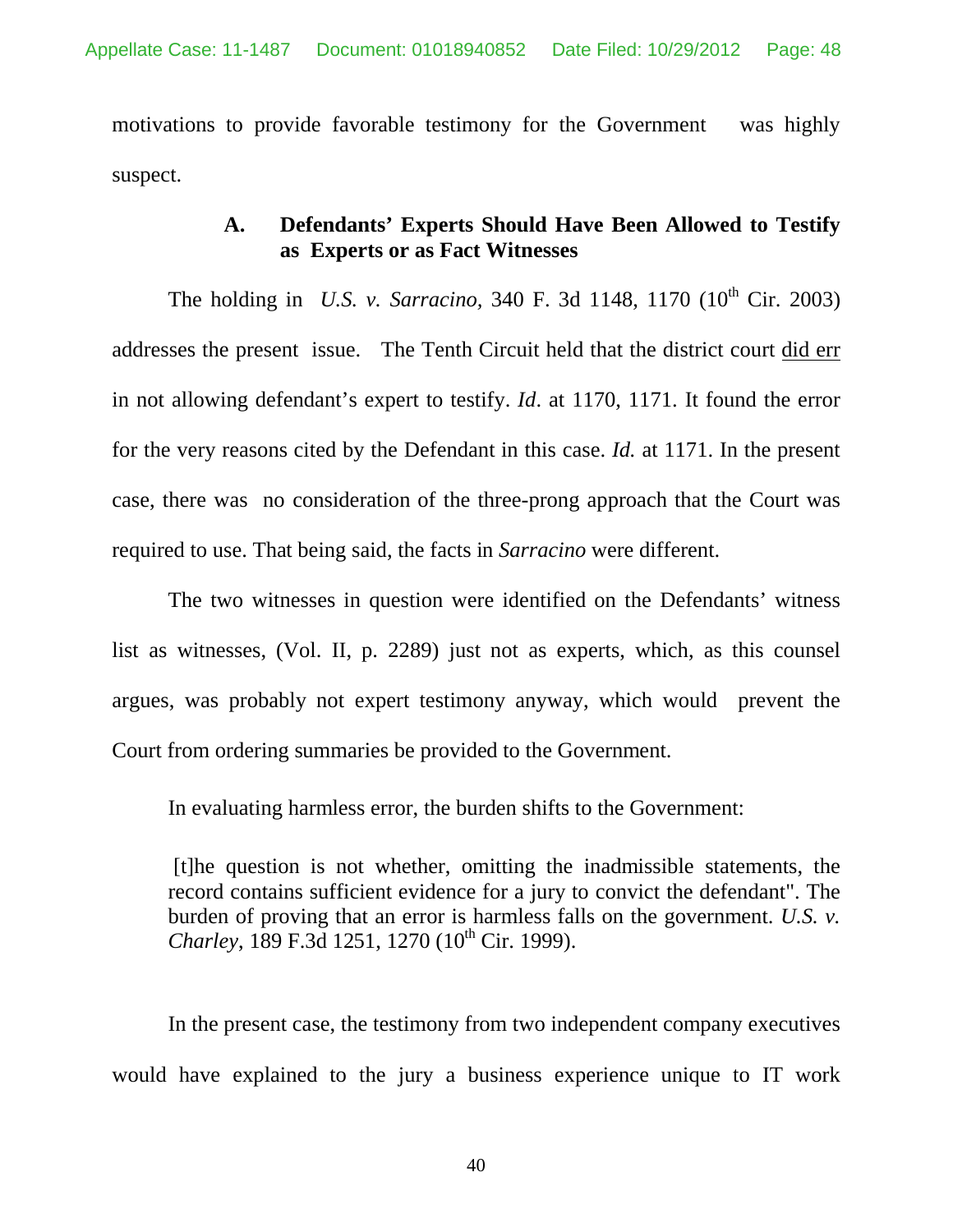methods. This did not require probabilities of an individual surviving a severe beating. *Sarracino,* 340 F.3d at 1170-71. Unless a juror had this personal knowledge from experience, the Defendants' only route for independent confirmation of this practice was absolutely necessary to rebut the Government's allegations to the contrary. Withholding this information from the jury does not further any goals of justice.

In *U.S. v. Sarracino*, 340 F. 3d 1148 (10<sup>th</sup> Cir. 2003), the Court held:

that it would be a rare case where, absent bad faith, a district court should exclude evidence rather than continue the proceedings*." United States v. Golyansky*, 291 F.3d 1245, 1249 (10<sup>th</sup> Cir. 2002).

A review of the Court's ruling in this case does not show the Court found bad faith on the part of the Defendants. Vol. II, pp. 2342-2357.

The Government acknowledged reviewing the proffers provided to the Government which were provided three months prior to trial. Vol. II, pp. 2323, 2328; Vol. I, pp. 1271-1272, 1273-1274 (Trial Exhibits 1008, 1009). As noted in *United States v. Nacchio*, 519 F.3d 1140, 1150-1152 (10<sup>th</sup> Cir. 2008), that unlike in civil cases, the expert is not required to provide an expert report, only a summary. This Court imposed a higher standard for disclosures than what is required under these facts. The Court in *Nacchio* was faced with the more difficult issue of *Daubert*, which is not present here. The prosecution only needs to be informed of information to avoid surprise, reduce the need for continuances, and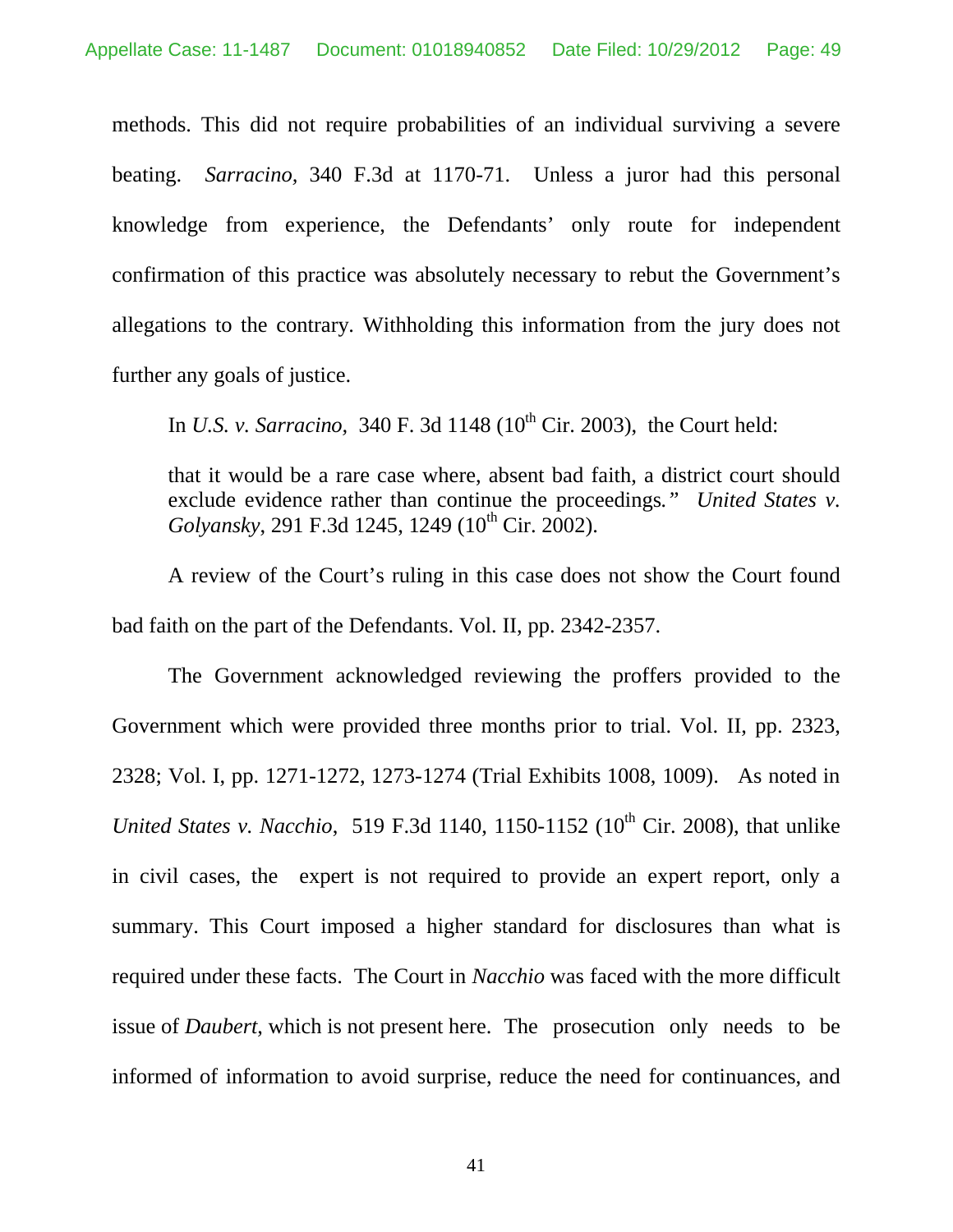provide the opponent a fair opportunity to test the merits of the testimony. Fed.R. Crim. P. 16 (b) advisory notes. As noted above, the Government failed to raise any of these issues other than in the vaguest of terms. Vol. II, pp. 2342-2359.

More to the point, the testimony these individuals were going to give was probably not even expert testimony, and should not have been excluded under very clear Tenth Circuit holdings. In *United States v. Caballero,* 277 F.3d 1235,  $1247(10<sup>th</sup>$  Cir. 2002), the Court held that INS witness testimony about INS procedures was lay witness testimony, as they proffered no opinion, just personal experience.

The Trial Court here exceeds its authority under Rule 16, if it ordered pretrial summaries of non-expert witnesses, whether by the Defendant or Government, *United States v. Grace*, 493 F.3d 1119, 1128 (9<sup>th</sup> Cir. 2007), which would be reversible error, where witnesses were not allowed to testify.

# **V. The Sixth Amendment Right to Present a Complete Defense was Violated in Disallowing Defendant's Witnesses**

 The right to present testimony has constitutional protection. The courts review evidentiary rulings regarding presentation of evidence for abuse of discretion, but where the Confrontation Clause is implicated, [it will] consider the matter *de novo*. *United States v. Kenyon*, 481F.3d 1054, 1063 (8th Cir. 2007). A violation is shown when a defendant demonstrates that a reasonable jury might have received a significantly different impression of [a witness's] credibility had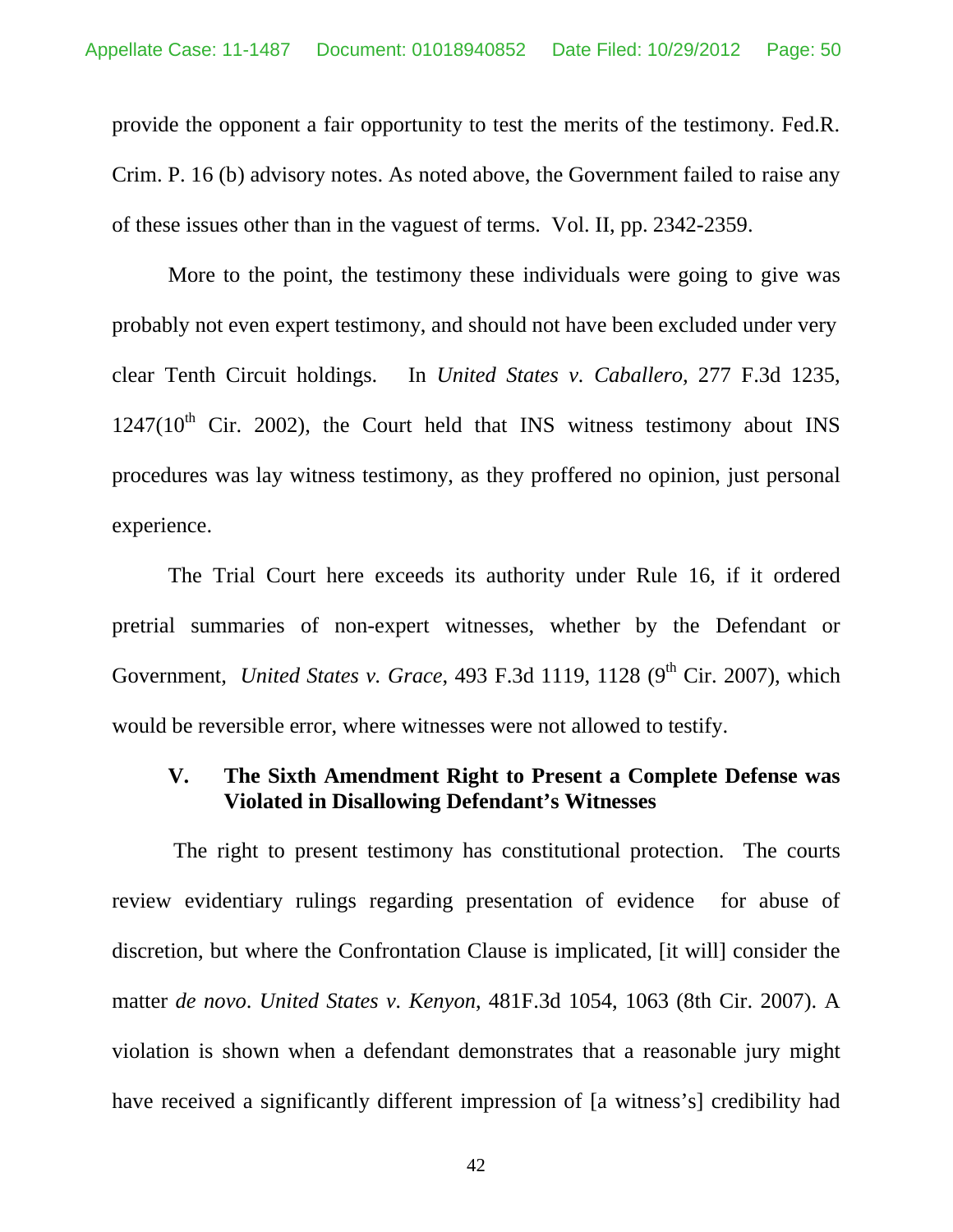counsel been permitted to pursue the proposed line of cross-examination. *United States v. Morton*, 412 F.3d 901, 907 (8th Cir. 2005). The same should be true for presentation of witness testimony that impeaches material Government witness testimony. The Sixth Amendment requires the accused be given an opportunity to present alternative theories of the case in his own defense. *United States v. Mulinelli-Navas*, 111 F.3d 983, 992 (1st Cir. 1997); *United States v. Muhammad*, 928 F.2d 1461, 1467 (7th Cir. 1991).

The right to present a complete defense is a constitutional one, *infra,*  requiring *de novo* review. *United States v. Rodriguez,* 581 F.3d 775, 796 (8th Cir. 2009).The point is not a small one, because deference to the District Court would significantly alter the prism through which the Court views the record. To protect the constitutional right to a fair trial, no deference to the District Court is owed. *See*  1 Steven A. Childress & Martha S.Davis, *Federal Standards of Review* § 2.19 (3rd ed. 1999).

This Defendant, not involved in the Fifth Amendment issue and pretrial publicity but affected by it in the jury's eyes, needed a complete presentation of evidence to overcome this major problem. The jury can't pass on a theory unless it sees the evidence that was denied here because of the Court's orders and rulings.

Defendants' witnesses, without becoming experts, should have been able to testify how they work with start up companies, how they bill, and what is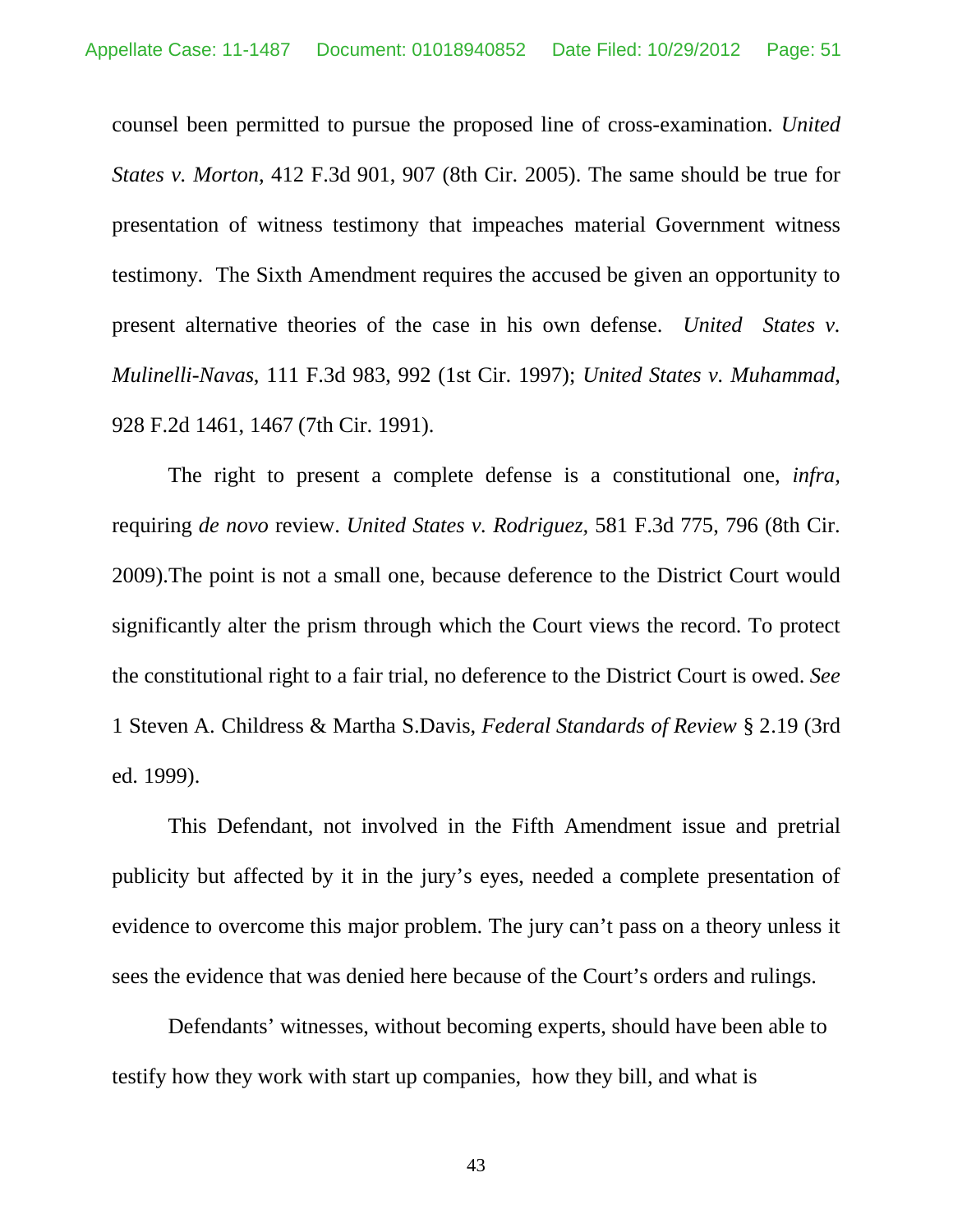allowable billing in their operations. Defendant was entitled to show good faith by presentation of evidence *See, e.g.*, *United States v. Casperson*, 773 F.2d 216, 223 (8th Cir. 1985).

#### **Cumulative Error**

"A fair trial in a fair tribunal is a basic requirement of due process." *In re Murchison*, 349 U.S. at 136. "[T]he cumulative error doctrine . . . provides that an aggregation of non-reversible errors (i.e., plain errors failing to necessitate reversal and harmless errors) can yield a denial of the constitutional right to a fair trial, which calls for reversal." *United States v. Munoz*, 150 F.3d 401, 418 (5th Cir.1998); *Labarbera*, 581 F.2d at 110.

### **Conclusion**

The charges should be dismissed with prejudice against this Defendant for Speedy Trial violations, or in the alternative, for the other above stated reasons the Defendant should be granted an acquittal or new trial.

#### **ORAL ARGUMENT REQUESTED**

Defendant/Appellant requests oral argument to help the Court determine the issues raised in this appeal.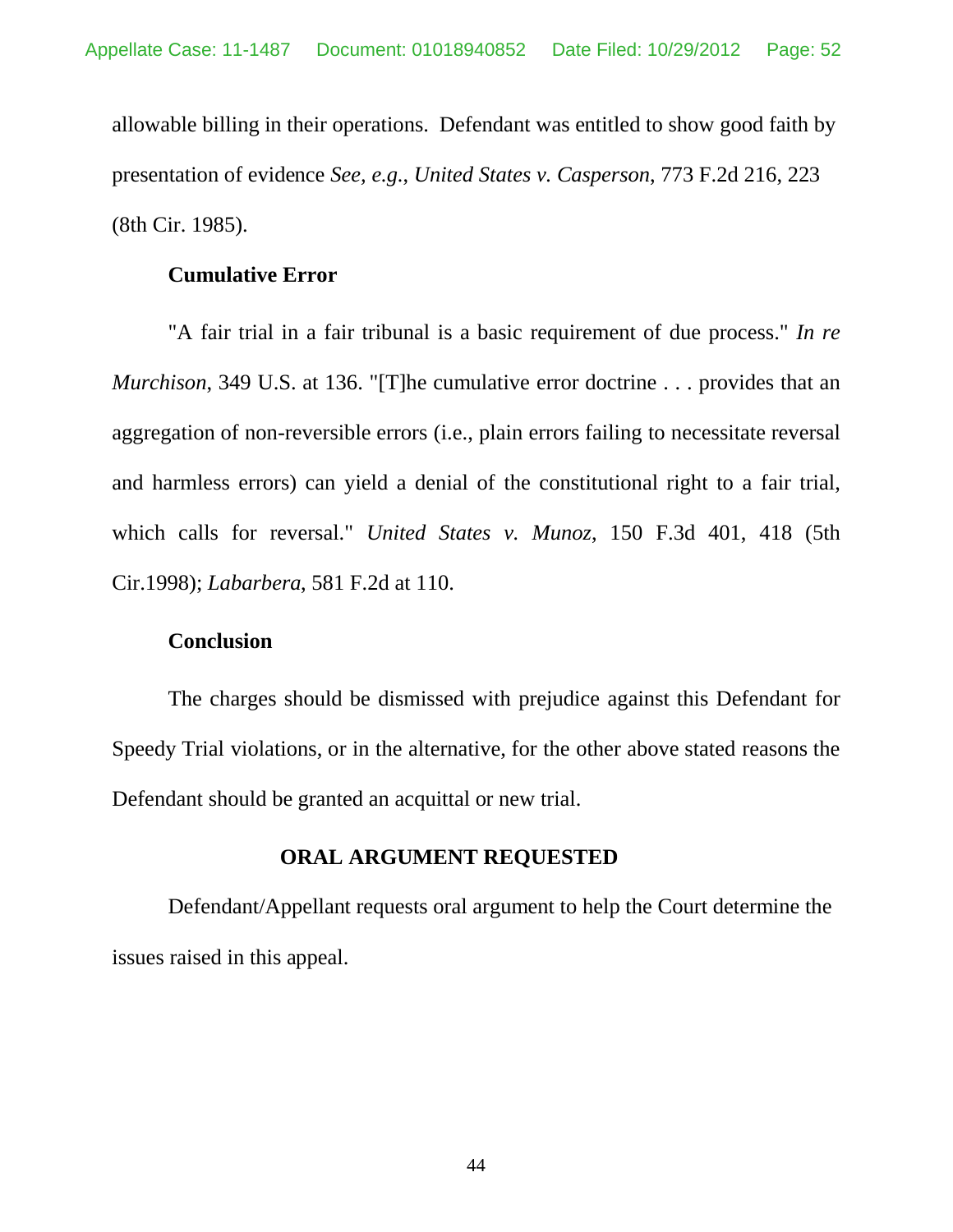# CHARLES H. TORRES, P.C.

s/ Charles H. Torres

By: Charles H. Torres, #7986 303 E. 17<sup>th</sup> Ave, Suite 920 Denver, CO 80203 Telephone: (303) 830-8885 Facsimile: (303) 830-8890 Email: Chas303@aol.com Counsel for David Banks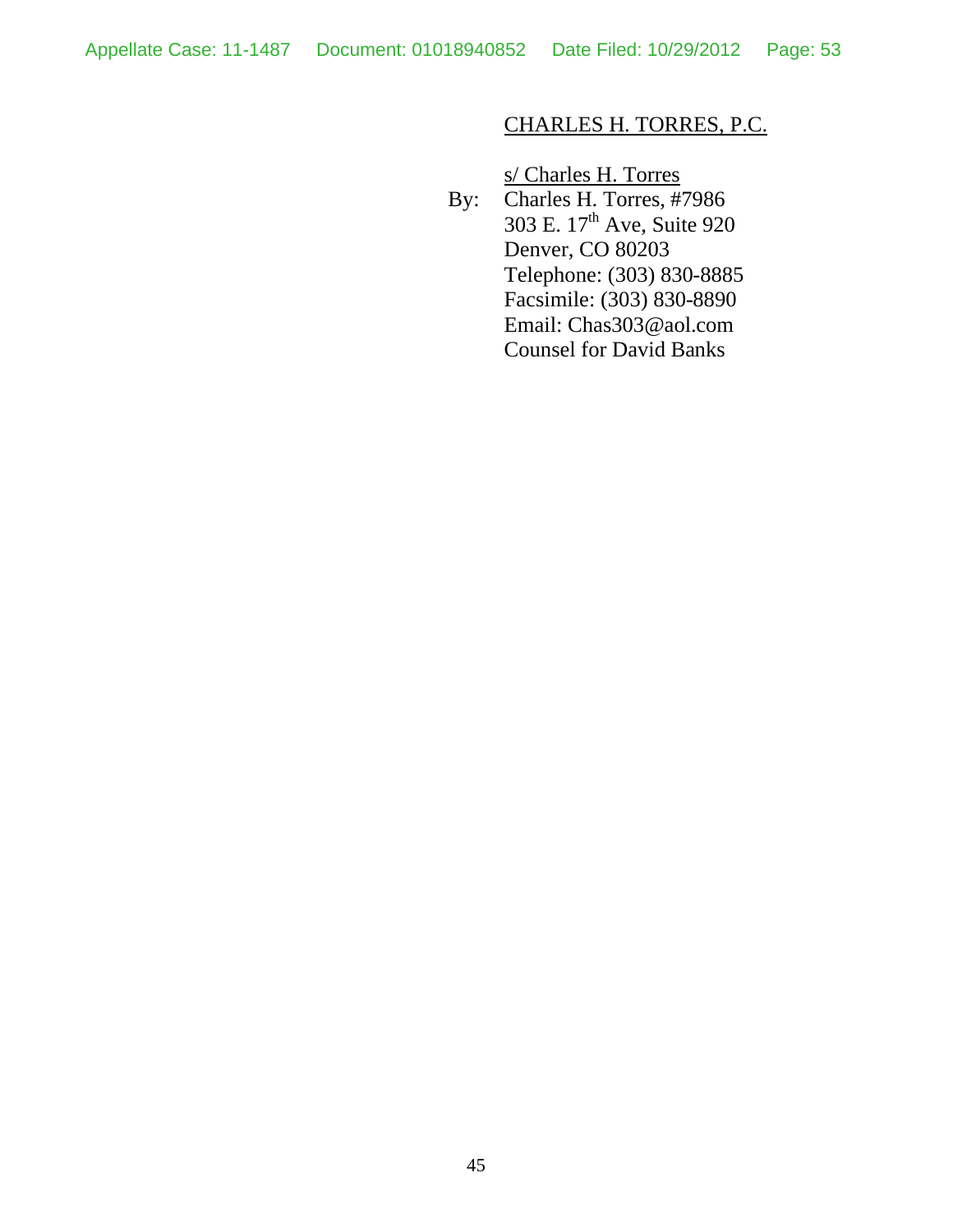# CERTIFICATE OF COMPLIANCE

I hereby certify in accordance with Fed. R. App. P.  $32(a)(7)(C)$ , this appellate brief complies with the type-volume limitations of Fed. R. App. P. 32(a)(7)(B) because the brief contains 10,598 words, excluding the parts of the brief exempted by Fed.R.App.P.  $32(a)(7)(B)(iii)$ .

I hereby further certify that this appellate brief complies with the typeface requirements of Fed. R. App. P. 32(a)(5) and the type style requirements of Fed. R. App. P. 32(a)(6) because the brief was prepared in proportionally spaced typeface using WordPerfect 12.0 for Windows in Times New Roman Typeface and 14 point font size.

 $\angle$ /s/ Charles Torres $\angle$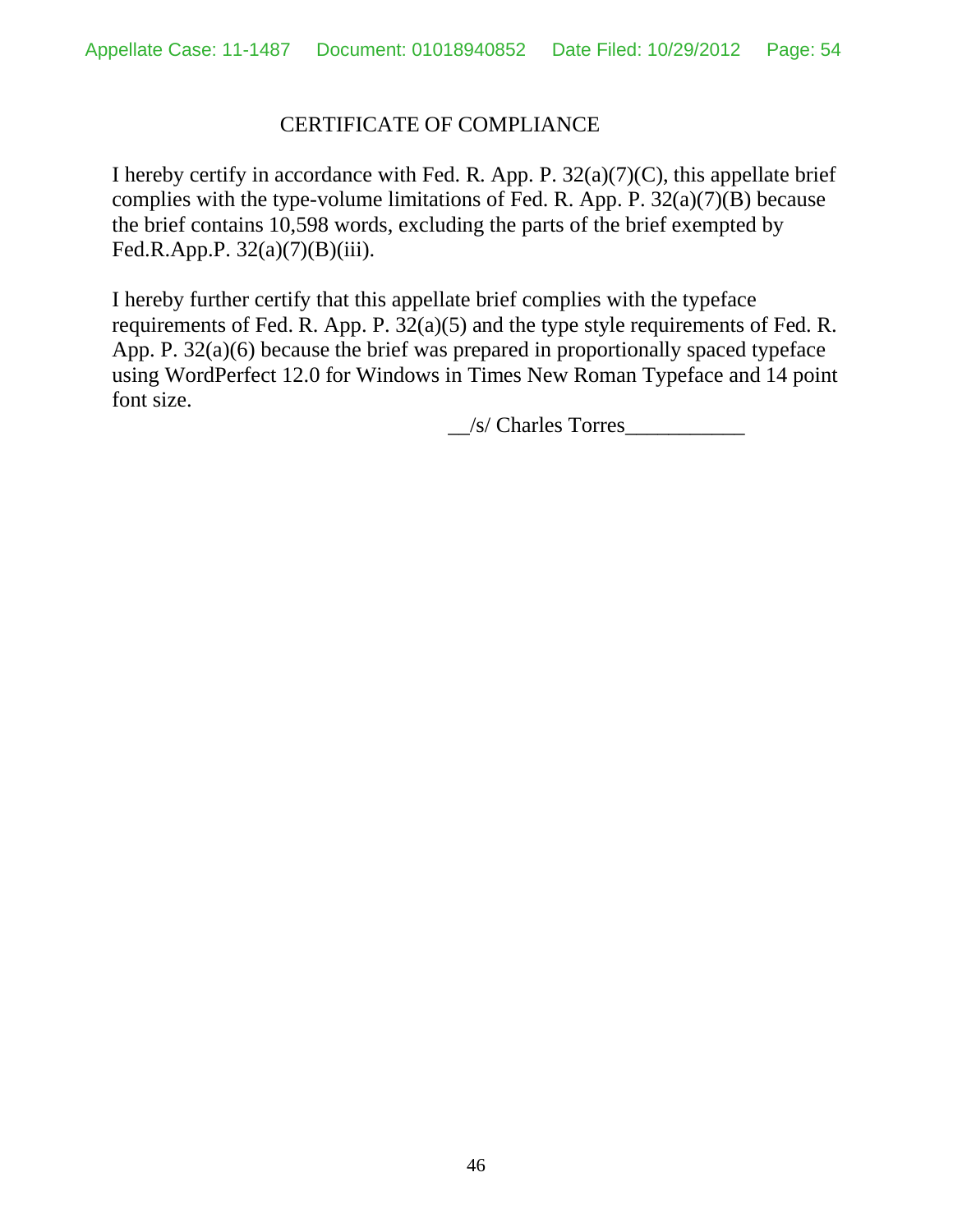### CERTIFICATE OF SERVICE

I hereby certify that on this 29th day of October, 2012, I electronically filed the foregoing revised opening brief of Appellant David Banks with the Clerk of Court by using the CM/ECF system, which will send a notice of electronic filing and copy of this brief to the following:

Mr. James C. Murphy, Esq. Assistant United States Attorney District of Colorado james.murphy3@usdoj.gov

Ms. Suneeta Hazra, Esq. Assistant United States Attorney District of Colorado District of Colorado suneeta.hazra@usdoj.gov

Matthew T. Kirsch Assistant U.S. Attorney United States Attorney's Office 1225 17th Street, Suite 700 Denver, Colorado 80202 Telephone: (303) 454-0100 E-mail: Matthew.Kirsch@usdoj.gov Attorney for the United States

I further certify the foregoing document meets the required privacy redactions; it is an exact copy of the paper document; and, the document has been scanned and is virus free.

\_\_/s/ Charles Torres\_\_\_\_\_\_\_\_\_